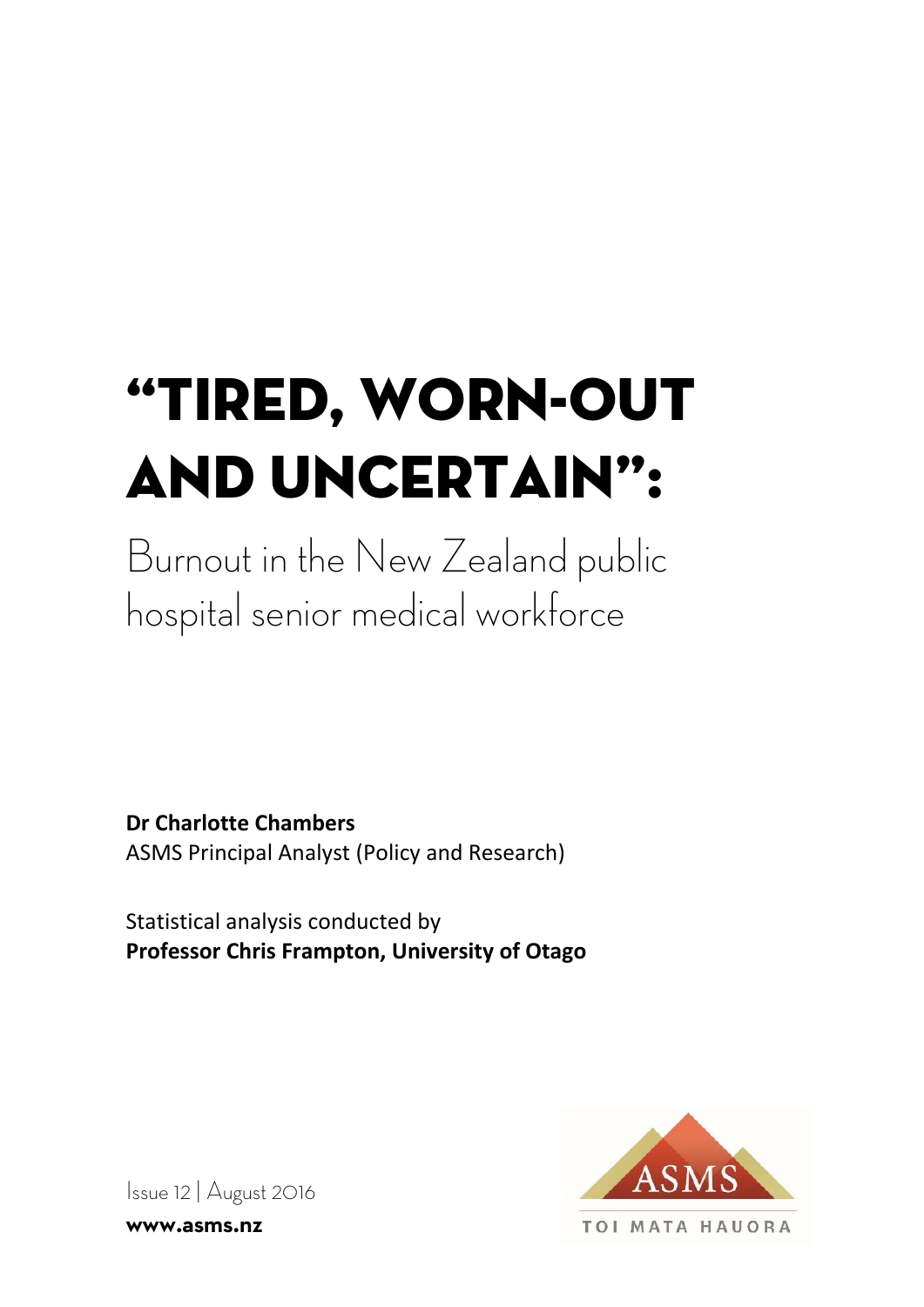# **Previous Issues of Health Dialogue**

| Issue 1  | <b>Workforce Planning</b>                                                                                                                            | April 1999        |
|----------|------------------------------------------------------------------------------------------------------------------------------------------------------|-------------------|
| Issue 2  | Sexual Health Services                                                                                                                               | <b>March 1999</b> |
| Issue 3  | Managed Care and the Capital Coast Health<br><b>Draft Business Plan</b>                                                                              | June 1999         |
| Issue 4  | Superannuation for Senior Doctors in DHBs                                                                                                            | April 2002        |
| Issue 5  | Professionalism in a Modern Health System                                                                                                            | June 2003         |
| Issue 6  | The Future of the Leaking Bucket                                                                                                                     | November 2009     |
| Issue 7  | A Public Hospital for 2026: Queenstown                                                                                                               | June 2011         |
| Issue 8  | Waitemata District Health Board's 'Package of Care' Elective<br>Surgery Model: A costly experiment?                                                  | August 2013       |
| Issue 9  | Reality check: The myth of unsustainable health funding and<br>what the Treasury figures actually show                                               | August 2014       |
| Issue 10 | Proposed privatisation of hospital laboratories: weighing the<br>risks of unintended consequences Wairarapa, Hutt Valley<br>and Capital & Coast DHBs | November 2014     |
| Issue 11 | Superheroes don't take sick leave:<br>Presenteeism in the New Zealand senior medical workforce<br>- a mixed-method study                             | November 2015     |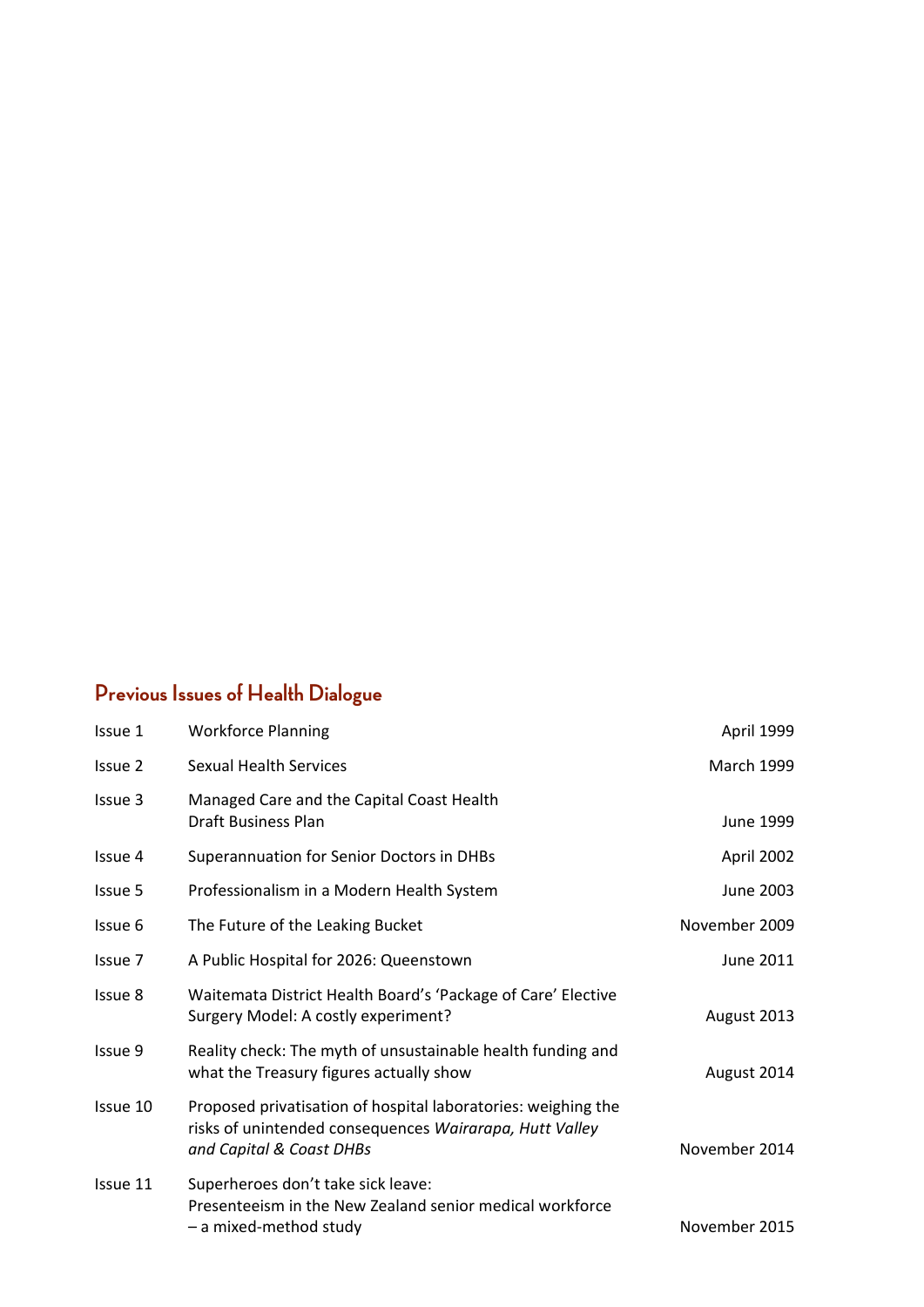# **CONTENTS**

| Qualitative findings: perceptions of factors relating to burnout 27 |  |
|---------------------------------------------------------------------|--|
|                                                                     |  |
|                                                                     |  |
|                                                                     |  |
|                                                                     |  |
|                                                                     |  |
|                                                                     |  |
|                                                                     |  |
|                                                                     |  |
|                                                                     |  |
|                                                                     |  |
|                                                                     |  |
|                                                                     |  |
|                                                                     |  |
|                                                                     |  |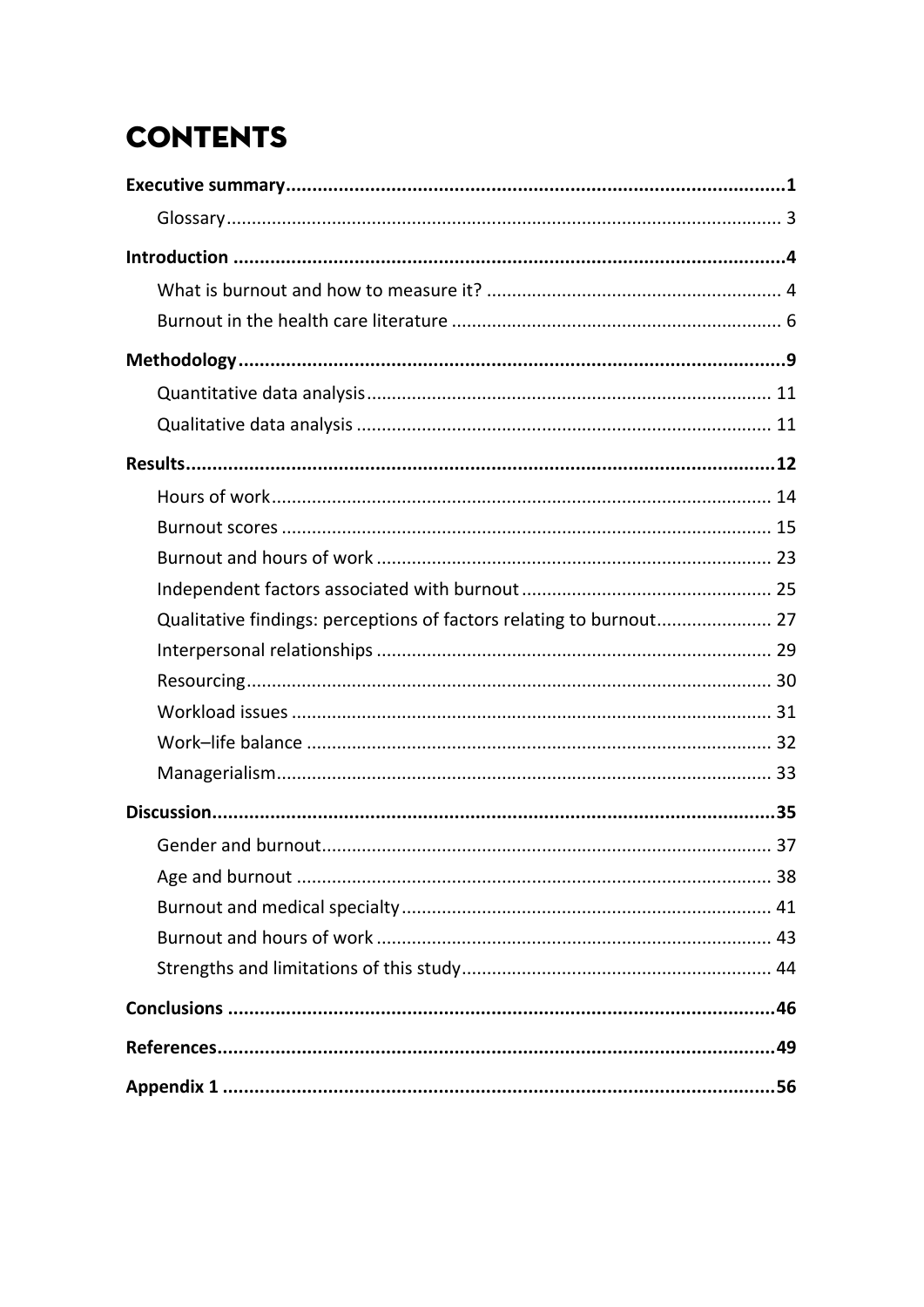# TABLES

| Table 4: Proportion of ASMS respondents with high degree of burnout                                                                  |  |
|--------------------------------------------------------------------------------------------------------------------------------------|--|
| Table 5: Mean burnout scores compared with the baseline scores from<br>the PUMA study and additional international studies on health |  |
| Table 6: Mean burnout scores across three scales and demographic                                                                     |  |
| Table 7: Mean burnout scores by DHB grouped according to numbers of                                                                  |  |
|                                                                                                                                      |  |
| Table 9: Factors independently associated with burnout on multiple                                                                   |  |
| Table 10: Macro themes with subthemes and illustrative comments 28                                                                   |  |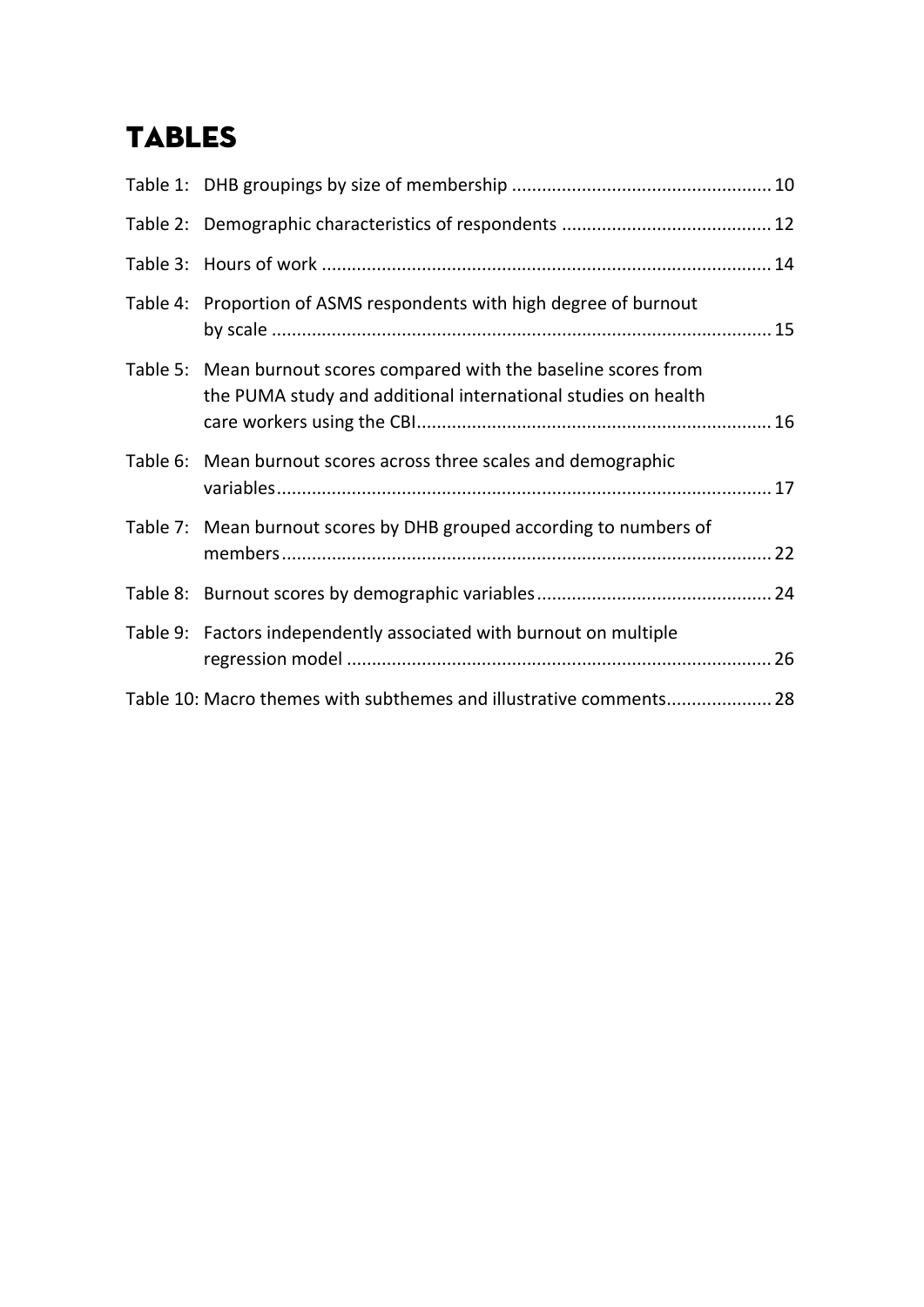# FIGURES

| Figure 1: Mean personal burnout scores by gender and age group  18        |
|---------------------------------------------------------------------------|
| Figure 2: Prevalence of personal burnout (%) by gender and age group 18   |
| Figure 3: Mean personal burnout score by gender and self-rated health     |
| Figure 4: Prevalence of personal burnout (%) by gender and self-rated     |
| Figure 5: Mean work-related and personal burnout by medical specialty  21 |
| Figure 6: Mean patient-related and personal burnout by medical            |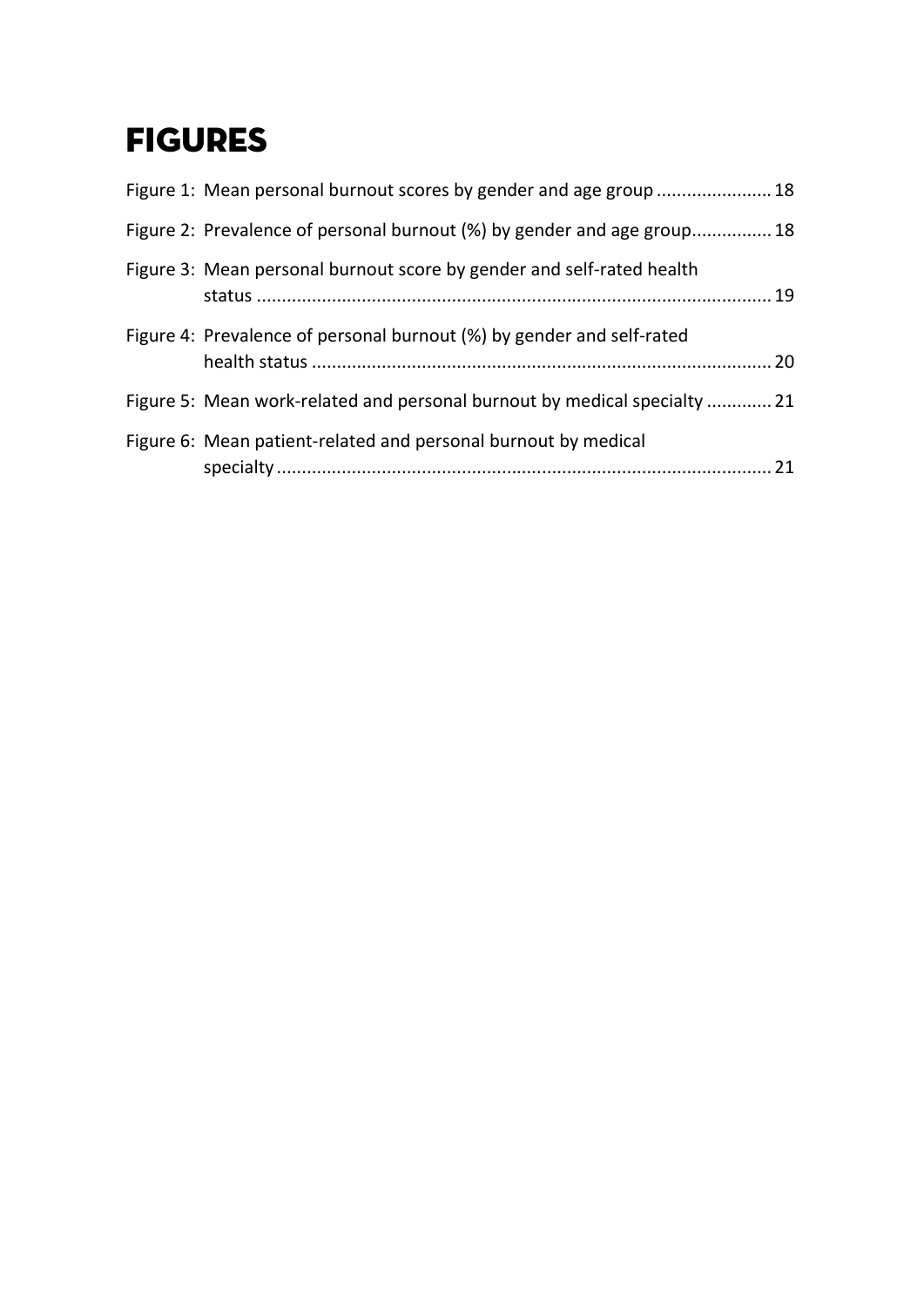# Executive summary

This study examines the self‐reported prevalence of burnout among senior doctors and dentists working at New Zealand's 20 district health boards (DHBs). It is based on the findings of a survey, conducted in November 2015, of 3740 members of the Association of Salaried Medical Specialists (ASMS), of whom 1487 (40%) responded. It is the first national study of its kind undertaken in New Zealand.

Key findings include:

- 50% of respondents report symptoms of burnout ie, high levels of fatigue and exhaustion, as defined and measured by the internationally recognised Copenhagen Burnout Inventory (CBI).
- 42% of respondents attribute their burnout directly to their work.
- 16% of respondents attribute their burnout specifically to interactions with patients.
- The prevalence of burnout in New Zealand's senior doctors is higher than shown in other comparable international surveys of health sector workers.

The medical workforce is deemed particularly prone to burnout due to the stressful and emotionally demanding nature of health care provision and typically unrelenting high workloads. International research indicates doctors and health care workers are more susceptible to burnout than other professions and have higher rates of burnout when compared with the general public. Heavy workloads, long hours of work, shift work, on-call duties, and frustrations with poor quality leadership are some of the common factors associated with burnout in senior doctors.

Burnout is a concern not only because it poses risks to the health of those who suffer from it, but also because of known correlations between burnout and the quality of care and the risk of medical errors. Research also suggests the prevalence of burnout can have an impact on staff retention. Addressing burnout is therefore important for the health and well-being of patients and doctors alike. To that end, this study provides a critical first step by providing an understanding of the levels of burnout in the senior medical workforce across New Zealand.

The study finds strong correlations between burnout and hours of work, with results showing the greater the hours worked in a week, the higher the mean burnout score. Working more than 14 consecutive hours in the week prior to the survey was significantly associated with higher work‐related burnout, as was not having had 24 hours free of work during that week.

Statistically significant differences were found in work‐ and patient‐related burnout by specialty and by DHB. Those working in emergency medicine, dentistry and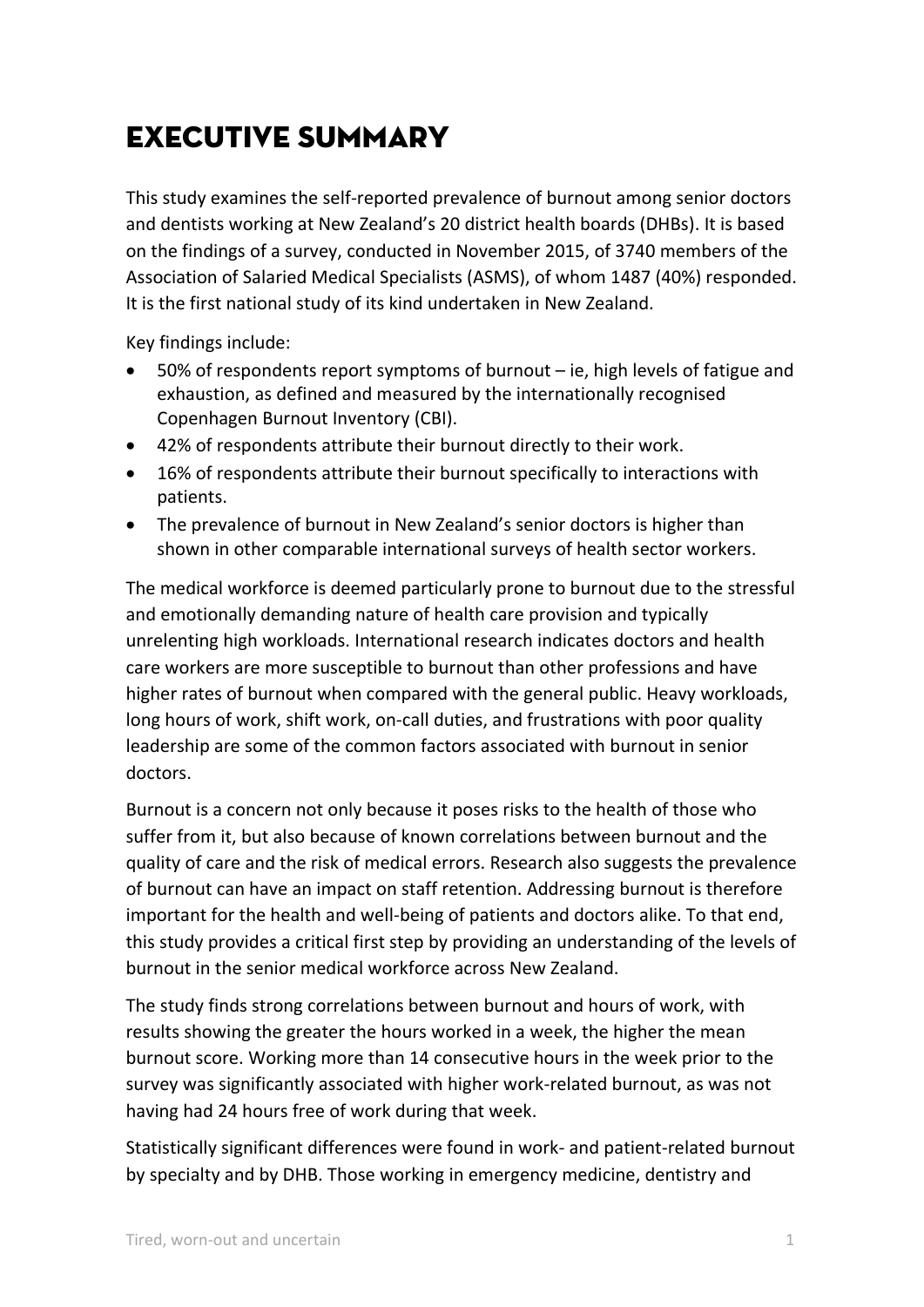psychiatry had the highest scores for work‐related burnout, and those in psychiatry and dentistry had the highest scores for patient‐related burnout. Generally, the medium‐size DHBs (those with 101–200 ASMS members) had the highest prevalence rates for work‐related burnout and overall burnout.

The prevalence of burnout is higher among females, with 59% reporting symptoms of burnout generally and 47% attributing burnout directly to their work, compared with 44% and 39% for males respectively. The prevalence of burnout tends to be higher in younger respondents, with 62% of those aged 30–39 scoring as burnt-out. While the prevalence of work‐related burnout is still relatively high in those aged over 60 (35%), it is lower than the prevalence found in other age groups. The idea that burnt‐out senior doctors may have already retired or reduced their participation in onerous duties (eg, on‐call) deserves further consideration as there was notable mention of burnout and intent to retire in the qualitative comments analysed in the survey.

Increasing mean and burnout prevalence scores were strongly correlated with worsening self-rated health status, suggesting that burnout has a clear relationship with poor health, although directional causality cannot be inferred from the findings. Given the high rates of 'presenteeism' found in another recent study on the DHB‐based ASMS membership, and the known correlations between ill health, burnout and presenteeism behaviour, this relationship also warrants further examination.

Qualitative comments provided by 51% of survey respondents indicate frustrations with management negatively impact on satisfaction with work, in addition to intense and unrelenting workloads, under‐staffing and onerous on‐call duties. Few respondents to the survey attribute their burnout to interactions with patients; most reported enjoyment and feelings of fulfilment in relation to their patient contact.

The findings from this survey provide an important insight into the psychosocial health of senior doctors and dentists working in New Zealand's public health sector. The high proportion of this critical workforce currently feeling 'tired, worn‐ out and uncertain' is of great concern.

Further research is needed to consider the extent to which these high levels of burnout are affecting patient care and whether burnout is influencing other workforce trends, including retirement intentions. In the meantime, these findings act as a clear call to the Government, health policymakers and DHB chief executives to urgently address burnout and assist those who are already afflicted. The clear emphasis on staffing levels, hours of work and poor resourcing suggests major changes to better resource DHBs and improve management culture are required.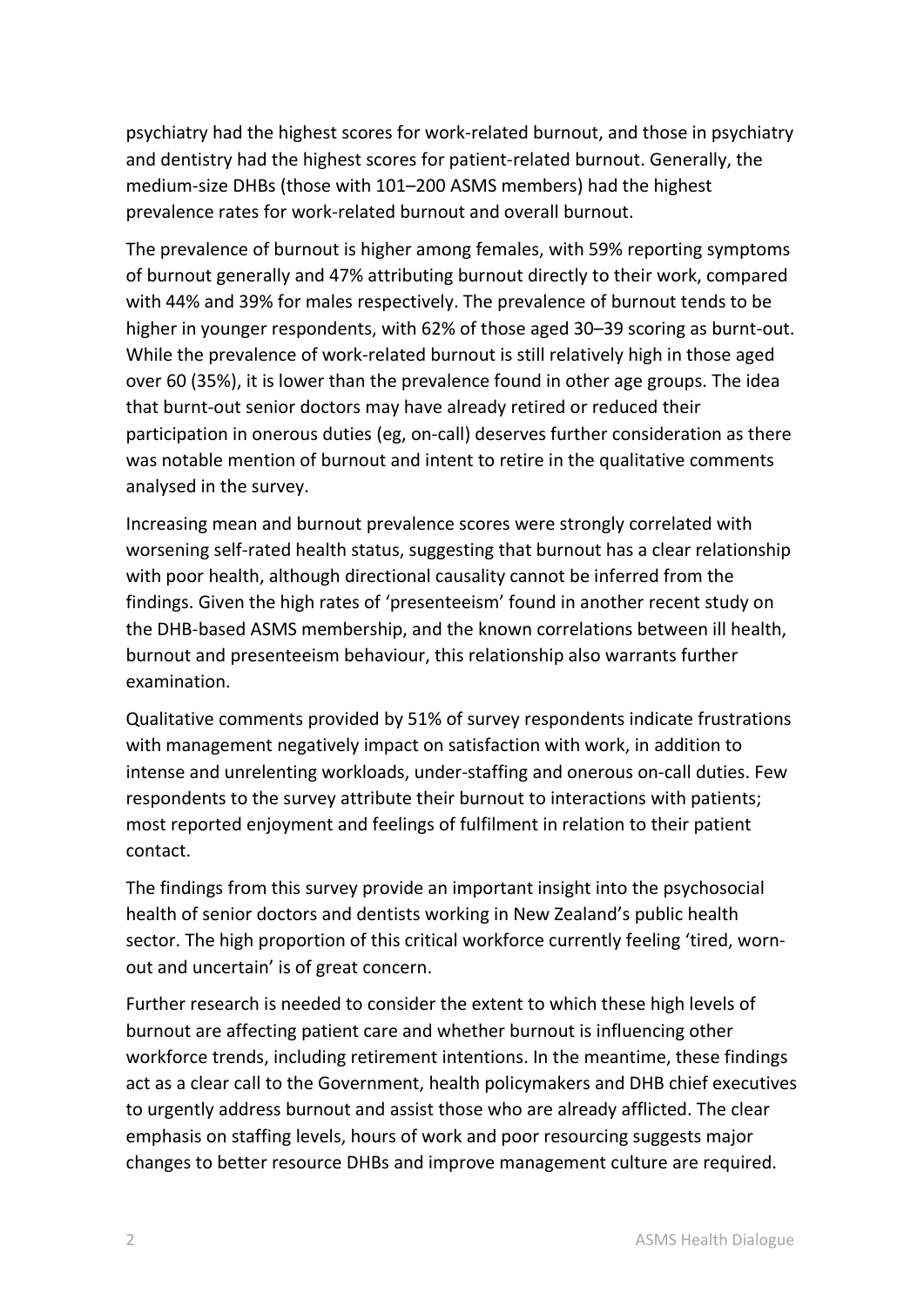# **Glossary**

| Personal burnout        | The degree of physical and psychological fatigue and<br>exhaustion experienced by the person overall, including<br>work-related burnout, patient-related burnout and non-<br>work-related factors. |
|-------------------------|----------------------------------------------------------------------------------------------------------------------------------------------------------------------------------------------------|
| Work-related burnout    | The degree of physical and psychological fatigue and<br>exhaustion that is perceived by the person as related to<br>his/her work.                                                                  |
| Patient-related burnout | The degree of physical and psychological fatigue and<br>exhaustion that is perceived by the person as related to<br>his/her work with patients.                                                    |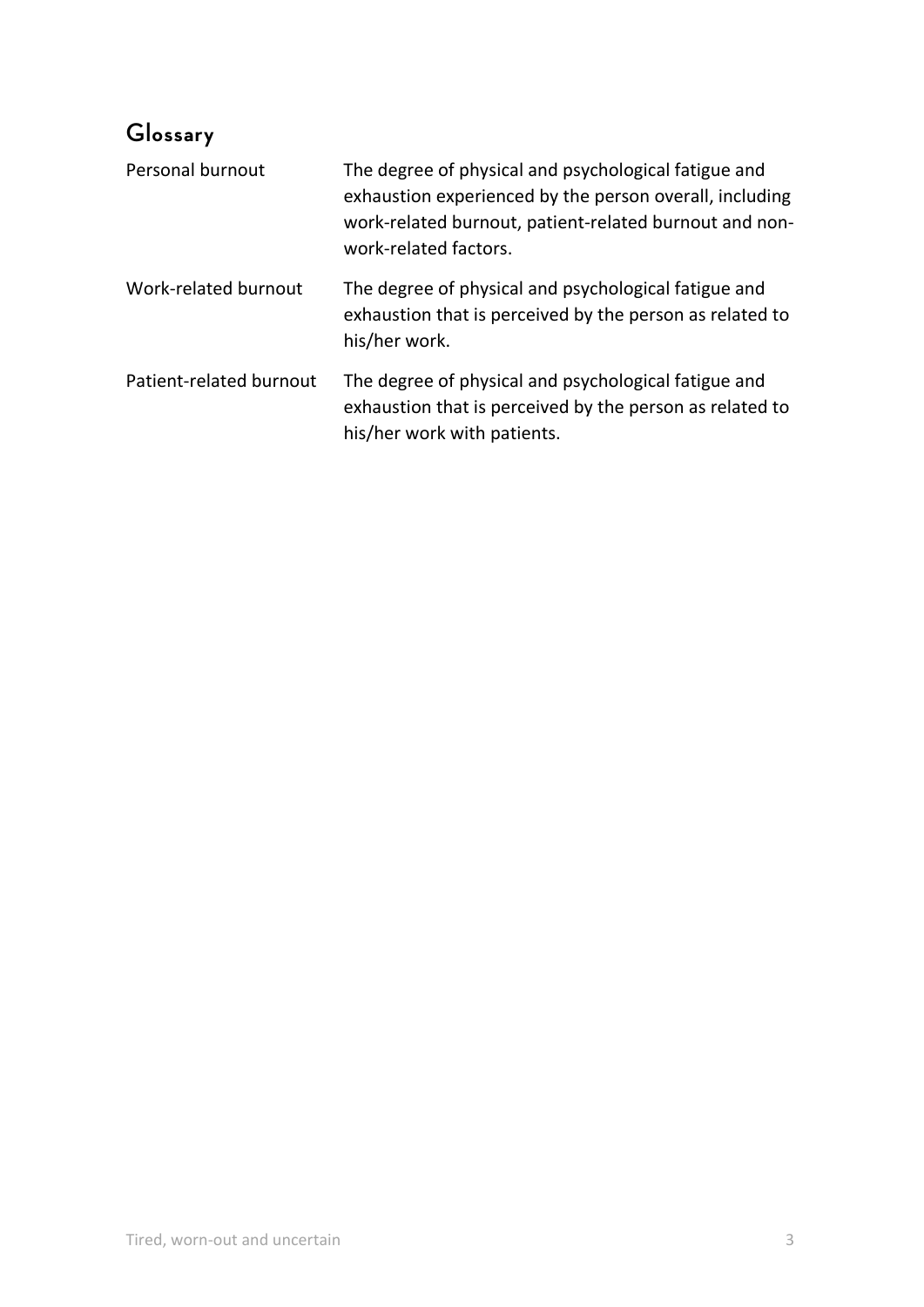# Introduction

Burnout is an issue of concern for doctors and other medical professionals. The medical workforce is deemed particularly prone to burnout due to the stressful and emotionally demanding nature of health care provision and typically unrelenting high workloads. Research suggests that doctors and health care workers are more susceptible to burnout than other professions (Rossler 2012) and have higher rates of burnout when compared with the general public (Shanafelt, Boone et al. 2012). Connections have also been made between burnout and long hours of work (Chou, Li et al. 2014), presenteeism (Thun, Fridner et al. 2014), shift work and on‐call duties (Ekstedt, Soderstrom et al. 2006; Shirom, Nirel et al. 2010; Amoafo, Hanbali et al. 2015). Other contributing factors include feelings of low control and frustrations with poor quality leadership (Borritz, Bultmann et al. 2005; Borritz, Christensen et al. 2010).

Burnout is a concern not only because it poses a risk to the health of those suffering from burnout (Borritz, Christensen et al. 2010; Kakiashvili, Leszek et al. 2013) but also because of known correlations between burnout and the quality of care (Firth‐Cozens and Greenhalgh 1997; Shirom, Nirel et al. 2006; Klein, Grosse Frie et al. 2010) and the risk of medical errors (Fahrenkopf, Sectish et al. 2008; Chen, Yang et al. 2013). Research into medical error and burnout in American surgeons suggests a strong correlation between the likelihood of reporting a major medical error and screening positively for any of the three measures of burnout as determined by the Maslach Burnout Inventory (Shanafelt, Balch et al. 2010). Tziner, Rabenu et al. (2015) also note a strong correlation between burnout and increasing turnover intentions. Understanding and addressing levels of burnout in the medical workforce is therefore likely to provide significant benefits for the general wellbeing of the medical workforce, as well as improving the quality of patient care.

### **What is burnout and how to measure it?**

While burnout is not formally recognised as a mental illness, it is specified in the International Classification of Diseases (10th revision) as "factors influencing health status and contact with health services" (Z00–Z99) and as a state of "vital exhaustion" (Z73.0) encompassing both physical and emotional dimensions (Kakiashvili, Leszek et al. 2013). In the wider literature, burnout is variously described as "a particular type of prolonged occupational stress" (Borritz, Christensen et al. 2010 p964) or "psychological strain representing a process of depleting personal coping resources" (Shirom, Nirel et al. 2010 p541). Additional symptoms may include physical tiredness, sleep disturbances (Ekstedt, Soderstrom et al. 2006), cynicism, disengagement, and low reported job satisfaction (Maslach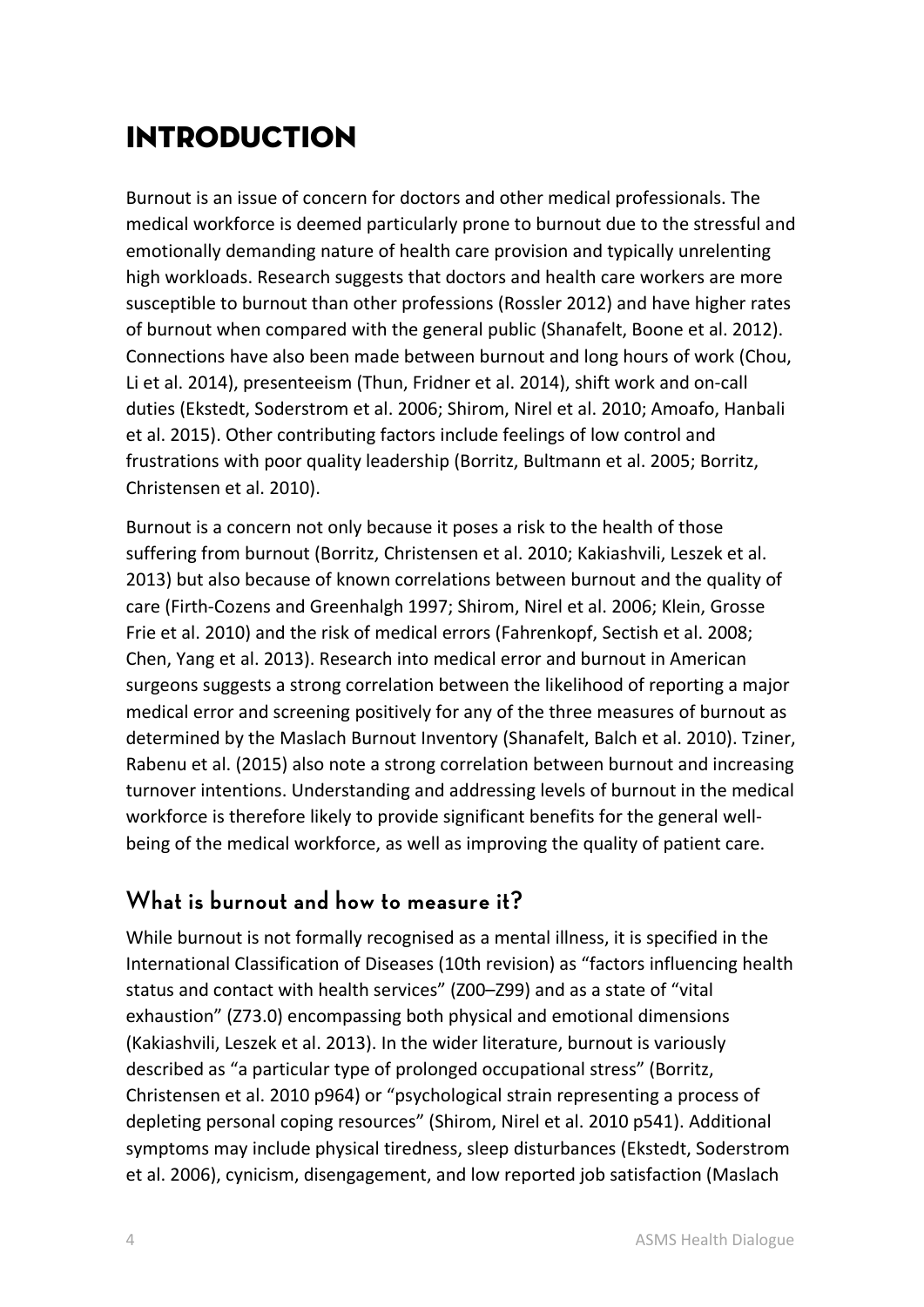and Jackson 1986; Amoafo, Hanbali et al. 2015). While the symptoms of burnout are often mistaken and treated as if for depression, Kakiashvili, Leszek et al. (2013) note that there are important differences between depression and burnout not only in terms of how best to treat burnout but also in terms of some of the potential serious health implications that may result.

While burnout is well recognised as a phenomenon, however, some have noted that there is currently no clinically accepted means of establishing or grading the severity of burnout (Bianchi 2015). This means in practical terms that while someone may screen as 'burnt-out' through the use of various screening tests, further psychological testing is recommended to clinically assess and grade the severity of the indicated burnout. Similarly, some authors have queried an over‐ reliance on questionnaires and scoring systems for attempting to establish rates of burnout in populations. Van Mol, Kompanje et al. (2015), for example, note that studies which rely on these measures alone have no way of probing underlying reasons that may be driving burnout. They recommend additional qualitative research to "provide insights into the thoughts and behaviours in relation to a stressful work environment" (p16). This study, accordingly, involves analysis of qualitative comments in order to probe possible contributing factors to burnout as well as to provide context for the statistical trends.

According to the Maslach Burnout Inventory (MBI), a 22‐item test developed by Maslach and Jackson in 1981, burnout is the consequence of emotional exhaustion, depersonalisation and a sense of reduced personal accomplishment (Maslach and Jackson 1986). The MBI remains the most commonly used tool to screen for burnout. Nevertheless, there have been a number of criticisms of the MBI, including the relationship between emotional exhaustion, depersonalisation and personal accomplishment; the fact that it is only available commercially; and its applicability to different cultural and workplace contexts (Winwood and Winefield 2004; Kristensen, Borritz et al. 2005; Schaufeli and Taris 2005).

A more recent screening tool is the Copenhagen Burnout Inventory (CBI), which was developed by Danish researchers Borritz and Kristensen for a five‐year prospective intervention study on burnout in the human service sector in Denmark (the PUMA<sup>1</sup> study). The CBI was explicitly generated to improve on issues they discerned with the MBI (Kristensen, Borritz et al. 2005). In contrast to the MBI, the CBI attempts to simplify and refine the concept of burnout to a state of emotional and physical exhaustion. It comprises a questionnaire, divided into three discrete

<u> 1989 - Jan Barat, politik eta politik eta politik eta politik eta politik eta politik eta politik eta politik</u>

<sup>1 &#</sup>x27;PUMA' is the Danish acronym for 'Project on Burnout, Motivation and Job Satisfaction'.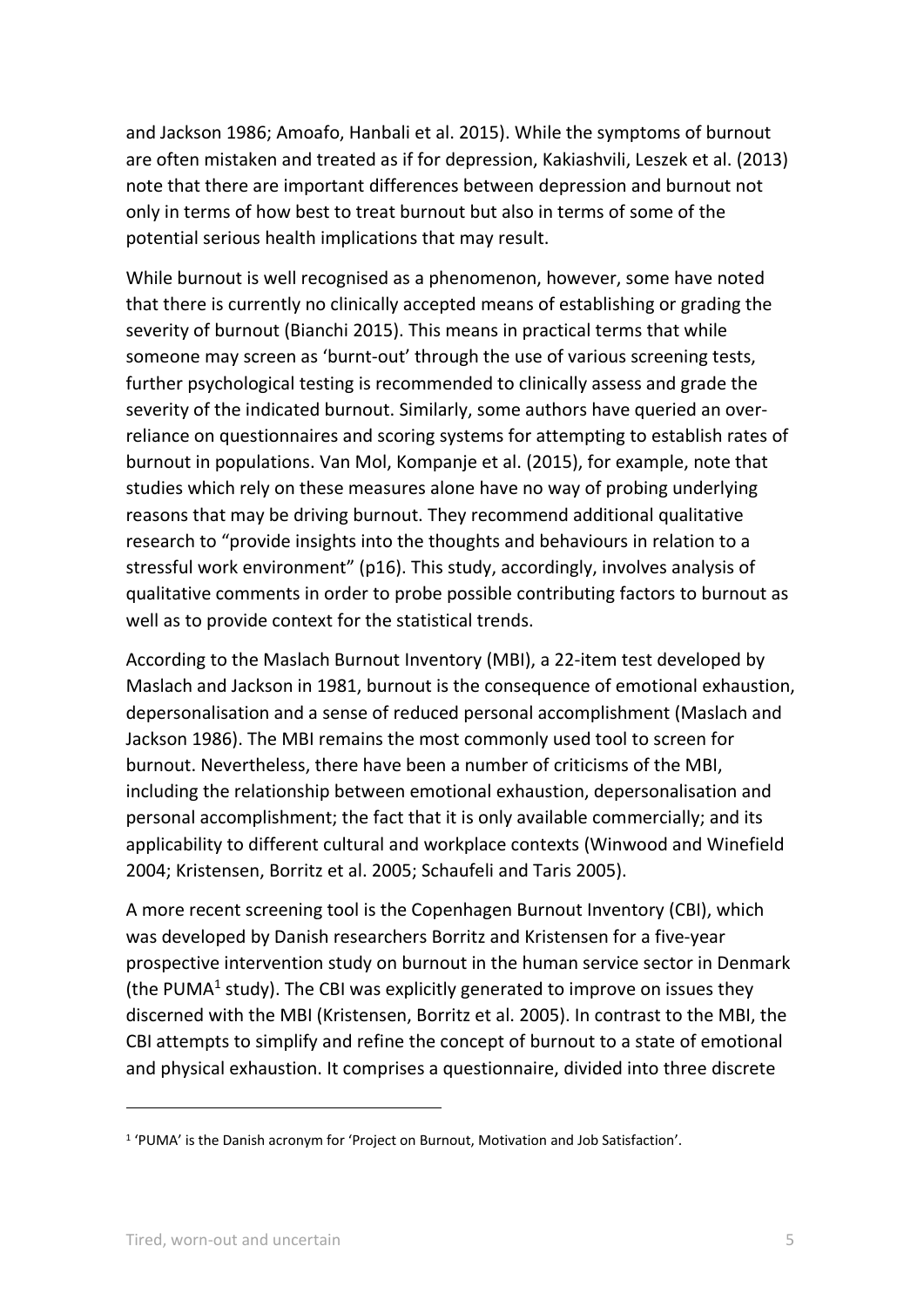sections, with three separate scales: personal burnout, work‐related burnout and client‐related burnout.

In this conceptualisation of burnout, personal burnout is assessed on the degree to which respondents feel tired, worn out, or physically and emotionally exhausted, regardless of perceived cause. Work‐related burnout is a measure of the "degree of physical and psychological fatigue and exhaustion that is perceived by the person as related to their work" (Kristensen, Borritz et al. 2005 p197). Client‐related burnout is "the degree of physical and psychological fatigue and exhaustion that is perceived by the person as related to their work with clients" (ibid). This 'client' or 'patient' related aspect is deemed to be a second tier of work‐related issues, but one which has a focus on the impact of 'people work'. Only those who work face‐ to-face with clients, or in the medical context, patients, are required to answer this section of the inventory.

The rationale for having three distinct scales, based on three distinct sets of questions, is that they can be used in different domains (all persons, persons who do paid work, and persons who do 'people' work). Depending on the groups or populations being studied and the information being sought, some studies may use only one or two of the scales. This study has used all three scales to gain an understanding of not only the extent of burnout that senior doctors attribute specifically to their work but also the extent of their overall levels of burnout. There is now a considerable body of research confirming the validity of the CBI as a screening measure for burnout as well as its applicability in different countries (Fong, Ho et al. 2014), including New Zealand (Milfont, Denny et al. 2008). To date, however, there have been no studies using the CBI to assess levels of burnout in senior doctors in New Zealand.

#### **Burnout in the health care literature**

There is a considerable literature on burnout in health care workers. While most of the published research uses the MBI, a growing corpus of recent research is using the CBI, partly because of its ability to examine the relative impact of conditions associated with work and with interactions with clients, broadly defined, as potential drivers of the primary state of exhaustion. In a recent paper by Chou, Li et al. (2014), their research suggests doctors are particularly at risk of burnout due to "time pressure, delayed gratification, limited control and a loss of autonomy, conflict between career and family, feelings of isolation as well as research and teaching activities" (p2). Their study finds the rates of burnout in doctors to be lower than burnout in nurses and physician assistants but the second highest in terms of patient‐related burnout.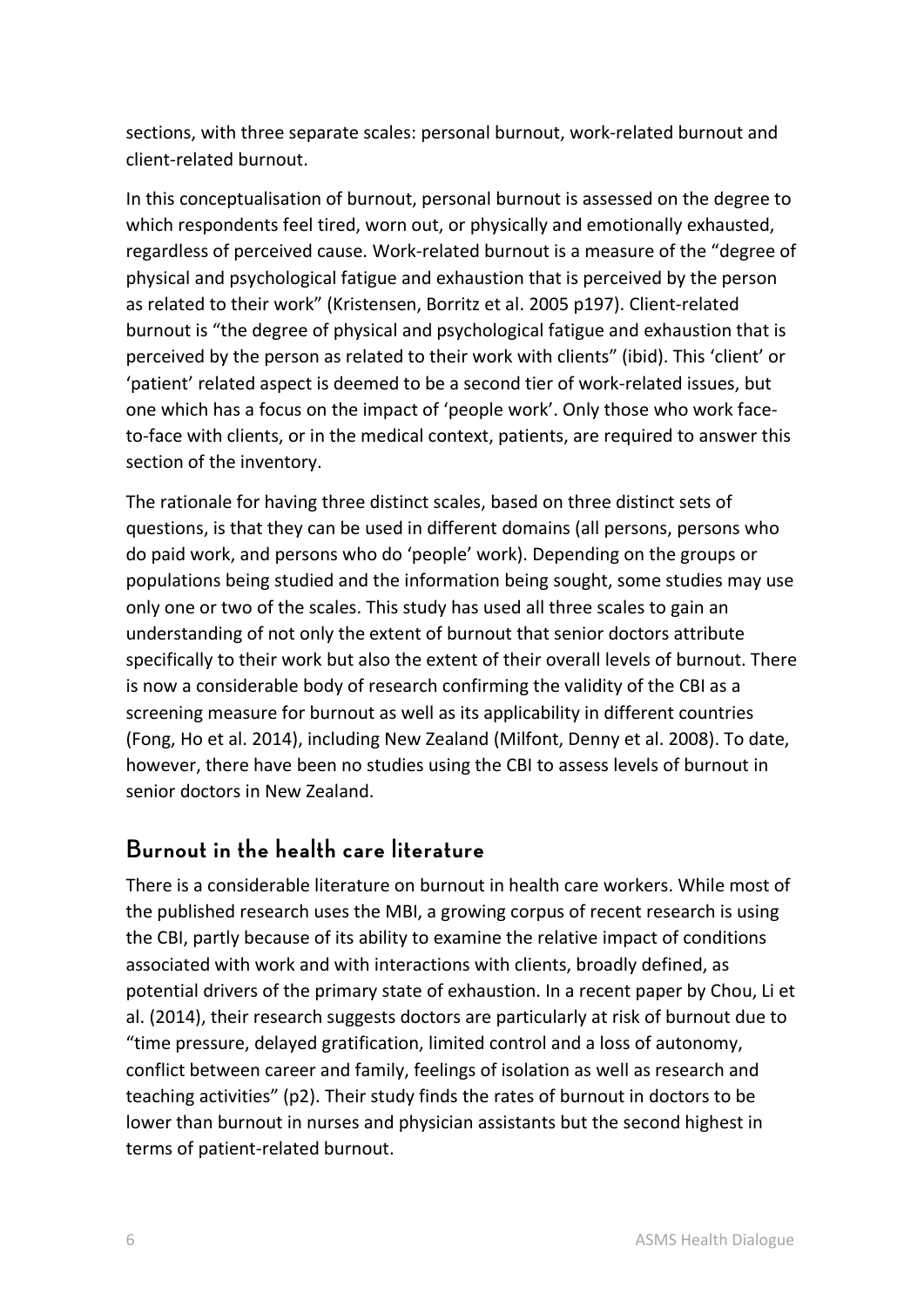While the baseline findings from the PUMA study found burnout rates in doctors to be lower than levels experienced by midwives, research by Shanafelt, Boone et al. (2012) found that 46% of doctors in the United States were likely to be experiencing burnout in some form, and that burnout was more common among doctors than any other occupation. Of the doctors involved in their study, 45.8% had at least one symptom of burnout compared with 23% of the general US population. They also found that those working in front line specialties such as family medicine, general internal medicine, and emergency medicine were more likely to experience burnout than others.

Alongside Shanafelt's corpus of research into burnout in surgeons using the MBI (eg, Shanafelt, Balch et al. 2010; Shanafelt, Oreskovich et al. 2012), there has been considerable research into levels of and contributing factors towards burnout in those working in emergency medicine, including a paper using the CBI to assess burnout in French emergency physicians (Estryn‐Behar, Doppia et al. 2011). Recent reviews of such literature conclude that hours of work play a significant contributing factor to burnout (Arora, Asha et al. 2013), and that experience and autonomy play a significant role in ameliorating perceptions of stress associated with working in emergency departments (Johnston, Abraham et al. 2016). Other research has focused on levels of burnout in gerontologists (Sanchez, Mahmoudi et al. 2015), radiation oncologists (Leung, Rioseco et al. 2015), mental health workers (Rossler 2012) and physiotherapists (Sliwinski, Starczynska et al. 2014), as well as intensivists (Coomber, Todd et al. 2002; van Mol, Kompanje et al. 2015) and Australian dentists (Winwood and Winefield 2004).

Rossler (2012) notes that psychiatric workers, including psychiatrists, are more exposed to certain workplace stressors than other health professionals. In particular, he highlights the impact of the often demanding relationships with mental health patients as well as the challenges associated with working in multidisciplinary teams with other mental health workers. He further cites research by Fothergill, Edwards et al. (2004) which notes the psychological impact of patient suicide on psychiatrists, as well as the stresses associated with adhering to the varied legal requirements that govern mental health issues.

Other researchers have noted connections between fatigue, sleep disruption, stress and perfectionism as contributing factors to burnout. With respect to the latter, research by D'Souza, Egan et al. (2011) found both high levels of stress and perfectionism were indicative factors in scoring highly on the CBI across all three measures of burnout. They further found that individuals displaying high levels of perfectionism were also likely to have high levels of stress which in turn actively predisposed those individuals to burnout. Chen, Yang et al. (2013) found strong correlations between physicians who worked more than 65 hours and had been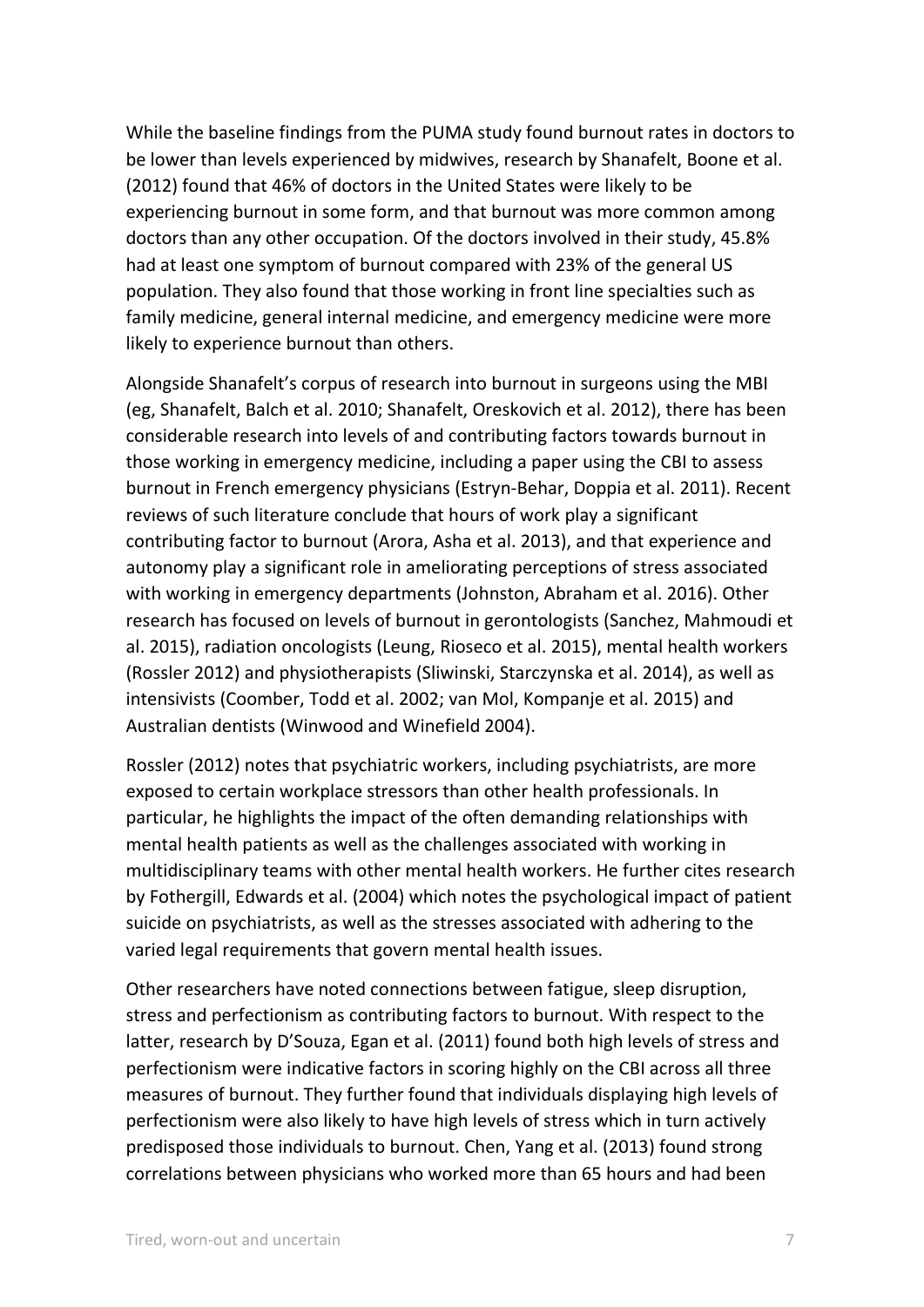called out more than 41 times per week and burnout when compared with those who worked fewer hours and had fewer call-outs.

There is considerable evidence to suggest connections between hours of work and burnout (Kuerer, Eberlein et al. 2007; Chou, Li et al. 2014; Amoafo, Hanbali et al. 2015). Research by Shanafelt, Boone et al. (2012), for example, found that those doctors who worked the highest hours in a week were likely to have the highest burnout scores. Similar trends were found with higher prevalence of emotional exhaustion in health care workers who regularly undertook shift work (Wisetborisut, Angkurawaranon et al. 2014). Other research has noted the impact of the perceived quality of leadership on burnout levels (Shanafelt, Gorringe et al. 2015), and considerable research has attended to the importance of feelings of autonomy in mitigating burnout (Shirom, Nirel et al. 2006; Shirom, Nirel et al. 2010) as well as the importance of role clarity and control (O'Driscoll and Beehr (2000) note this research is on accountants).

Rossler (2012) makes the important observation that while the medical profession has certain stressors reflecting the long hours of work and difficulties associated with challenging and emotionally draining patient‐care situations, the impact of the organisational context of medicine cannot be ignored as a contributing factor in the propensity for this workforce to experience burnout. He notes that "economic objectives have priority over medical values in health care. This is a perspective that conflicts with almost all values of importance during the training of physicians. These factors contribute to a cycle of stress and reduced quality of care" (pS68). In New Zealand, the Association of Salaried Medical Specialists (ASMS) has long noted the relative under‐investment in the senior medical workforce, which has led to entrenched shortages, exacerbated by an aging workforce and increasing health needs (ASMS 2014).

To date, no studies have screened for burnout in a cross‐specialty, national survey of a particular cohort of the medical workforce. Arora, Asha et al. (2013), for example, recommend the need for burnout research that is multi‐centre and preferably conducted at a national level using a validated instrument so as to facilitate comparisons of burnout scores. This study meets this challenge by exploring the prevalence of burnout as measured by the CBI in senior doctors and dentists working in New Zealand's 20 district health boards (DHBs). This study also explores the links between burnout and hours of work, and burnout and other variables including gender, age, and length of time in the workforce.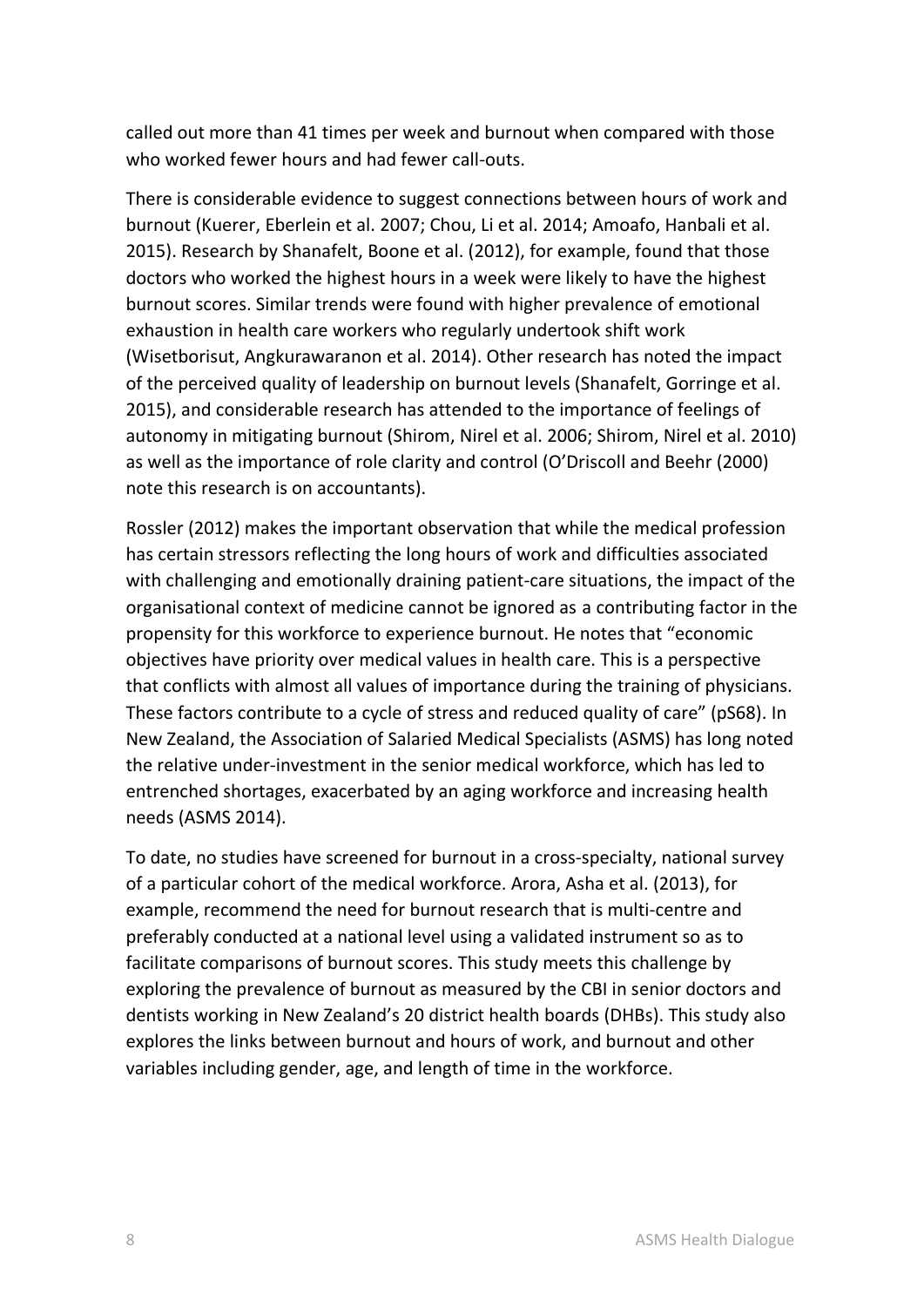# Methodology

A total of 3740 DHB‐based members of the ASMS were asked by email to take part in an anonymous online survey in November 2015. The survey, hosted by Survey Monkey, was open for one month and four reminders were sent to encourage survey completion. Participation was voluntary and no incentives for participation were provided.

The survey used the 19‐item CBI questionnaire measuring burnout according to a five‐item Likert scale assessing frequency of experiencing various feelings and events eg, how often do you feel tired? The questionnaire was divided into three independent sets of questions on (a) personal burnout, (b) work‐related burnout, and (c) patient-related burnout. The term 'patients' was substituted for 'clients', as advised in the inventory (see Appendix 1 for a full list of questions).

**Personal burnout** (ie, overall individual burnout) was defined as the degree of physical and psychological fatigue and exhaustion experienced by a person and involved six questions, such as 'How often do you feel tired?'

**Work‐related burnout** was defined as the degree of physical and psychological fatigue and exhaustion that is perceived by the person as related to his or her own work and involved seven questions, such as 'Is your work emotionally exhausting?'

**Patient‐related burnout** was defined as the degree of physical and psychological fatigue and exhaustion that is perceived by the person as related to his or her work with clients and involved six questions, such as 'Do you find it hard to work with patients?' Only those with direct face‐to‐face contact with patients were invited to participate in the patient‐related burnout section.

The inventory has an inbuilt scoring regime where response categories 'Always', 'Often', 'Sometimes', 'Seldom' and 'Never/Almost never' are scored from 100 (Always) to 0 (Never/Almost never). The possible score range for all scales is 0‐100. Scores ≥50 in each of the three scales are classed as signalling a high level of burnout. Prevalence scores were calculated by assessing the percentage of individuals who score as 'burnt‐out' (ie, with scores ≥50) as a percentage of the overall respondents. Mean burnout scores were then calculated by averaging the scores for each line of questioning (see Appendix 1) and taking an overall average of the score (see instructions on the CBI in Kristensen, Borritz et al. 2005).

Additional questions were based on the Australian Medical Association's Risk Assessment checklist into hours of work, including whether or not participants had worked more than 24 consecutive hours, and whether or not they have a period of rest of less than 10 hours (Australian Medical Association 2005). Respondents were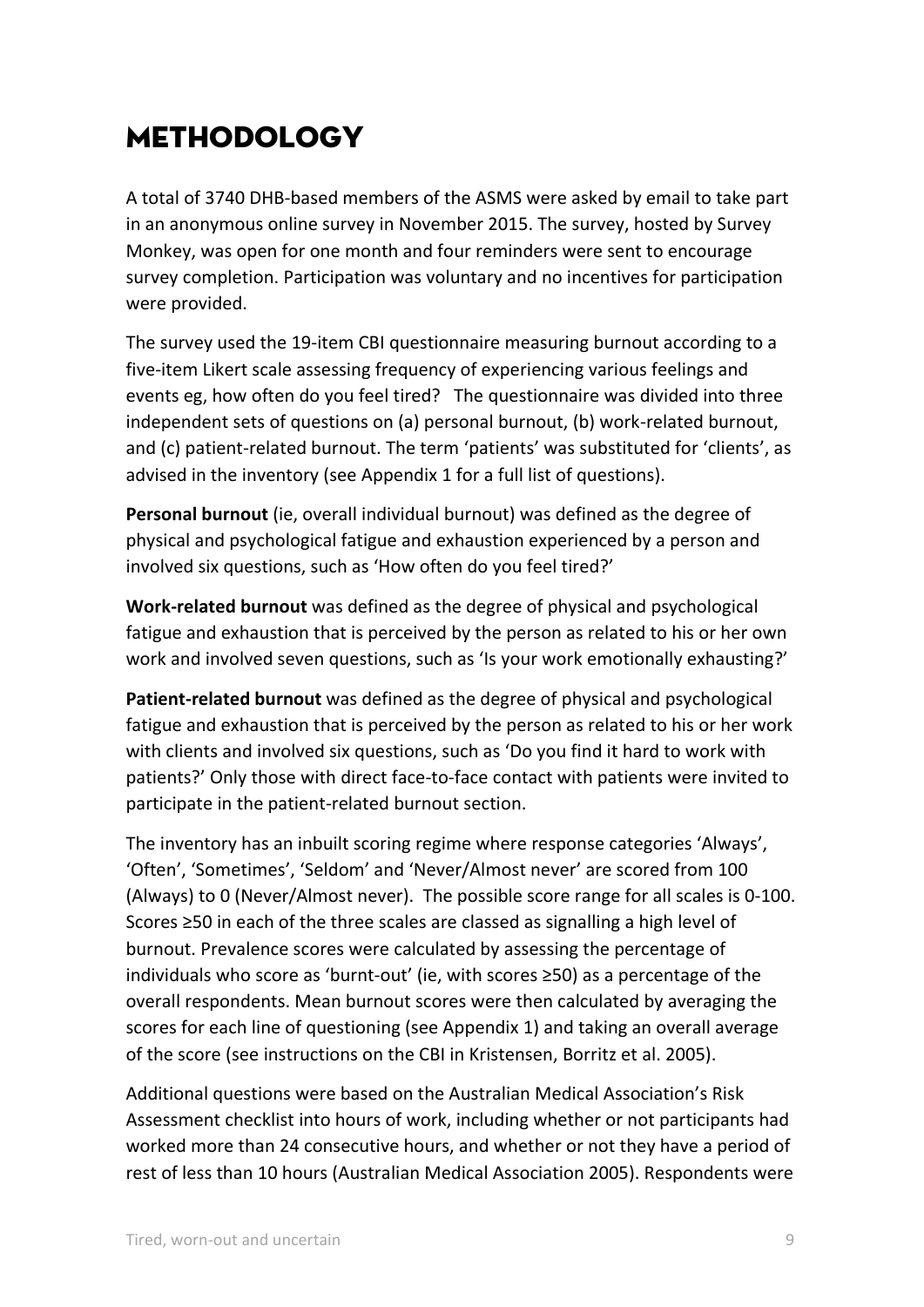also asked to estimate total hours of work for the week prior to completing the survey. Hours of work were defined as including standard hours worked, private work, hours on-call (including time on-call but not called in), and any time spent doing administrative tasks at home, including email.

Independent variables were taken from responses to the World Health Organization's self‐health assessment tool (a single item measure of health) and demographic data including gender, age (according to five categories), length of time worked in New Zealand (according to five categories), full-time equivalent (FTE) (a formalised measure of weekly hours of work), primary DHB and specialty. Specialties were summarised according to 11 broad specialty groupings to aid statistical analysis. DHBs were also summarised into four categories based on total membership numbers as either small (fewer than 100 members), medium (101– 200 members), large (201–400 members) or very large (more than 400 members). This breakdown and the associated DHBs are detailed in Table 1.

| <b>Total ASMS members</b> | Grouping        |
|---------------------------|-----------------|
| 29                        | Small ≤100      |
| 32                        |                 |
| 40                        |                 |
| 42                        |                 |
| 49                        |                 |
| 76                        |                 |
| 89                        |                 |
| 120                       | Medium 101-200  |
| 131                       |                 |
| 131                       |                 |
| 143                       |                 |
| 151                       |                 |
| 161                       |                 |
| 270                       | Large 201-400   |
| 332                       |                 |
| 334                       |                 |
| 412                       | Very large >400 |
| 418                       |                 |
| 502                       |                 |
| 780                       |                 |
|                           |                 |

|  | Table 1: DHB groupings by size of membership |  |  |  |
|--|----------------------------------------------|--|--|--|
|--|----------------------------------------------|--|--|--|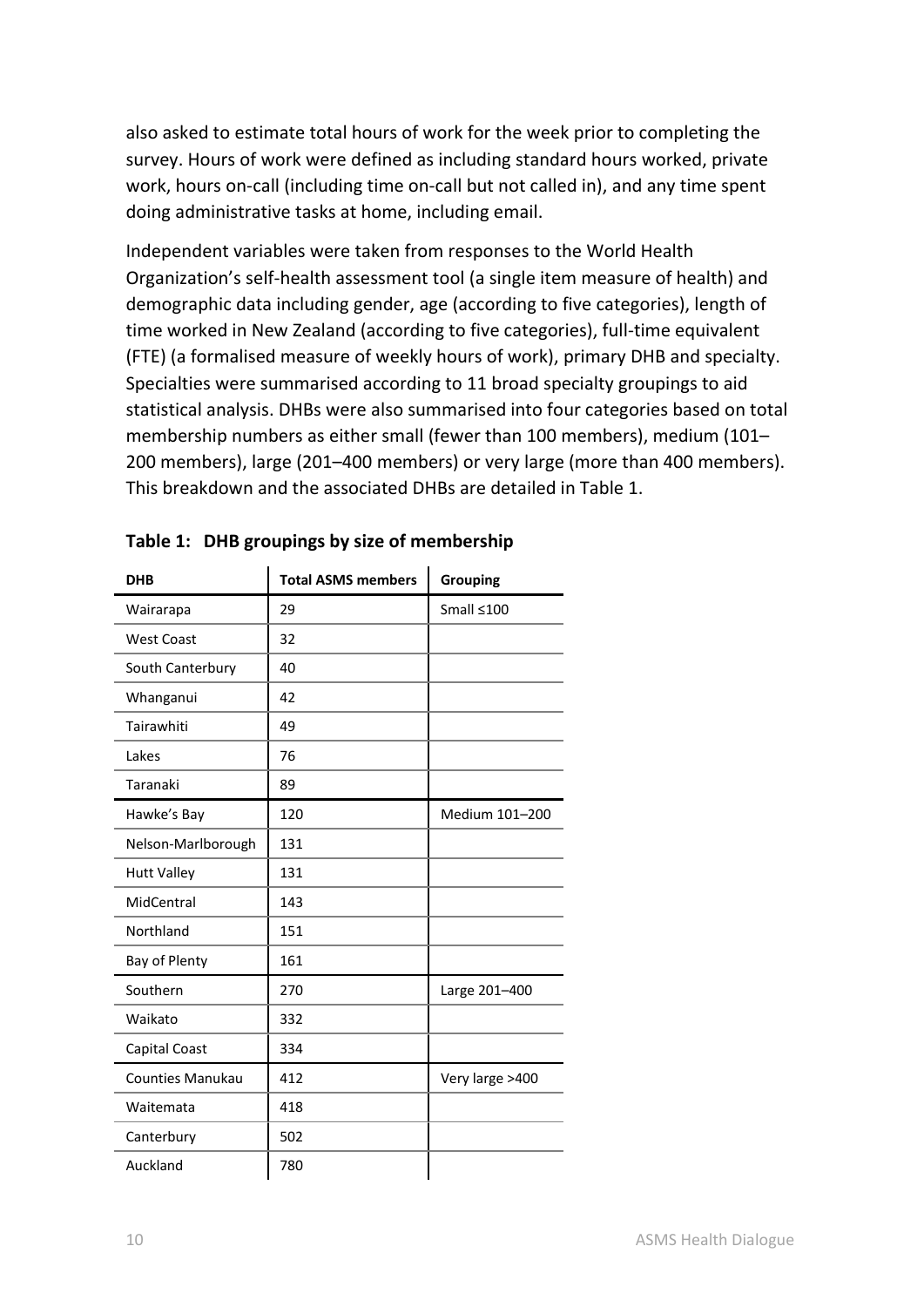# **Quantitative data analysis**

Data from the three CBI scales were analysed for internal and criterion‐related validity using Cronbach's alpha  $(α)$  and inter-item and item-total correlations. Demographic data including gender, age, length of time working in New Zealand, specialty and place of work were summarised and described. Associations between the mean and prevalence scores on the three burnout scales, hours of work, responses to the risk assessment checklist questions, and the independent demographic variables specified above were tested using Spearman's rho, chi‐ square and one‐way analysis of variance (ANOVA) as appropriate on SPSS (version 23.0). Variables showing significant univariate associations with high‐level burnout were entered into forwards and backwards stepwise logistic regressions to determine the presence of significant independent associations. These results are summarised using odds ratios (ORs) and 95% confidence intervals (CIs).

## **Qualitative data analysis**

Data from the comments section were imported into NVivo pro (version 11), read through in detail and open coded according to 41 detailed recurring themes emerging from the comment material. The qualitative data were subsequently re‐ read and re-coded into five nested macro-themes and sub-themes by examining connections between themes and considering how frequently themes were expressed. Patterns arising from the correlation analysis in the quantitative data were also explored by cross-cutting the comments left by respondents according to key variables: gender, age‐group, selected specialties with high burnout scores, and selected DHBs with high burnout scores. This cross-cut qualitative material was further re-read and re-coded according to the revised macro-themes and subthemes, and comparative analysis was performed between categories of comments to examine whether there were any differences in how themes were expressed or the frequency of thematic expression. Comments selected for inclusion in the final report were those that best expressed the various themes. Comments were transcribed directly, and where sections were omitted, ellipses ('…') were used to signify the break. Any words replaced or altered to preserve anonymity or correct for tense or sense are noted within square brackets ('[ ]').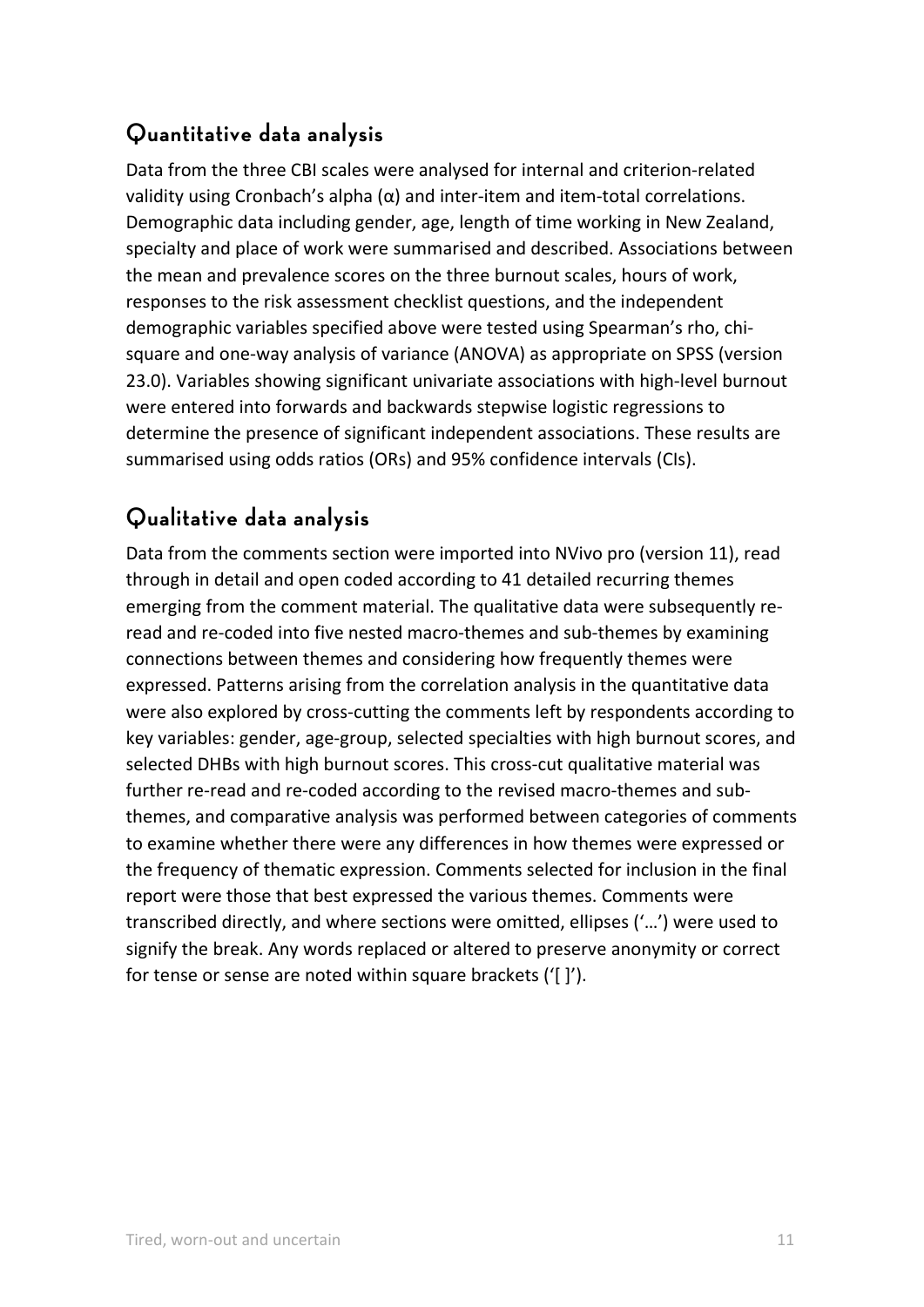# **RESULTS**

A total of 1487 members of the 3740 DHB‐based members responded to the survey in its entirety (40% response rate). Of these, 752 respondents left comments for qualitative analysis (51%). The demographic composition of the research participants is summarised in Table 2. The gender and DHB profile of the participants was a close match with the gender and DHB spread of the total ASMS membership; a chi-square goodness of fit test did not show any significant difference between observed and expected numbers (49.8, p=0.096). Most participants were male (59.8%), aged between 40 and 49 (39.1%), and had worked in New Zealand for between 15 and 30 years (44.2%).

| Gender      | n   | %    |
|-------------|-----|------|
| Male        | 857 | 59.8 |
| Female      | 575 | 40.2 |
|             |     |      |
| Age group   | n   | %    |
| $20 - 29$   | 3   | 0.2  |
| $30 - 39$   | 164 | 11.4 |
| $40 - 49$   | 563 | 39.1 |
| $50 - 59$   | 500 | 34.7 |
| 60 and over | 211 | 14.6 |
|             |     |      |

#### **Table 2: Demographic characteristics of respondents**

| <b>Years worked in New Zealand</b> | n   | %    |
|------------------------------------|-----|------|
| Less than 5 years                  | 144 | 10.0 |
| $5-14$ years                       | 493 | 34.2 |
| $15 - 30$ years                    | 637 | 44.2 |
| More than 30 years                 | 167 | 11 6 |

| Self-rated health status | n   | %    |
|--------------------------|-----|------|
| Excellent                | 308 | 21.0 |
| Very Good                | 595 | 40.6 |
| Good                     | 401 | 27.4 |
| Fair                     | 142 | 9.7  |
| Poor                     | 18  | 1.2  |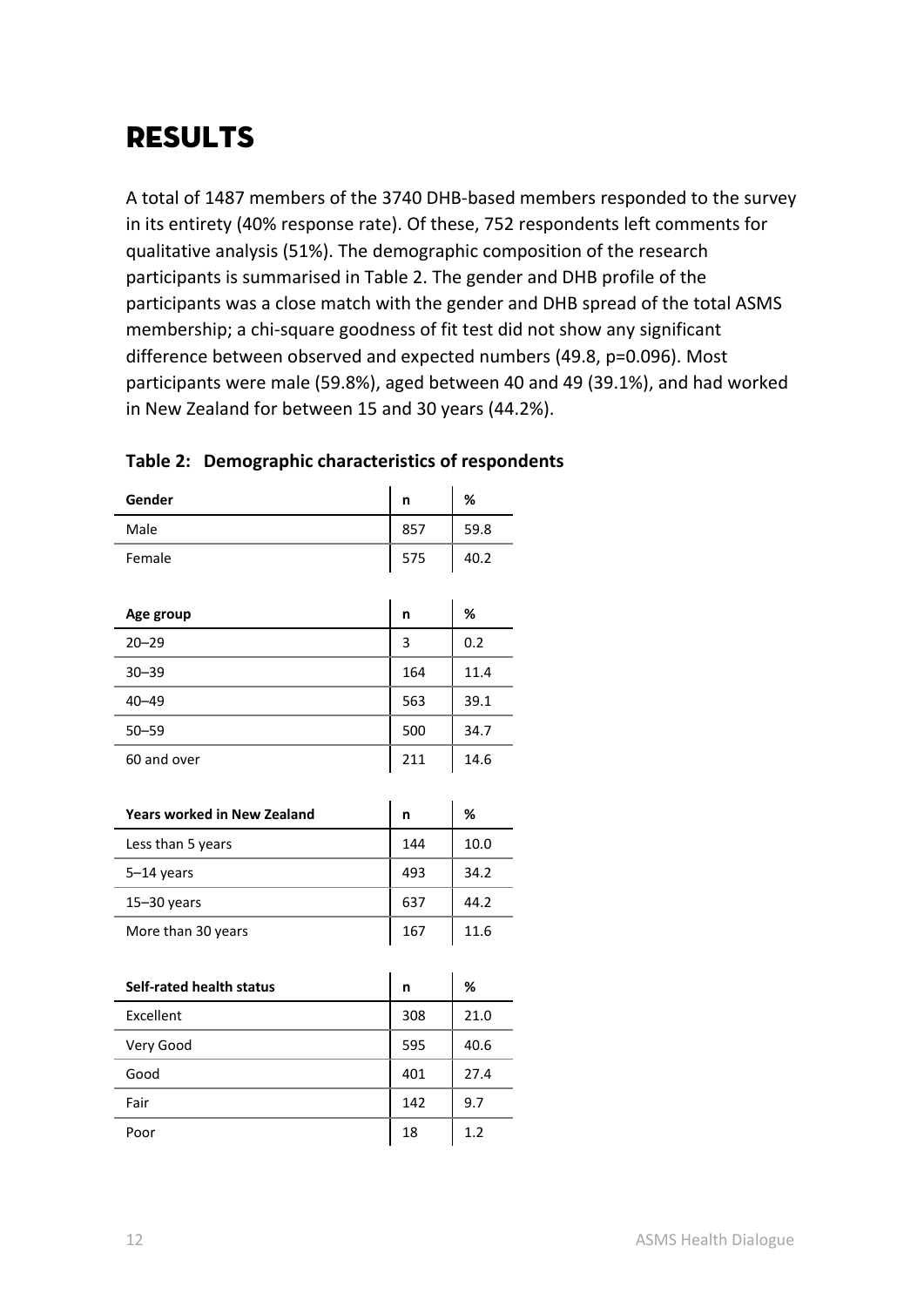| <b>Specialty</b>                      | n   | %    |
|---------------------------------------|-----|------|
| Anaesthesia                           | 163 | 11.4 |
| Dentistry                             | 32  | 2.2  |
| Diagnostic & Interventional Radiology | 73  | 5.1  |
| <b>Emergency Medicine</b>             | 102 | 7.1  |
| <b>General Practice</b>               | 11  | 0.8  |
| Internal Medicine                     | 441 | 30.8 |
| Obstetrics/Gynaecology                | 61  | 4.3  |
| Paediatrics                           | 137 | 9.6  |
| Pathology                             | 45  | 3.1  |
| Psychiatry                            | 197 | 13.8 |
| Surgery                               | 168 | 11.7 |

| <b>DHB</b>              | n   | $\%$ |
|-------------------------|-----|------|
| Auckland                | 263 | 18.4 |
| Bay of Plenty           | 49  | 3.4  |
| Canterbury              | 154 | 10.7 |
| Capital & Coast         | 114 | 8.0  |
| <b>Counties Manukau</b> | 131 | 9.1  |
| Hawke's Bay             | 47  | 3.3  |
| <b>Hutt Valley</b>      | 44  | 3.1  |
| Lakes                   | 29  | 2.0  |
| MidCentral              | 63  | 4.4  |
| Nelson Marlborough      | 52  | 3.6  |
| Northland               | 64  | 4.5  |
| South Canterbury        | 17  | 1.2  |
| Southern                | 92  | 6.4  |
| Tairawhiti              | 23  | 1.6  |
| Taranaki                | 36  | 2.5  |
| Waikato                 | 119 | 8.3  |
| Wairarapa               | 14  | 1.0  |
| Waitemata               | 104 | 7.3  |
| <b>West Coast</b>       | 10  | 0.7  |
| Whanganui               | 8   | 0.6  |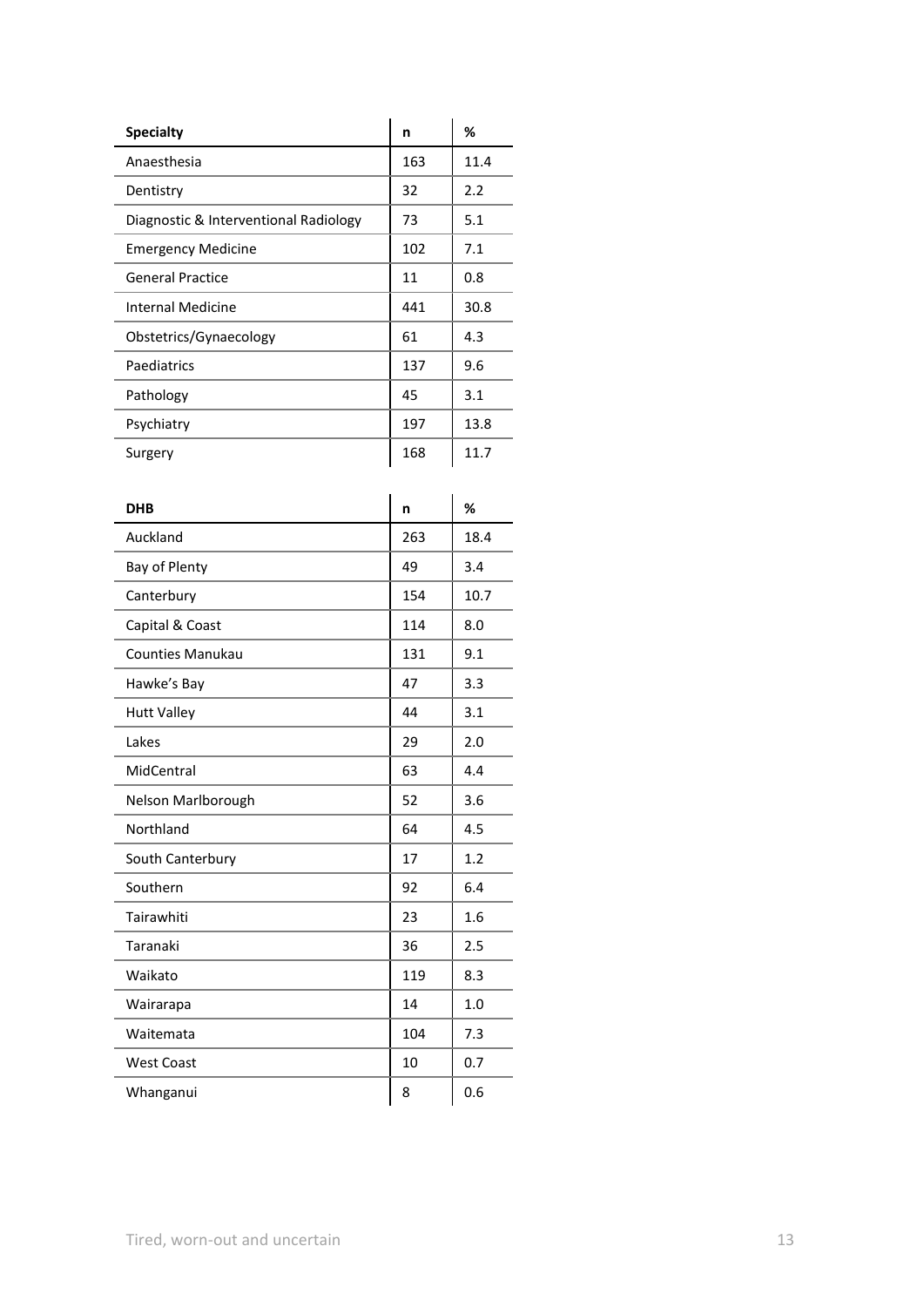### **Hours of work**

Table 3 summarises the hours of work for the respondents of the week immediately prior to completing the survey. The high average weekly hours of work may reflect long periods of being on‐call but not physically called into the hospital. The hours of private work were low and, on average, most respondents were employed full time.

#### **Table 3: Hours of work**

| <b>Full time equivalent (FTE)</b>                 |         |         |
|---------------------------------------------------|---------|---------|
| Mean                                              | 0.9     |         |
| Median                                            | 1       |         |
| Range                                             | Min 0.2 | Max 1.7 |
|                                                   |         |         |
| Total hours worked*                               |         |         |
| Mean                                              | 61.5    |         |
| Median                                            | 55      |         |
| Range                                             | Min 0   | Max 168 |
|                                                   |         |         |
| <b>Private hours worked</b>                       |         |         |
| Mean                                              | 5.3     |         |
| Median                                            | 0       |         |
| Range                                             | Min 0   | Max 100 |
|                                                   |         |         |
| 24-hour break free of scheduled work              | n       | %       |
| Yes                                               | 981     | 67.0    |
| <b>No</b>                                         | 484     | 33.0    |
|                                                   |         |         |
| Period of rest between work of less than 10 hours | n       | %       |
| Yes                                               | 680     | 46.9    |
| <b>No</b>                                         | 771     | 53.1    |
|                                                   |         |         |
| Worked more than 14 consecutive hours             | n       | %       |

Yes 683 46.6 No 2012 12:33.4

\* This figure includes private work, hours on‐call (including time on‐call but not called in), and any time spent doing administrative tasks at home including email.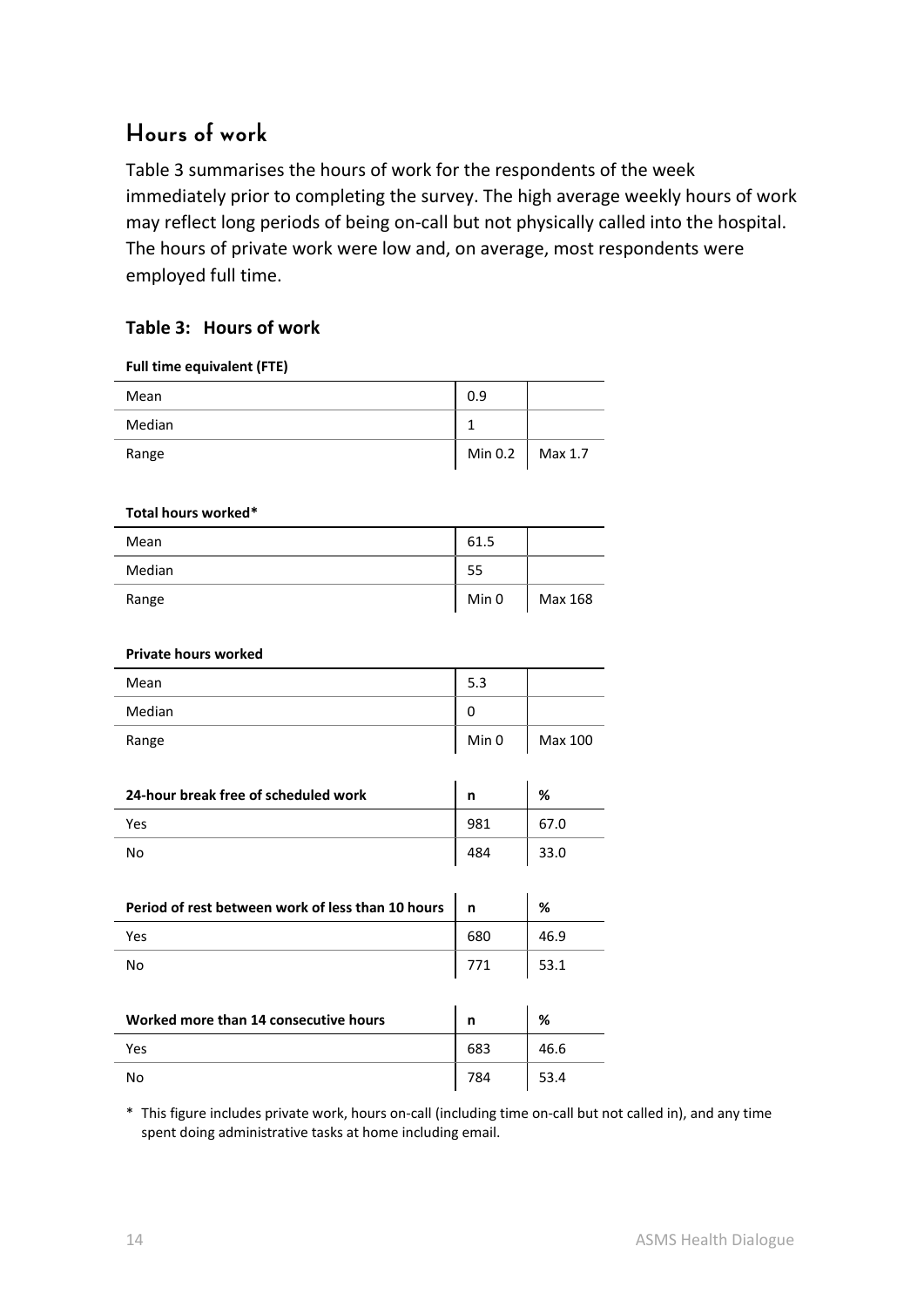### **Burnout scores**

The questionnaire's reliability was assessed by Cronbach's  $\alpha$  for each dimension, with resulting scores of 0.89, 0.89 and 0.87 for personal, work-related and patientrelated burnout respectively, indicating that items within the three scales were well correlated. This compares favourably with the reliability scores in Kristensen, Borritz et al. (2005) (Cronbach's α 0.87, 0.87 and 0.85; n=1898, 1910 and 1752) and Chou, Li et al. (2014) (Cronbach's α 0.93, 0.93 and 0.92; n=1392, 1329 and 1329). The burnout scores across the three dimensions were strongly correlated ( $p$ <0.001), with correlation coefficients  $r_s$  0.820 for personal and work-related burnout,  $r_s$  0.451 for personal and patient-related burnout, and  $r_s$  0.556 for workand patient‐related burnout.

The CBI was used to ascertain the proportion of individual ASMS members who were scored as likely burnt-out (ie, had scores ≥50) as well as calculating the mean burnout scores for the survey population to summarise the overall level of burnout within the ASMS sample. Proportionately, 50.1% of the respondents identified as having high personal burnout, while only 15.7% attributed their burnout to interactions with patients. These proportionate burnout scores are detailed in Table 4. The proportion of ASMS members with likely burnout is significantly higher for all scales except patient‐related burnout when compared with the scores of the PUMA study participants. Female respondents were proportionately significantly more burnt‐out than their male counterparts for personal and work‐related burnout.

|                            | % of ASMS<br>participants<br>with burnout | % of PUMA<br>participants<br>with burnout | p       | % of female<br><b>ASMS</b><br>participants<br>with burnout | % of male<br><b>ASMS</b><br>participants<br>with burnout | p       |
|----------------------------|-------------------------------------------|-------------------------------------------|---------|------------------------------------------------------------|----------------------------------------------------------|---------|
| <b>Personal burnout</b>    | 50.1%                                     | 22.2%                                     | < 0.001 | 59.4%                                                      | 43.9%                                                    | < 0.001 |
| Work-related<br>burnout    | 42.1%                                     | 19.8%                                     | < 0.001 | 46.9%                                                      | 39.0%                                                    | 0.003   |
| Patient-related<br>burnout | 15.7%                                     | 15.9%                                     | 0.563   | 17.0%                                                      | 15.6%                                                    | 0.260   |

|  | Table 4: Proportion of ASMS respondents with high degree of burnout by scale |  |  |
|--|------------------------------------------------------------------------------|--|--|
|  |                                                                              |  |  |

The mean ASMS burnout scores are detailed in Table 5 with comparative mean burnout scores from other studies using the CBI, including the baseline PUMA scores. Burnout scores for 'chief doctors' (the Danish equivalent to medical specialist – Kristensen *pers comm*) taken from the PUMA study findings are also detailed for comparison. The differences in mean burnout scores between the baseline PUMA study and the ASMS results are all statistically significant (p<0.001),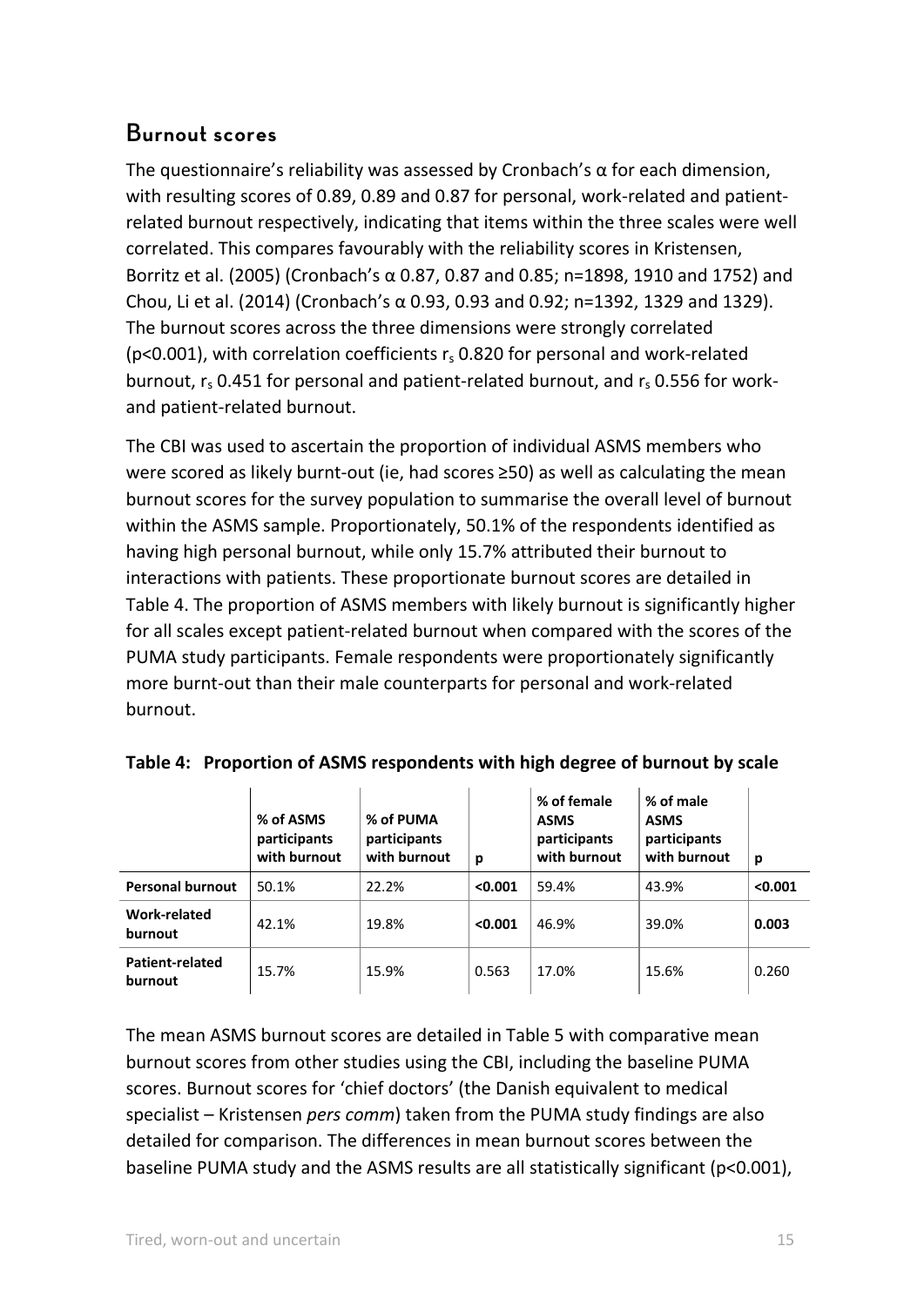with patient/client-related burnout slightly less so (p=0.034). Appendix 1 gives a detailed breakdown of all the mean ASMS burnout sub‐scale scores against the PUMA scores.

#### **Table 5: Mean burnout scores compared with the baseline scores from the PUMA study and additional international studies on health care workers using the CBI**

|                            | <b>ASMS survey</b><br>$N = 1487$ | <b>PUMA study</b><br>$[N=1890]$ <sup>1</sup> | <b>PUMA chief</b><br>doctors<br>$[N=37]$ <sup>1</sup> | Australian<br>dentists<br>$[N=312]$ <sup>2</sup> | U.S. paediatric<br>health care<br>workers<br>$[N=206]$ <sup>3</sup> | <b>Taiwanese</b><br>physicians<br>$[N=101]$ <sup>4</sup> | <b>Australian</b><br>clinical<br>psychologists<br>$[N=87]$ <sup>5</sup> | German<br>clinicians in<br>surgery<br>$[N=1311]$ <sup>6</sup> |
|----------------------------|----------------------------------|----------------------------------------------|-------------------------------------------------------|--------------------------------------------------|---------------------------------------------------------------------|----------------------------------------------------------|-------------------------------------------------------------------------|---------------------------------------------------------------|
|                            | <b>Mean (Standard Deviation)</b> |                                              |                                                       |                                                  |                                                                     |                                                          |                                                                         |                                                               |
| burnout<br>Personal        | 47.4 (17.5)                      | 35.9(16.5)                                   | 31.3                                                  | 40.9 (19.9)                                      | 34.2 (16.2)                                                         | 43.3 (18.6)                                              | 25.89                                                                   | 47.2 (17.8)                                                   |
| Work-related<br>burnout    | 44.0 (19.0)                      | 33.0(17.7)                                   | 29.2                                                  | 36.6 (20.3)                                      | 37.0 (14.2)                                                         | 41.5 (19.0)                                              | 33.84                                                                   | Not used                                                      |
| Patient-related<br>burnout | 29.5 (17.9)                      | 30.9 (17.6)                                  | 25.8                                                  | 33.3(20.1)                                       | 20.3(16.8)                                                          | 38.6 (16.7)                                              | 39.19                                                                   | 29.1(16.3)                                                    |

1 Kristensen, Borritz et al. 2005, 2 Winwood and Winefield 2004, 3 Jacobs, Nawaz et al. 2012, 4 Chou, Li et al. 2014, 5 D'Souza, Egan et al. 2011, 6 Klein, Grosse Frie et al. 2010

Table 6 details associations between the mean burnout scale scores and the demographic information recorded. Female respondents had significantly higher mean burnout scores for all measures of burnout (p<0.001) except for patientrelated (p=0.395). The same trend applied on the proportionate measures of all the scales of burnout (p<0.001, p=0.003 and p=0.260 for personal, work- and patientrelated burnout respectively). Those with a longer length of time working in the New Zealand public health system had significantly lower burnout scores (p<0.001) for all scales of burnout except patient‐related (p=0.409).

Those in the 30–39‐year age group had the highest mean personal burnout scores of all the age groups (mean=53, p<0.001), with burnout scores improving concurrent with increasing age. Female respondents in the 30–39-year age bracket (n=88) had very high prevalence of personal burnout (70.5%). These trends, as they apply to personal burnout by age and gender, are displayed in Figure 1 and Figure 2.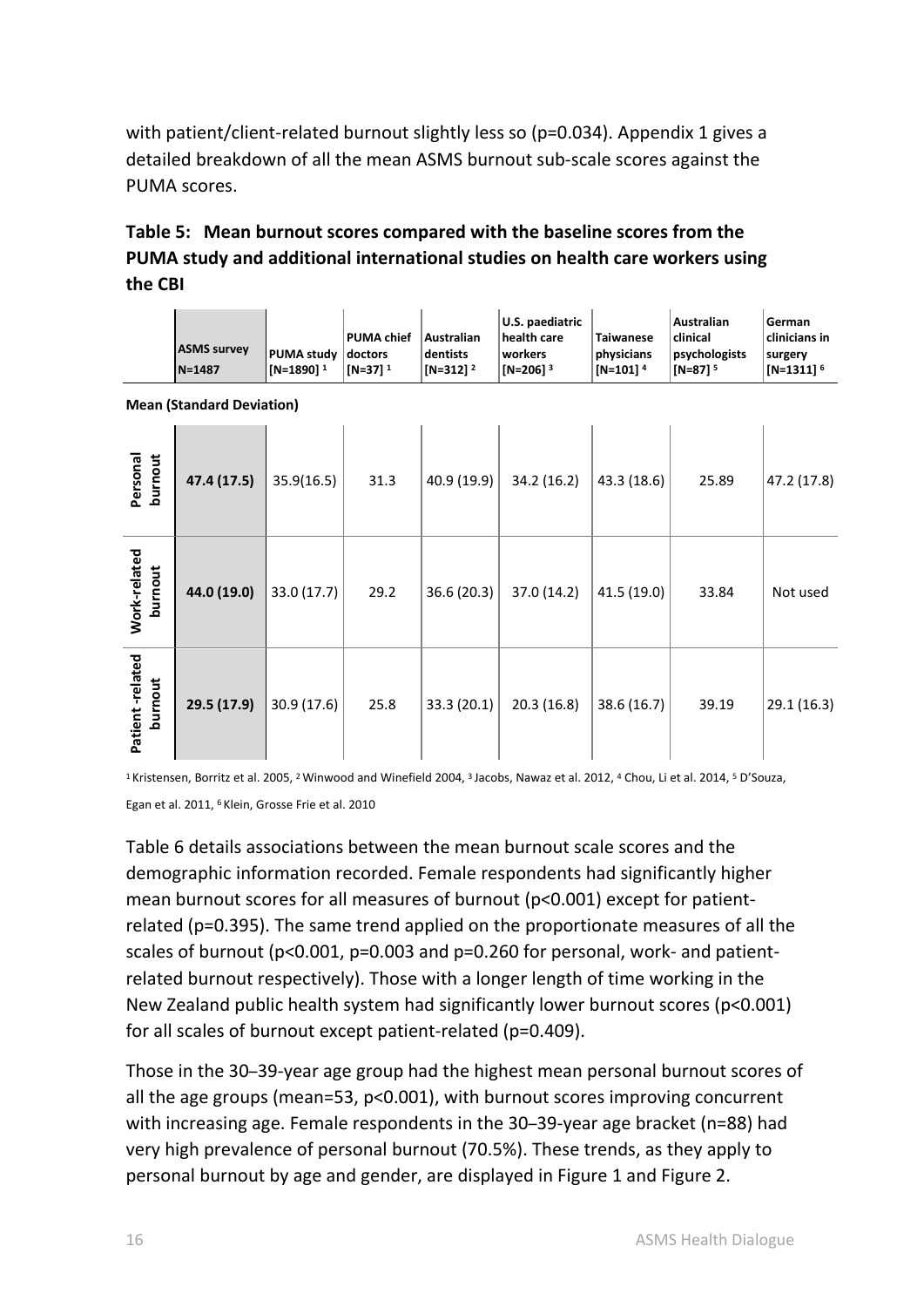| Variable                                          | <b>Patient-related burnout</b><br><b>Personal burnout</b><br><b>Work-related burnout</b> |           |         |             |           |         |      |           |         |
|---------------------------------------------------|------------------------------------------------------------------------------------------|-----------|---------|-------------|-----------|---------|------|-----------|---------|
| Gender                                            | Mean                                                                                     | <b>SD</b> | p<0.001 | Mean        | <b>SD</b> | p<0.001 | Mean | <b>SD</b> | p=0.395 |
| Female                                            | 51.4                                                                                     | 16.7      |         | 47.1        | 18.4      |         | 29.9 | 17.5      |         |
| Male                                              | 45.1                                                                                     | 17.6      |         | 42.7        | 19.1      |         | 29.0 | 18.1      |         |
| <b>Self-rated health status</b>                   | Mean                                                                                     | <b>SD</b> | p<0.001 | Mean        | <b>SD</b> | p<0.001 | Mean | <b>SD</b> | p<0.001 |
| Excellent                                         | 36.6                                                                                     | 16.7      |         | 34.7        | 18.0      |         | 24.1 | 16.6      |         |
| Very good                                         | 44.6                                                                                     | 15.3      |         | 41.5        | 17.2      |         | 27.8 | 16.9      |         |
| Good                                              | 53.8                                                                                     | 14.2      |         | 49.4        | 16.6      |         | 32.4 | 17.3      |         |
| Fair                                              | 63.4                                                                                     | 15.5      |         | 60.5        | 18.1      |         | 38.6 | 21.6      |         |
| Poor                                              | 70.1                                                                                     | 17.6      |         | 63.1        | 19.6      |         | 30.9 | 17.6      |         |
| Years worked in NZ                                | Mean                                                                                     | <b>SD</b> | p<0.001 | <b>Mean</b> | <b>SD</b> | p<0.001 | Mean | <b>SD</b> | p=0.409 |
| Less than 5 years                                 | 47.8                                                                                     | 17.6      |         | 43.8        | 19.2      |         | 25.5 | 18.8      |         |
| $5-14$ years                                      | 49.9                                                                                     | 17.1      |         | 46.7        | 19.0      |         | 29.6 | 17.9      |         |
| $15 - 30$ years                                   | 47.7                                                                                     | 17.3      |         | 45.0        | 18.4      |         | 31.2 | 17.7      |         |
| More than 30 years                                | 40.4                                                                                     | 17.5      |         | 36.3        | 18.4      |         | 25.5 | 16.8      |         |
| Age group                                         | Mean                                                                                     | <b>SD</b> | p<0.001 | Mean        | <b>SD</b> | p<0.001 | Mean | <b>SD</b> | p=0.485 |
| $20 - 29$                                         | 50.0                                                                                     | 15.0      |         | 46.4        | $6.2$     |         | 23.6 | 21.4      |         |
| $30 - 39$                                         | 53.0                                                                                     | 17.4      |         | 47.6        | 17.8      |         | 28.6 | 18.0      |         |
| $40 - 49$                                         | 49.9                                                                                     | 17.0      |         | 46.2        | 18.8      |         | 29.6 | 17.6      |         |
| $50 - 59$                                         | 46.7                                                                                     | 16.5      |         | 44.6        | 18.8      |         | 30.4 | 18.1      |         |
| 60 or over                                        | 39.8                                                                                     | 18.6      |         | 36.9        | 19.0      |         | 27.2 | 18.0      |         |
| <b>Medical specialty</b>                          | Mean                                                                                     | <b>SD</b> | p=0.173 | Mean        | <b>SD</b> | p<0.001 | Mean | <b>SD</b> | p<0.001 |
| Anaesthesia                                       | 44.7                                                                                     | 16.3      |         | 40.0        | 16.5      |         | 24.4 | 16.2      |         |
| Dentistry                                         | 47.7                                                                                     | 14.6      |         | 47.0        | 16.9      |         | 32.8 | 16.4      |         |
| Diagnostic and<br><b>Interventional Radiology</b> | 49.8                                                                                     | 14.9      |         | 44.8        | 16.2      |         | 23.8 | 14.0      |         |
| <b>Emergency Medicine</b>                         | 50.2                                                                                     | 15.6      |         | 51.3        | 18.1      |         | 32.7 | 17.7      |         |
| <b>General Practice</b>                           | 39.8                                                                                     | 19.4      |         | 33.4        | 21.7      |         | 27.3 | 19.2      |         |
| <b>Internal Medicine</b>                          | 47.7                                                                                     | 18.1      |         | 44.1        | 19.8      |         | 29.2 | 17.8      |         |
| Obstetrics/Gynaecology                            | 47.1                                                                                     | 18.3      |         | 42.7        | 20.3      |         | 24.6 | 16.2      |         |
| Paediatrics                                       | 46.7                                                                                     | 16.5      |         | 41.1        | 17.5      |         | 29.2 | 18.4      |         |
| Pathology                                         | 50.5                                                                                     | 19.3      |         | 45.6        | 19.0      |         | 25.4 | 13.6      |         |
| Psychiatry                                        | 49.5                                                                                     | 17.6      |         | 48.1        | 19.0      |         | 35.9 | 18.6      |         |
| Surgery                                           | 46.1                                                                                     | 19.0      |         | 44.3        | 19.5      |         | 28.1 | 18.0      |         |

#### **Table 6: Mean burnout scores across three scales and demographic variables**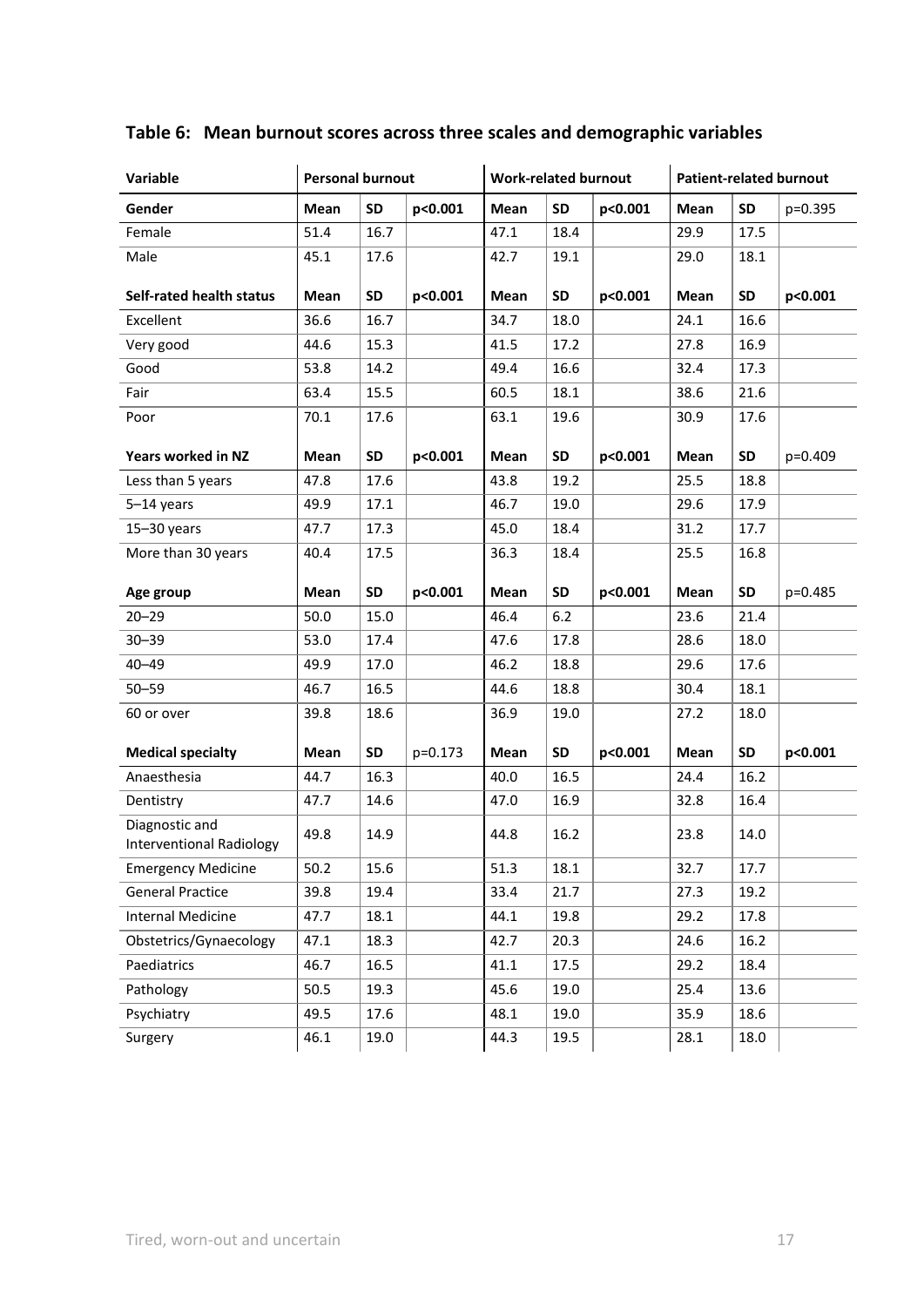

**Figure 1: Mean personal burnout scores by gender and age group2**



**Figure 2: Prevalence of personal burnout (%) by gender and age group** 

<u> 1989 - Jan Barat, politik eta politik eta politik eta politik eta politik eta politik eta politik eta politik</u>

<sup>2</sup> Data for the 20–29 age group have been excluded due to low numbers (3 individuals) in this age category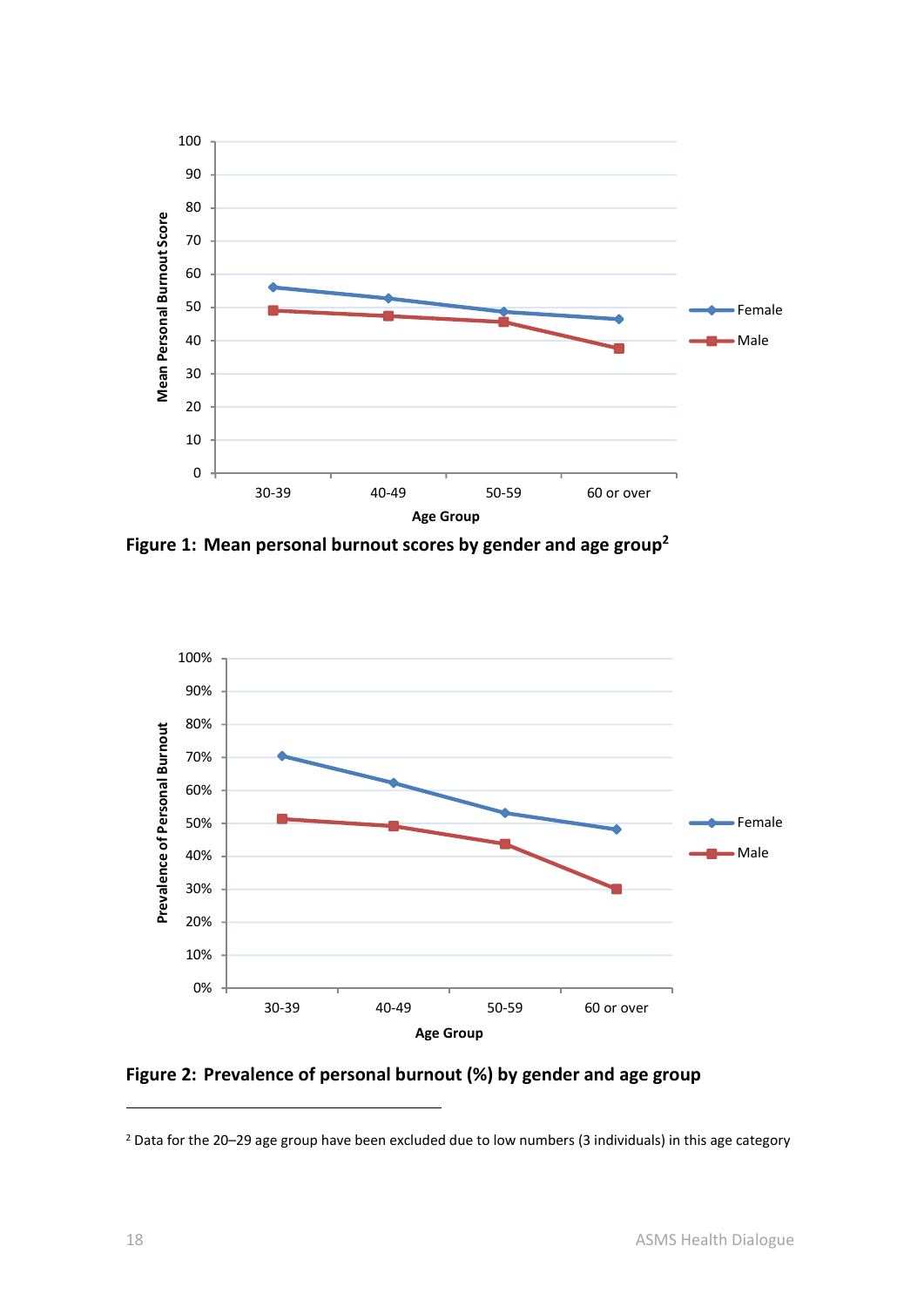Mean burnout scores across all three scales were significantly associated (p<0.001) with worsening self-rated health status, with those scoring themselves with poor health having significantly higher mean burnout scores. The same trend for gender and burnout applied, with female respondents displaying higher burnout scores both in terms of mean scores (Figure 3) and prevalence rates than their male counterparts for all health status categories except 'poor' health status, where the prevalence rate for women and personal burnout declines to 75% compared with 85.7% for men (Figure 4).



**Figure 3: Mean personal burnout score by gender and self‐rated health status**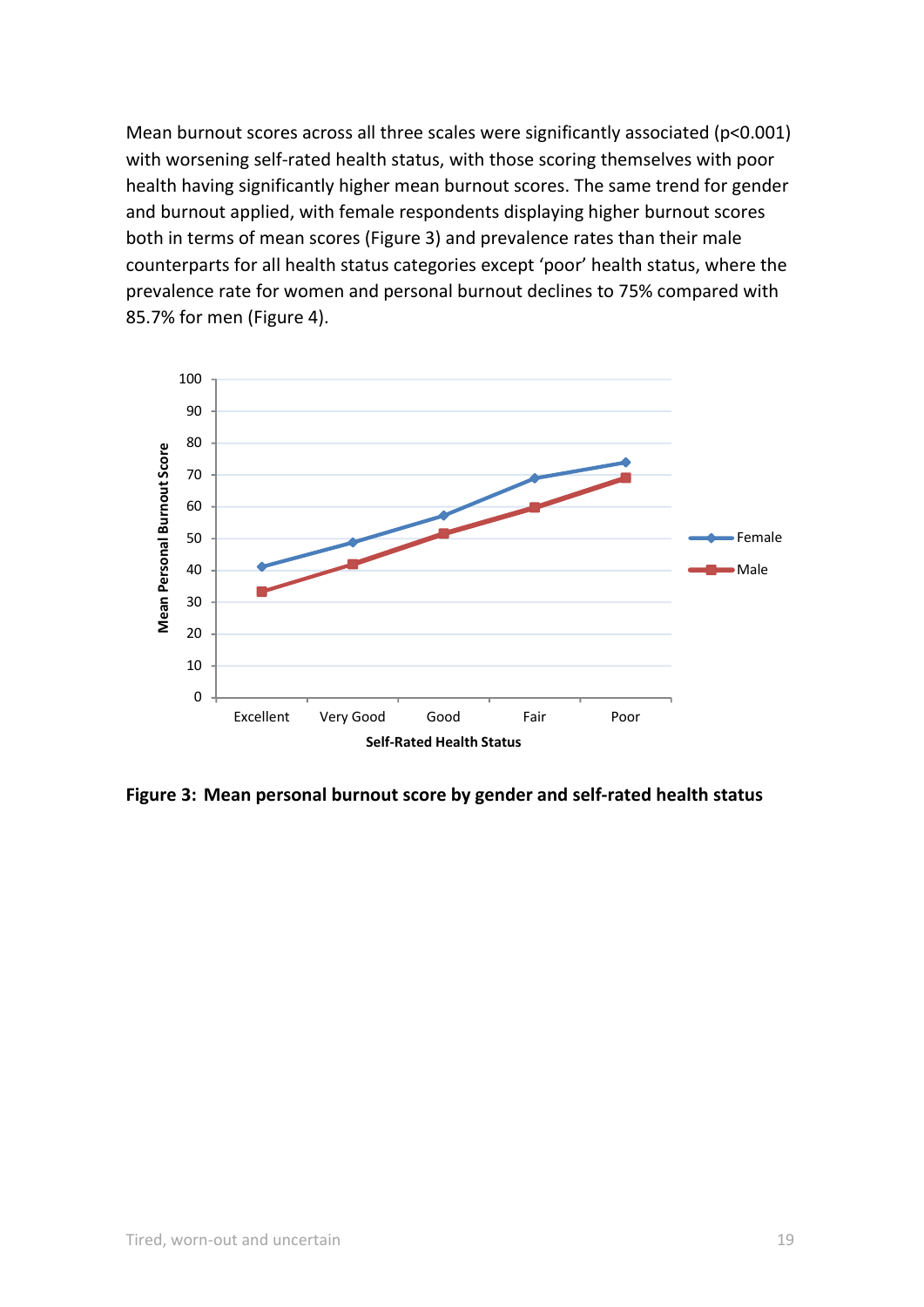

**Figure 4: Prevalence of personal burnout (%) by gender and self‐rated health status** 

There were significant associations between mean burnout and specialty with work- and patient-related burnout (p<0.001) but no significant difference across specialties for mean personal burnout (p=0.173). Those working in emergency medicine and psychiatry had the highest mean work‐related burnout scores (mean = 51.3 and 48.1 respectively), and those working in psychiatry and dentistry had the highest mean patient-related burnout scores (mean = 35.9 and 32.8 respectively). Figure 5 displays mean work-related burnout by personal burnout and specialty, and Figure 6 shows patient-related burnout by personal burnout and specialty.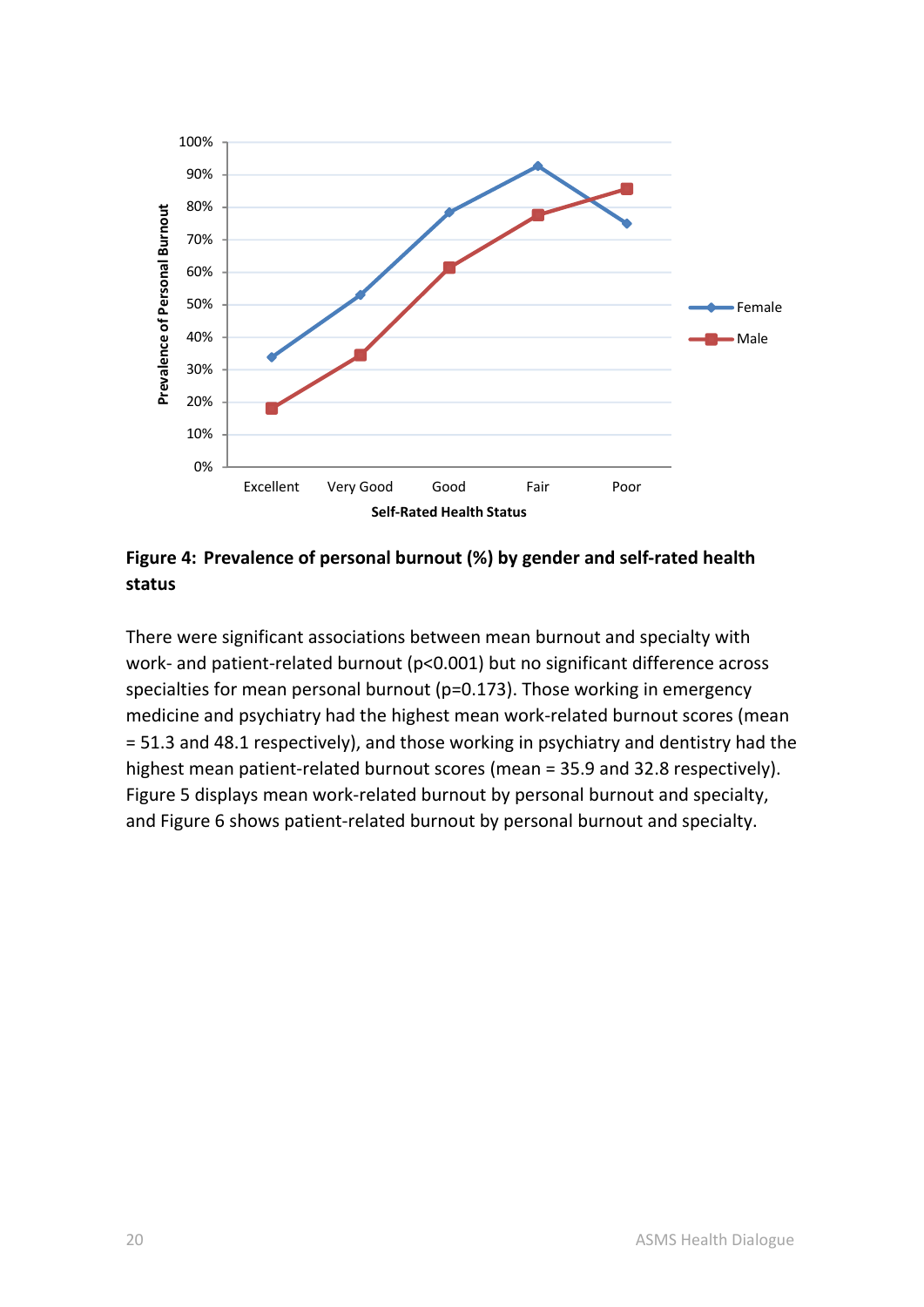

**Figure 5: Mean work‐related and personal burnout by medical specialty** 



**Figure 6: Mean patient‐related and personal burnout by medical specialty**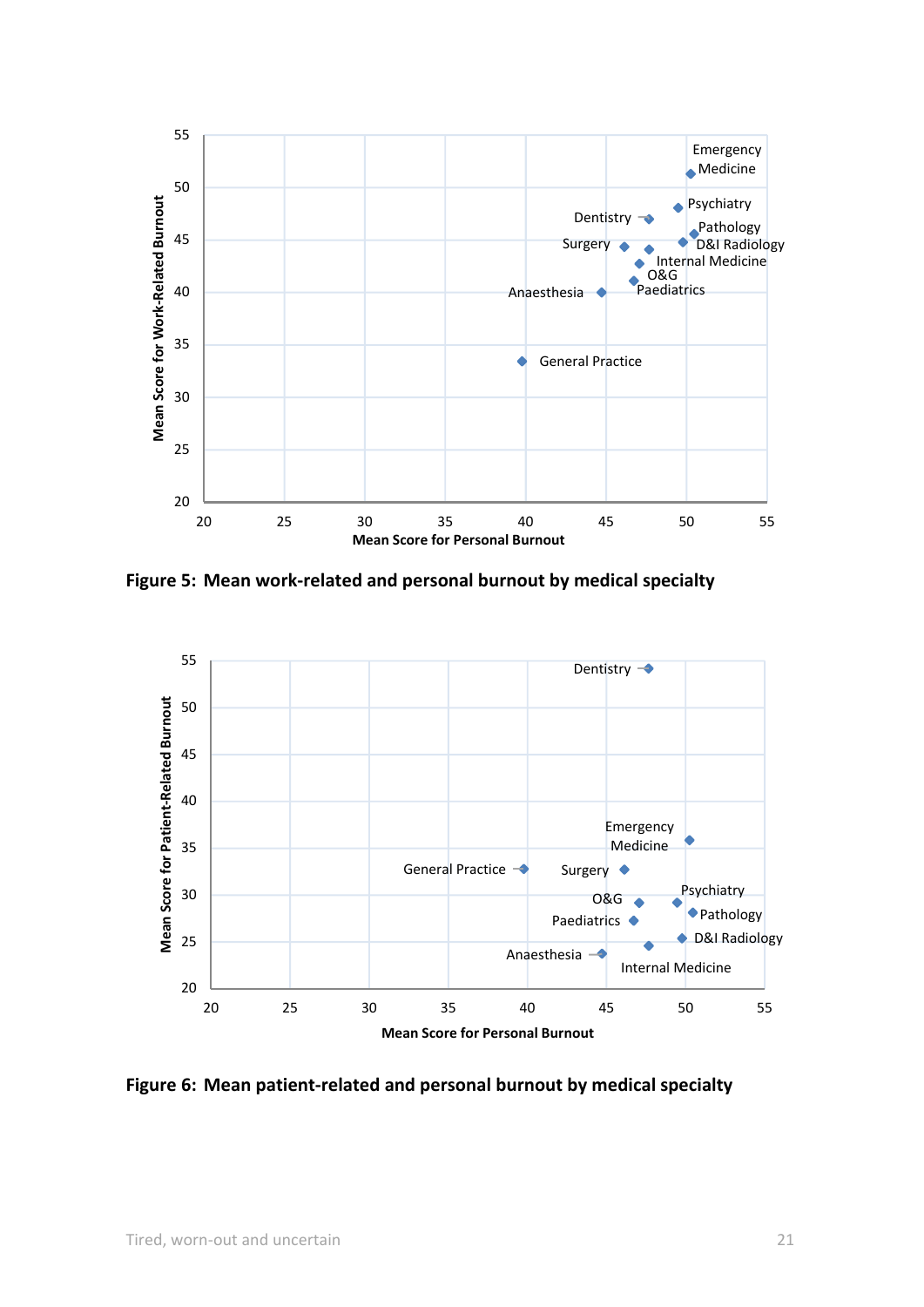There were statistically significant differences between mean work‐related burnout scores by DHB (p=0.013) but no significant differences between mean personal and patient-related burnout scores (p=0.075 and p=0.258 respectively). This pattern was the same for the prevalence of individuals with high levels of burnout, but the significance was stronger for work-related burnout (p=0.002). The mean scores ranged from 25 to 50 for work‐related burnout, and in terms of prevalence, 0% to 61.5% for the same scale of burnout. It is important to note that the 0% prevalence score came from a DHB with a very small number of respondents (n=8 from a possible 40). When grouped according to the numbers of ASMS members present at each DHB, a pattern for DHBs with members numbering between 100 and 200 emerged: these DHBs had the highest scores across all three measures of burnout. Differences between work‐ and patient‐related burnout were statistically significant, however (p=0.002 and p=0.032 respectively). Mean burnout scores grouped by size of DHB according to numbers of ASMS members are outlined in Table 7.

| <b>Grouped DHBs by</b> | Personal    |         | <b>Work-related</b> |         | <b>Patient-related</b> |             |
|------------------------|-------------|---------|---------------------|---------|------------------------|-------------|
| number of ASMS         | burnout     |         | burnout             |         | burnout                |             |
| members                | Mean (SD)   | p=0.061 | Mean (SD)           | p=0.002 | Mean (SD)              | $p = 0.032$ |
| ≤100                   | 46.4 (18.4) |         | 44.9 (20.6)         |         | 28.1 (17.4)            |             |
| Wairarapa              |             |         |                     |         |                        |             |
| <b>West Coast</b>      |             |         |                     |         |                        |             |
| South Canterbury       |             |         |                     |         |                        |             |
| Whanganui              |             |         |                     |         |                        |             |
| Tairawhiti             |             |         |                     |         |                        |             |
| Lakes                  |             |         |                     |         |                        |             |
| Taranaki               |             |         |                     |         |                        |             |
| $101 - 200$            | 49.4 (16.5) |         | 47.6 (19.9)         |         | 31.8 (20.0)            |             |
| Hawke's Bay            |             |         |                     |         |                        |             |
| Nelson-Marlborough     |             |         |                     |         |                        |             |
| <b>Hutt Valley</b>     |             |         |                     |         |                        |             |
| MidCentral             |             |         |                     |         |                        |             |
| Northland              |             |         |                     |         |                        |             |
| Bay of Plenty          |             |         |                     |         |                        |             |
| 201-400                | 46.3 (17.9) |         | 42.5 (18.3)         |         | 28.1(17.5)             |             |
| Southern               |             |         |                     |         |                        |             |
| Waikato                |             |         |                     |         |                        |             |
| Capital Coast          |             |         |                     |         |                        |             |
| >400                   | 48.1 (17.3) |         | 44.2 (18.0)         |         | 29.7 (16.6)            |             |
| Counties Manukau       |             |         |                     |         |                        |             |
| Waitemata              |             |         |                     |         |                        |             |
| Canterbury             |             |         |                     |         |                        |             |
| Auckland               |             |         |                     |         |                        |             |

**Table 7: Mean burnout scores by DHB grouped according to numbers of members**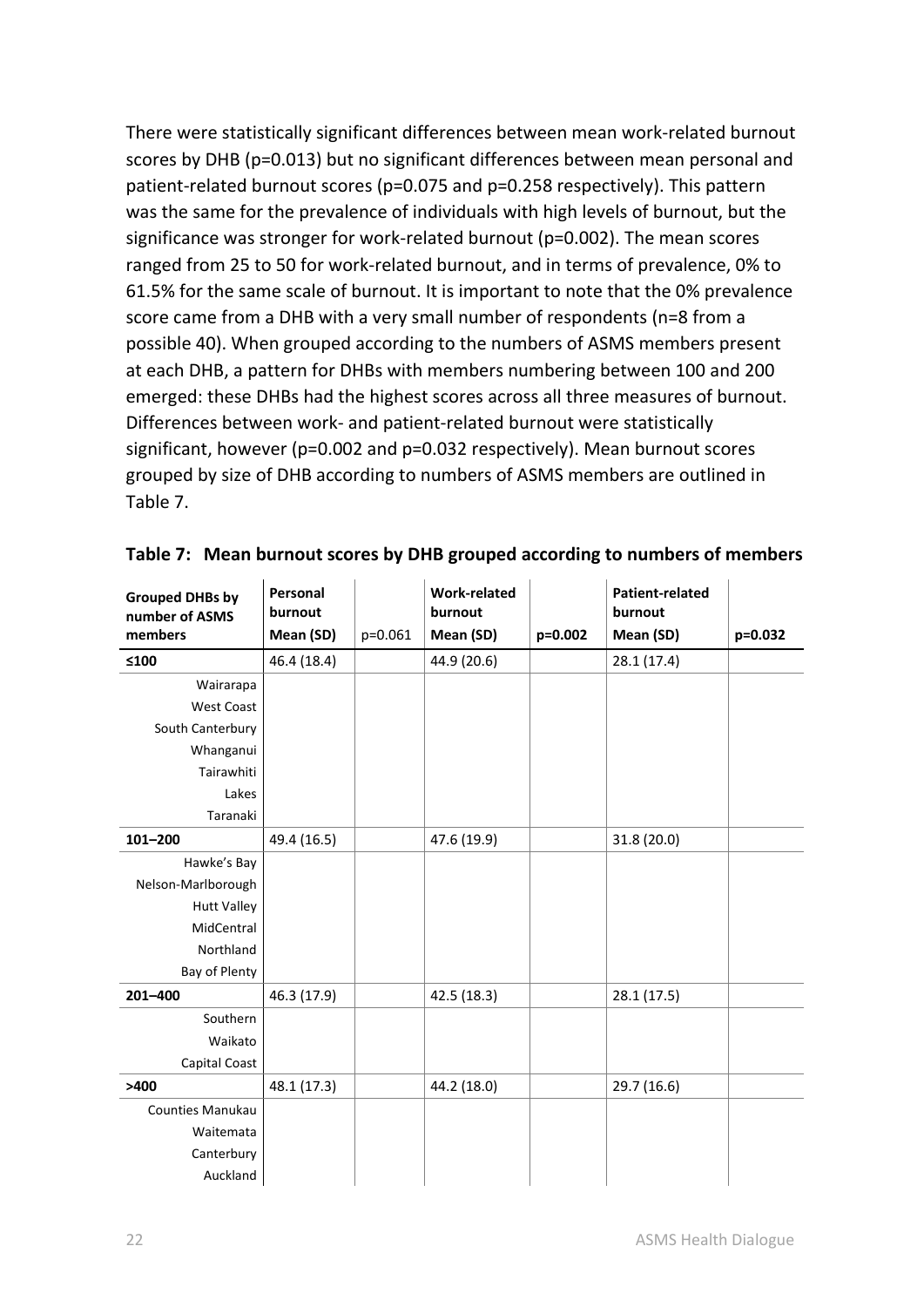### **Burnout and hours of work**

There were significant correlations between the total hours of work recorded by participants and mean burnout scores for all scales except patient‐related burnout  $(r_s = 0.098, p < 0.001; r_s = 0.125, p < 0.001;$  and  $r_s = -0.025, p = 0.345$  for personal, workand patient-related respectively). The findings suggest that the greater the hours worked in a week, the higher the mean burnout score recorded. Table 8 presents the average hours worked in a week for those scored as burnt‐out (scores on the CBI ≥50) compared with the average hours for those scoring less than 50 on the CBI.

There was a weak correlation (r<sub>s</sub>−0.060, p=0.021) between the hours of private work and the personal burnout scale score. The more private hours recorded, the lower the mean personal burnout score. There was no association between the FTE of the respondent and any of the mean burnout scales, although there was a weak association between the mean FTE and the proportion of those scoring as burned out in the work‐related scale (p=0.035). Working more than 14 consecutive hours in the past week was significantly associated with higher mean personal and work‐ related burnout (p=0.001) but not patient‐related burnout (p=0.937). On a proportionate basis, the same trend held for personal and work‐related burnout (p=0.003 and p=0.001 respectively). There was no association between the burnout scores across the scales and whether or not the respondent had a period of rest of less than 10 hours in the past week. Not having had 24 hours free of work in the past week was strongly associated with higher mean personal and work‐related burnout scores (p=0.001) but was not associated with mean patient‐related burnout (p=0.251). These findings are detailed in Table 8.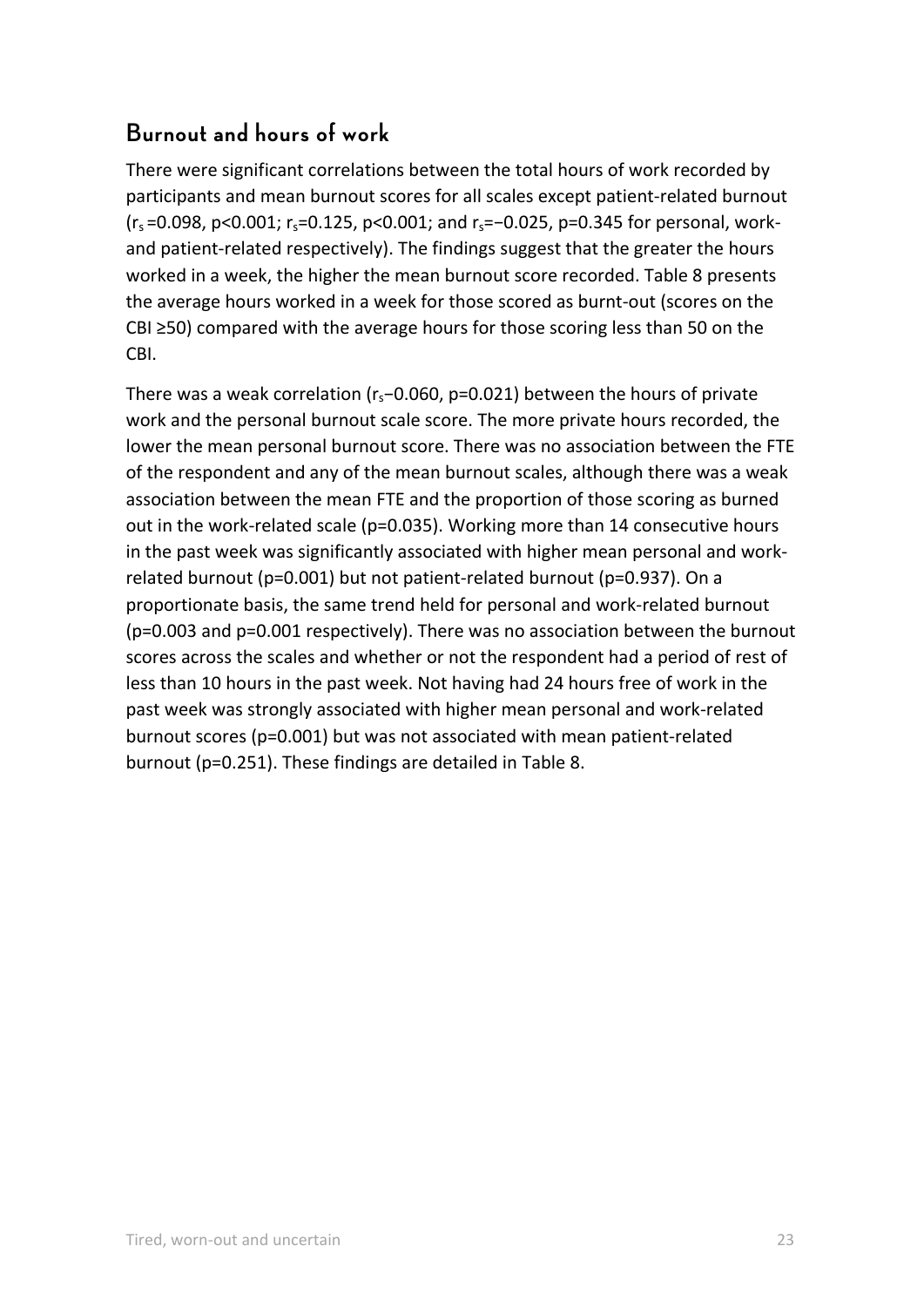| Variable                                                                       |                            | <b>Personal burnout</b> |       | <b>Work-related burnout</b> |                       |       | <b>Patient-related burnout</b> |                       |       |
|--------------------------------------------------------------------------------|----------------------------|-------------------------|-------|-----------------------------|-----------------------|-------|--------------------------------|-----------------------|-------|
|                                                                                | <b>Scores</b><br>$\geq 50$ | <b>Scores</b><br>$50$   | p     | <b>Scores</b><br>>50        | <b>Scores</b><br>$50$ | р     | <b>Scores</b><br>>50           | <b>Scores</b><br>$50$ | p     |
| <b>Mean total hours</b><br>worked                                              | 64.3                       | 58.7                    | 0.001 | 65.1                        | 58.7                  | 0.001 | 60.6                           | 61.62                 | 0.663 |
| Mean hours of<br>private work                                                  | 4.7                        | 5.7                     | 0.021 | 5.1                         | 5.3                   | 0.716 | 5.0                            | 5.4                   | 0.600 |
| <b>Mean FTE</b>                                                                | 0.93                       | 0.91                    | 0.215 | 0.94                        | 0.91                  | 0.035 | 0.91                           | 0.92                  | 0.442 |
| Have you worked<br>more than 14<br>consecutive hours in<br>past week?          | Mean<br>score              | <b>SD</b>               | p     | Mean<br>score               | <b>SD</b>             | p     | Mean<br>score                  | <b>SD</b>             | p     |
| Yes l                                                                          | 49.9                       | 17.2                    | 0.001 | 47.2                        | 18.6                  | 0.001 | 29.2                           | 18.0                  | 0.937 |
| No.                                                                            | 45.4                       | 17.5                    |       | 41.8                        | 18.9                  |       | 19.3                           | 17.9                  |       |
|                                                                                | % ≥50                      | % < 50                  |       | % > 50                      | % < 50                |       | % ≥50                          | % < 50                |       |
| Yes                                                                            | 53.9                       | 46.1                    | 0.003 | 48.2                        | 51.8                  | 0.001 | 15.5                           | 84.5                  | 0.888 |
| No                                                                             | 46.0                       | 54.0                    |       | 36.5                        | 63.5                  |       | 15.7                           | 84.3                  |       |
| Have you had a<br>period of rest of less<br>than 10 hours in the<br>past week? | Mean<br>score              | <b>SD</b>               | p     | Mean<br>score               | <b>SD</b>             | p     | Mean<br>score                  | <b>SD</b>             | р     |
| Yes l                                                                          | 48.0                       | 17.6                    | 0.374 | 44.7                        | 19.1                  | 0.520 | 28.7                           | 17.7                  | 0.429 |
| No                                                                             | 47.2                       | 17.5                    |       | 44.0                        | 18.8                  |       | 29.5                           | 17.9                  |       |
|                                                                                | % ≥50                      | % < 50                  |       | % > 50                      | % < 50                |       | % ≥50                          | % < 50                |       |
| Yes                                                                            | 51.7                       | 48.3                    | 0.215 | 42.9                        | 57.1                  | 0.649 | 14.6                           | 85.4                  | 0.522 |
| No                                                                             | 48.4                       | 51.6                    |       | 41.7                        | 58.3                  |       | 15.9                           | 84.1                  |       |
| Have you had 24<br>hours free of work in<br>the past week?                     | Mean<br>score              | <b>SD</b>               | p     | Mean<br>score               | <b>SD</b>             | p     | Mean<br>score                  | <b>SD</b>             | р     |
| Yes                                                                            | 45.8                       | 17.1                    | 0.001 | 42.4                        | 18.4                  | 0.001 | 28.8                           | 17.2                  | 0.251 |
| No                                                                             | 51.0                       | 17.7                    |       | 48.0                        | 19.3                  |       | 30.0                           | 19.1                  |       |
|                                                                                | % > 50                     | % < 50                  |       | % > 50                      | % < 50                |       | % > 50                         | % < 50                |       |
| Yes                                                                            | 46.8                       | 53.2                    | 0.001 | 48.1                        | 51.9                  | 0.001 | 18.6                           | 81.4                  | 0.020 |
| No                                                                             | 55.9                       | 44.1                    |       | 39.0                        | 61.0                  |       | 18.6                           | 86.2                  |       |

# **Table 8: Burnout scores by demographic variables**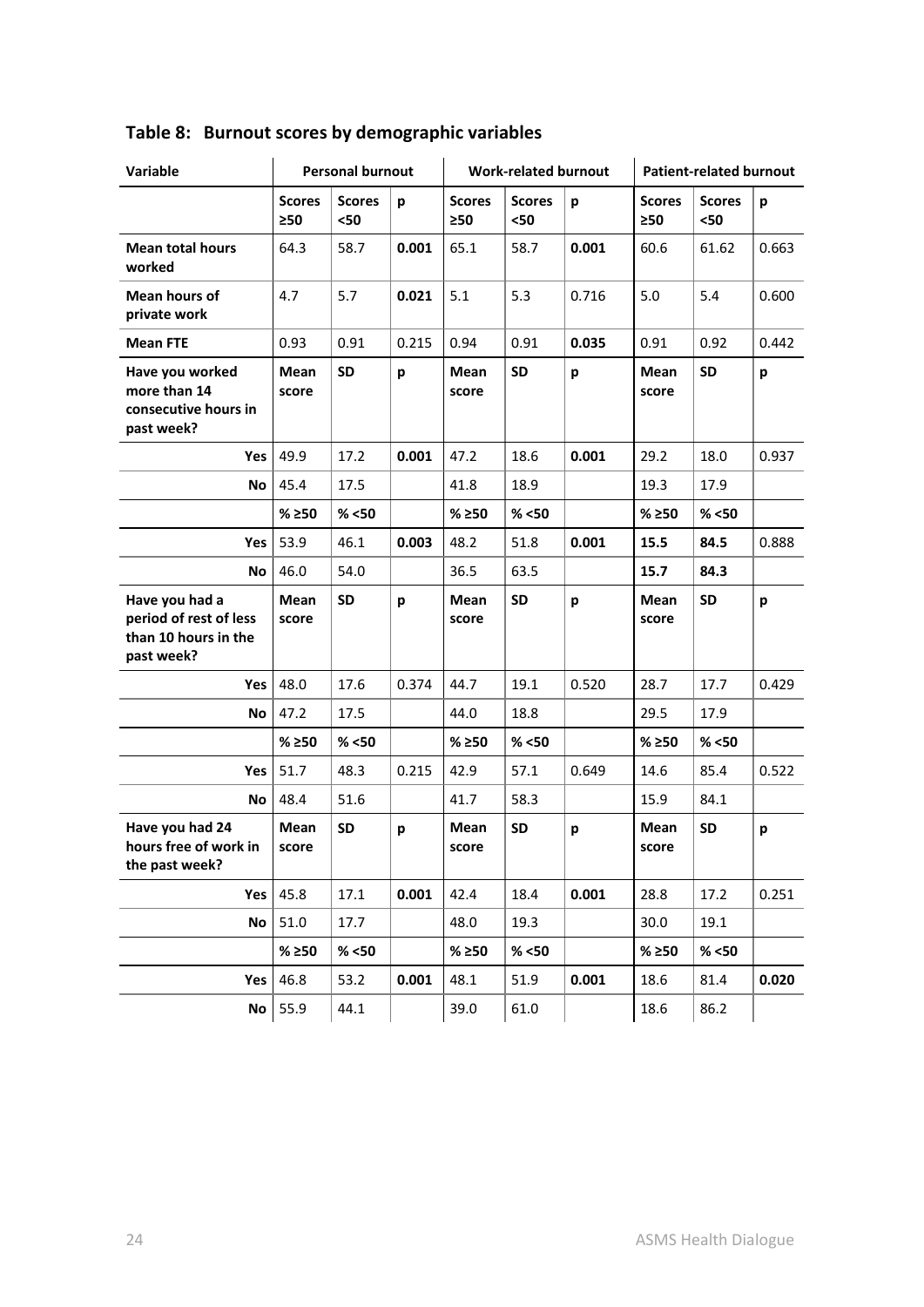## **Independent factors associated with burnout**

The results from the logistic regression analysis on the burnout prevalence data (those scoring as likely burnt‐out with CBI scores ≥50) revealed multiple independent factors associated with the three different dimensions of the CBI. As detailed in Table 9, having a self‐rated health status of fair or poor (grouped) resulted in the highest OR for burnout scores  ≥50 across all three burnout categories compared to those who self‐rate their health as either very good or excellent (grouped). For personal burnout, those who rated their health as fair or poor had an OR of 10.8 for risk of burnout and 8.6 for risk of work‐related burnout (p<0.001) when compared with those with very good or excellent self‐rating health (reference group). Similarly, the OR was 2.6 for patient‐related burnout. Those aged younger than 60 had a much higher likelihood of scoring  ≥50, particularly for personal burnout, when compared with those aged over 60 (reference group). Being female had an OR of 2.1 for personal burnout and an OR of 1.5 for work‐ related burnout (p=0.001) compared with males. Working greater hours was a risk factor across both personal and work-related burnout, but working more than 14 hours consecutively was only a risk factor for work‐related burnout (OR 1.4 compared with not working 14 consecutive hours, p=0.004).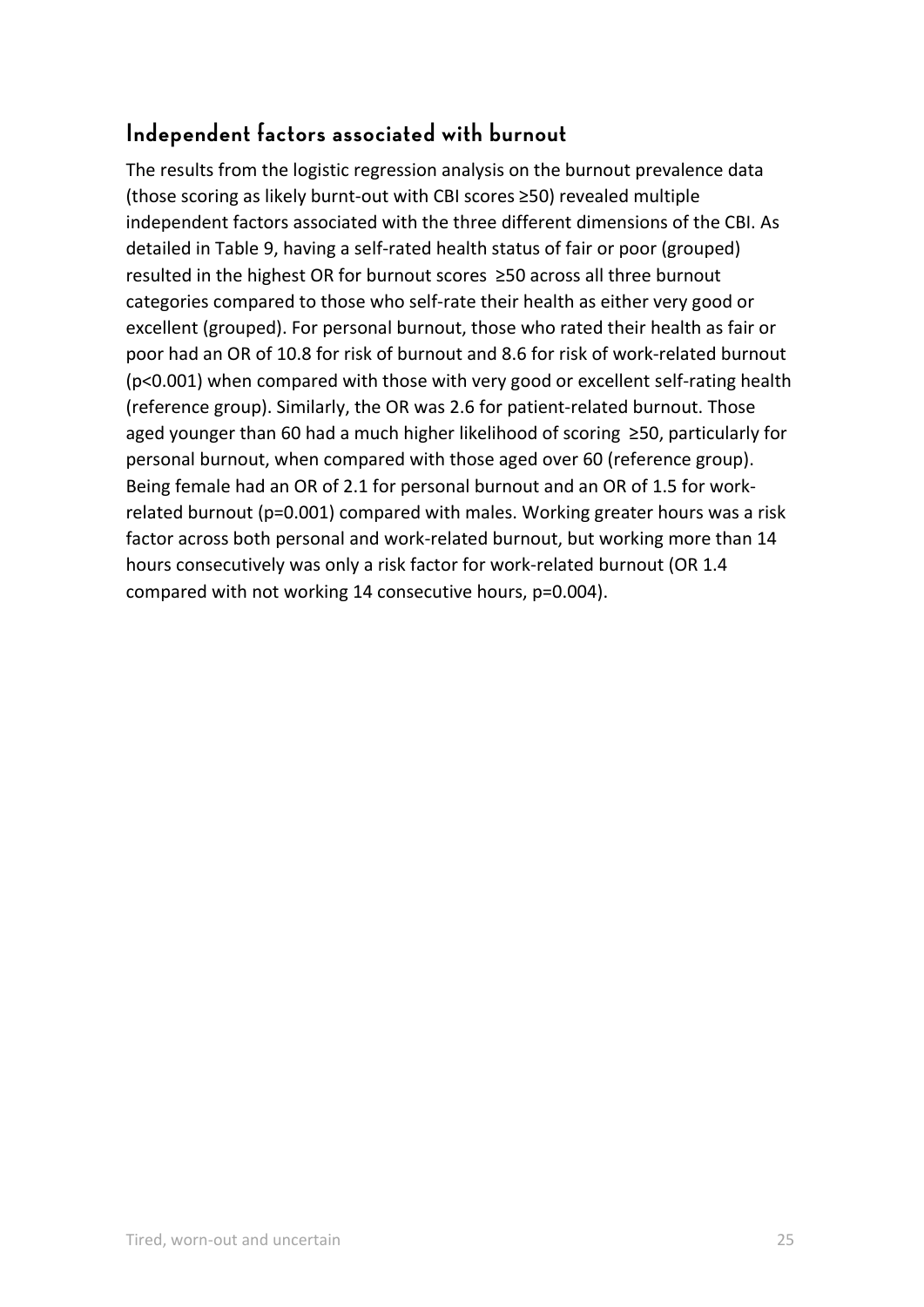#### **Table 9: Factors independently associated with burnout on multiple regression model**

#### **Personal burnout**

| <b>Variable</b>               | <b>OR</b> | 95% CI |        | р       |
|-------------------------------|-----------|--------|--------|---------|
| Total hours worked            | 1.006     | 1.004  | 1.012  | < 0.001 |
| Health status 'Good'          | 4.44      | 3.398  | 5.798  | < 0.001 |
| Health status 'Fair' & 'Poor' | 10.78     | 6.798  | 17.085 | < 0.001 |
| Female                        | 2.14      | 1.679  | 2.728  | < 0.001 |
| Age group 30-39               | 2.86      | 1.778  | 4.594  | < 0.001 |
| Age group 40-49               | 2.45      | 1.695  | 3.546  | < 0.001 |
| Age group 50-59               | 1.70      | 1.168  | 2.461  | 0.005   |

#### **Work‐related burnout**

| <b>Variable</b>                        | <b>OR</b> |       | 95% CI | р       |
|----------------------------------------|-----------|-------|--------|---------|
| Total hours worked                     | 1.006     | 1.002 | 1.010  | 0.005   |
| Working more than 14 consecutive hours | 1.429     | 1.122 | 1.820  | 0.004   |
| Health status 'Good'                   | 2.561     | 1.988 | 3.298  | < 0.001 |
| Health status 'Fair' & 'Poor'          | 8.640     | 5.688 | 13.124 | < 0.001 |
| Female                                 | 1.501     | 1.184 | 1.903  | 0.001   |
| Age group 30-39                        | 1.959     | 1.218 | 3.152  | 0.006   |
| Age group 40-49                        | 2.188     | 1.499 | 3.193  | < 0.001 |
| Age group 50-59                        | 1.876     | 1.280 | 2.750  | 0.001   |

#### **Patient‐related burnout**

| Variable                              | <b>OR</b> | 95% CI        |       |         |
|---------------------------------------|-----------|---------------|-------|---------|
| Health status 'Good'   1.605          |           | $\vert$ 1.154 | 2.232 | 0.005   |
| Health status 'Fair' & 'Poor'   2.583 |           | 1.705         | 3.913 | < 0.001 |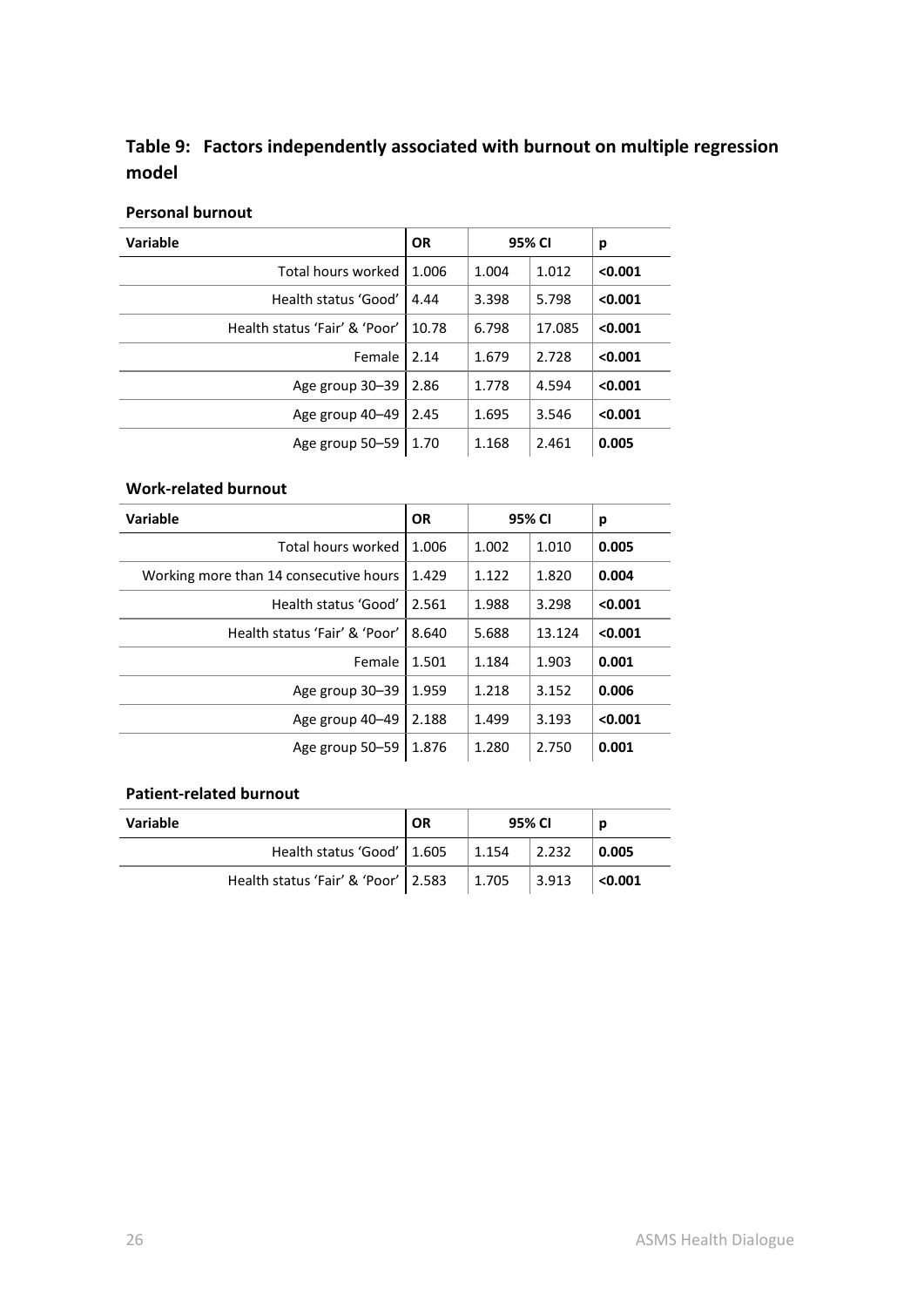### **Qualitative findings: perceptions of factors relating to burnout**

As detailed in the methods, respondents were asked to contextualise their answers or provide additional comments on the survey in an open‐ended text box at the end of the main questions. More than half of the respondents (n=757, 51%) left comments ranging from a few lines to over a page of text, and the resultant data were rich and illustrative. Most people used the comments box to describe how they felt about the most frustrating, tiring and stress‐inducing factors associated with their work. Some sought to explain their recorded hours of work over the week, and many reacted strongly to the final section of the CBI, which focused on attributing burnout as associated with interactions with patients. The emphasis on patients encouraged many to reject the implied assertion that patients were a source of their burnout, instead noting that "[it's] more frustrating working with administration than patients". Others reacted to the lack of questions that tapped into what they found the most frustrating and burnout-inducing elements of their work other than patients. For example, one respondent stated: "You have failed to enquire about the most frustrating part ie, mediocre, intransigent management and under‐resourcing."

The comments, as anticipated, provided valuable contextual information which helped to expound the statistical trends as well as reflecting how burnout was conceptualised by the participants. The process of repeated coding and re‐coding resulted in five final overlapping umbrella themes which served as a framework to analyse the comments. These macro themes and associated sub‐themes are detailed in Table 10 with illustrative comments. Unless explicitly stated, each comment is from a different individual and was chosen because of its ability to best reflect the point or element of discussion.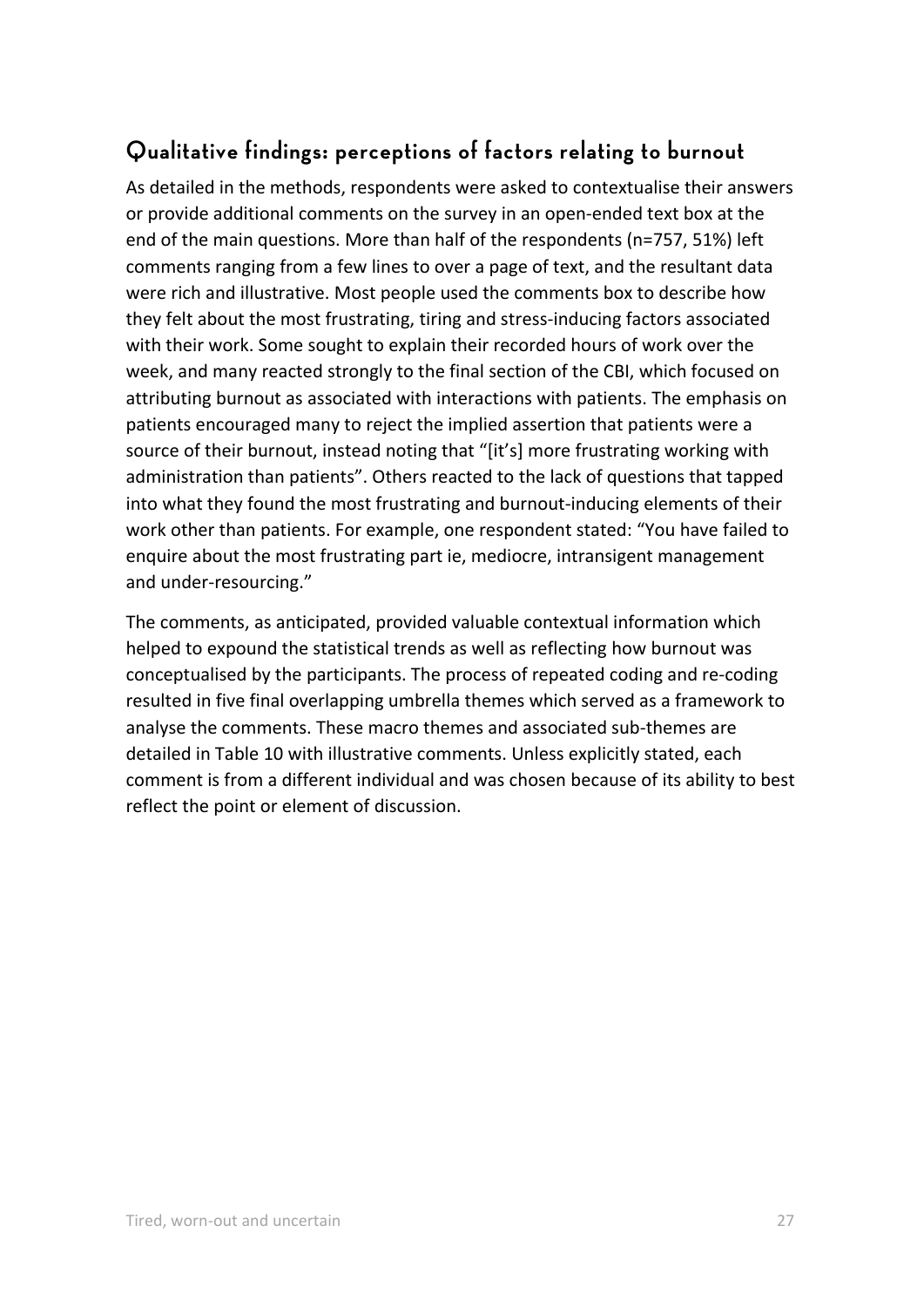| <b>Macro theme</b>             | Sub theme                                        | Illustrative comments from different respondents                                                                                                                                                                                                                                                                                                                           |  |  |  |  |  |
|--------------------------------|--------------------------------------------------|----------------------------------------------------------------------------------------------------------------------------------------------------------------------------------------------------------------------------------------------------------------------------------------------------------------------------------------------------------------------------|--|--|--|--|--|
|                                | Recognition and support                          | "I am the nominated clinical leader for our service. Despite this, my<br>ability to influence any aspect of the operation of our service is severely<br>limited. It is this constant lack of control - the knowledge that things                                                                                                                                           |  |  |  |  |  |
|                                | Ability to influence and<br>control              | could be much better than they actually are but the inability to make the<br>necessary changes - that is so sapping for me. Constantly delivering low                                                                                                                                                                                                                      |  |  |  |  |  |
| Interpersonal<br>relationships | Interactions with<br>patients                    | value activities is demoralising. The lack of ability to engage effectively<br>with middle and senior management to progress the implementation of<br>quite modest changes in working practices and the lack of support from                                                                                                                                               |  |  |  |  |  |
|                                | Interactions with<br>management                  | medical colleagues for a change in approach within our unit are together<br>profoundly depressing. It does make me think quite often that I would<br>be better off elsewhere."                                                                                                                                                                                             |  |  |  |  |  |
|                                | <b>Staffing levels</b>                           | "The staff shortage in our department is so chronic that a 'normal'                                                                                                                                                                                                                                                                                                        |  |  |  |  |  |
|                                | Administrative support                           | weekly roster is almost unheard of and most weeks I am covering more<br>than just my given area. We are all asked on a regular basis to do extra                                                                                                                                                                                                                           |  |  |  |  |  |
| <b>Resourcing</b>              | IT issues                                        | hours to cover other people's leave. It has been going on for so long that                                                                                                                                                                                                                                                                                                 |  |  |  |  |  |
|                                | Physical environment<br>(eg, office space)       | it has become the new 'normal' and it is only when I have an occasional<br>week where I only have to do my set job that I realise how busy and<br>demanding the job constantly is."                                                                                                                                                                                        |  |  |  |  |  |
|                                | Hours of work                                    | "There is an emphasis on counting 'face-to-face' contacts from our<br>management which ignores the quality/intensity/duration of clinical<br>encounters. This values locum style superficial churning of cases, as that                                                                                                                                                    |  |  |  |  |  |
| Workload<br>issues             | Intensity of work                                | approach generates good statistics. This is very discouraging for<br>clinicians that maintain a specialist standard, as there is no recognition                                                                                                                                                                                                                            |  |  |  |  |  |
|                                | On-call and shift work                           | of the quality of clinical work - which in psychiatry can be very draining,<br>in terms of time and emotions. There seems to be no way of maintaining<br>standards and increasing throughput, so the pressure to do a worse job                                                                                                                                            |  |  |  |  |  |
|                                | Ability to access and<br>impact of leave         | is demoralising. Of course, burnt out psychiatrists become detached and<br>disengaged, and therefore more able to superficially churn through high                                                                                                                                                                                                                         |  |  |  |  |  |
|                                | Part-time versus full-<br>time work              | frequency, low quality clinics. So locums and burnt out psychiatrists<br>generate good statistics - and the most valued outcomes are statistics.<br>All of this occurs within the hours of work. Rather than routinely staying<br>late, non-clinical time goes. This isn't therefore captured by my hours of<br>work."                                                     |  |  |  |  |  |
|                                | Impact of dependents                             | "For me, the hardest part of being a female in the medical workforce is<br>resisting the notion that we should work in our own time to keep up<br>with our paperwork. Family and childcare commitments mean that I<br>can't work from home in my own time and, quite frankly, I won't allow                                                                                |  |  |  |  |  |
| Work-life<br>balance           | Family time                                      | myself to fall into that habit. This is something that some of my more<br>'senior/old school' colleagues don't seem to agree with or understand. I<br>put all my energy into my work day just to keep up with the onerous<br>amount of paperwork that comes with my particular role, and even so,<br>never seem to be quite on top of things. In my department, we have no |  |  |  |  |  |
|                                | Importance of exercise,<br>mindfulness and leave | scheduled non-patient or non-clinical time either, so we rely entirely on<br>having a 'quiet' day clinically to find some time to catch up. The added<br>stress of always being 'one step behind' has contributed enormously to<br>my feelings of not being able to cope with this work, and enjoying my<br>work less now than I used to."                                 |  |  |  |  |  |
|                                | Targets                                          | "I left the UK because of frustration with the stupid health care system. I                                                                                                                                                                                                                                                                                                |  |  |  |  |  |
| Managerialism                  | Issues with systems and<br>structures            | came to NZ as the system here was much better. The idiocy has followed<br>me. I have no problems with patients or my job. I have problems with<br>targets, poor equipment and mindless regulation. We are being<br>pressurized to breaking point to increase throughput with no                                                                                            |  |  |  |  |  |
|                                | Political pressures                              | measurement of quality of kindness or thought."                                                                                                                                                                                                                                                                                                                            |  |  |  |  |  |

#### **Table 10: Macro themes with subthemes and illustrative comments**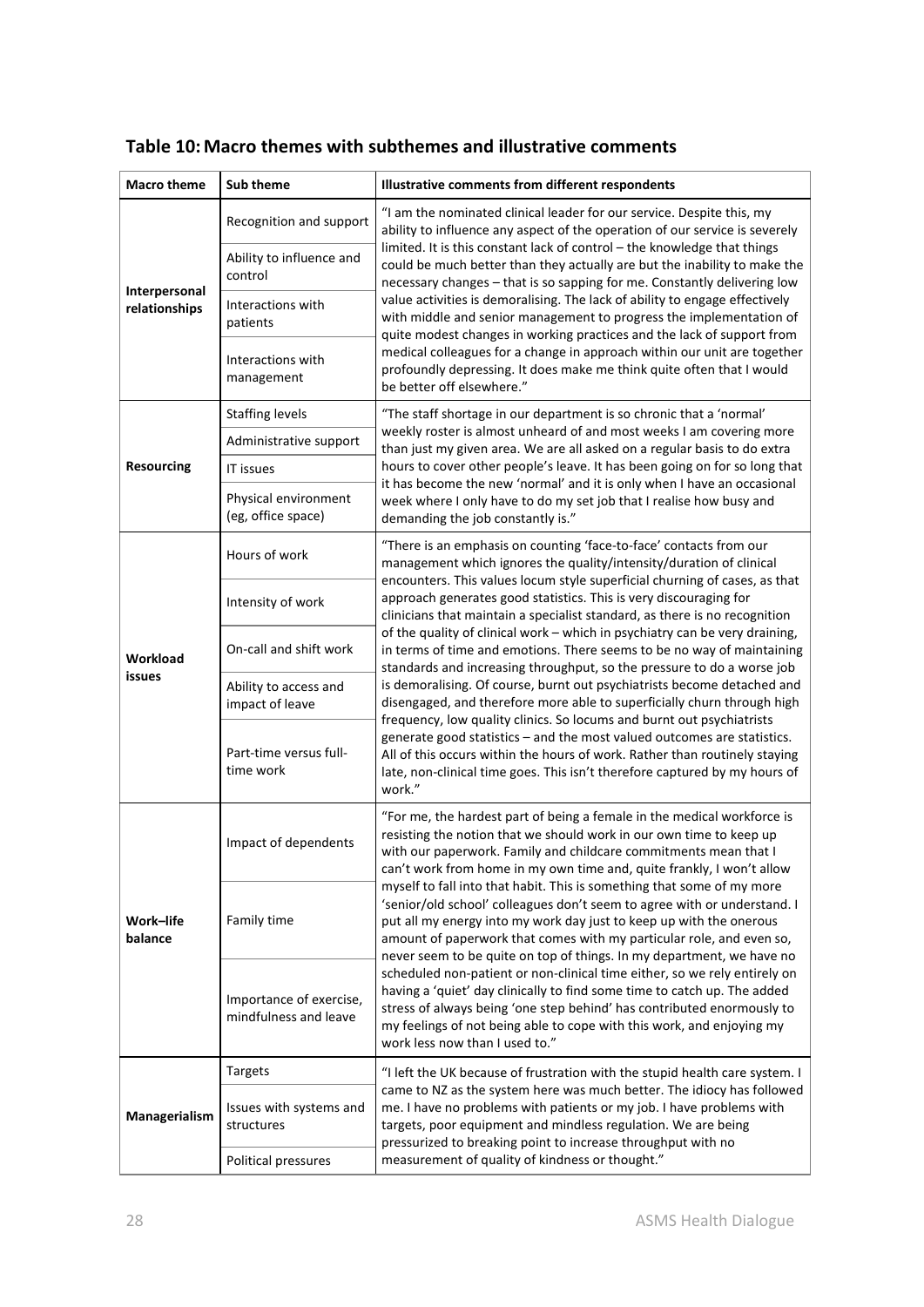### **Interpersonal relationships**

Comments in this theme spoke of the importance of having good collegial relationships and support from the wider hospital leadership as a factor mitigating their likelihood of burnout. While some noted this theme by referring to peer support as a positive buffer against unpleasant and stressful aspects of their work – for example, "I'm lucky to work with colleagues who are really supportive" – most emphasised the impact of negative interactions with colleagues and management. One respondent noted that "interaction with difficult people in the workplace can make or break you. I have noted a distinct lack of good robust [human resources] support in the system."

Many people referred to the importance of feeling listened to and respected by managers and clinical leaders; for example, "Being respected, trusted to manage my own time and clinical responsibilities and being supported by our team leaders makes a huge difference in terms of team morale and in preventing compassion fatigue and burnout." Others spoke about the impact of a "lack of positive feedback and no performance review[s]" as "reducing… enjoyment of the job".

The theme of control was also noted as a core factor in abating or contributing to burnout: "I feel I'm in control … I have been successful balancing work and family life and in that balance I find my strength." Lack of control was noted as an extenuating circumstance: "Job-related stress leading to burnout is exacerbated by loss of control over how our work is structured and delivered, and working in services where we do not feel we have any useful input and influence over management decisions." Similar sentiments were expressed by another respondent in more forceful terms: "The utter lack of any control over our work place and workload is particularly damaging. No-one really gives a damn about you."

As noted, many spoke of the enjoyment they gained from their interactions with patients, and many used the comments box to reject the assertion that patient contact was a negative factor in their day‐to‐day work: "I can sometimes feel worn out or burnt out with frustrations of lack of progress with management, service development, but almost never with patients or patient care. That part of work is 99% pleasure." Some referred to stress resulting from increased patient expectations and draining interactions with families of patients: "The parents of the patients are often very anxious and can be demanding of a doctor's time and resources." Nevertheless, more often people framed their interactions with patients as negative because of wider systemic limitations on the amount of available time to spend with them: "I find face to face interactions with patients in the public system difficult mostly due to a lack of time to spend with them. I am given 15 mins for all consultations including new cancer diagnoses!"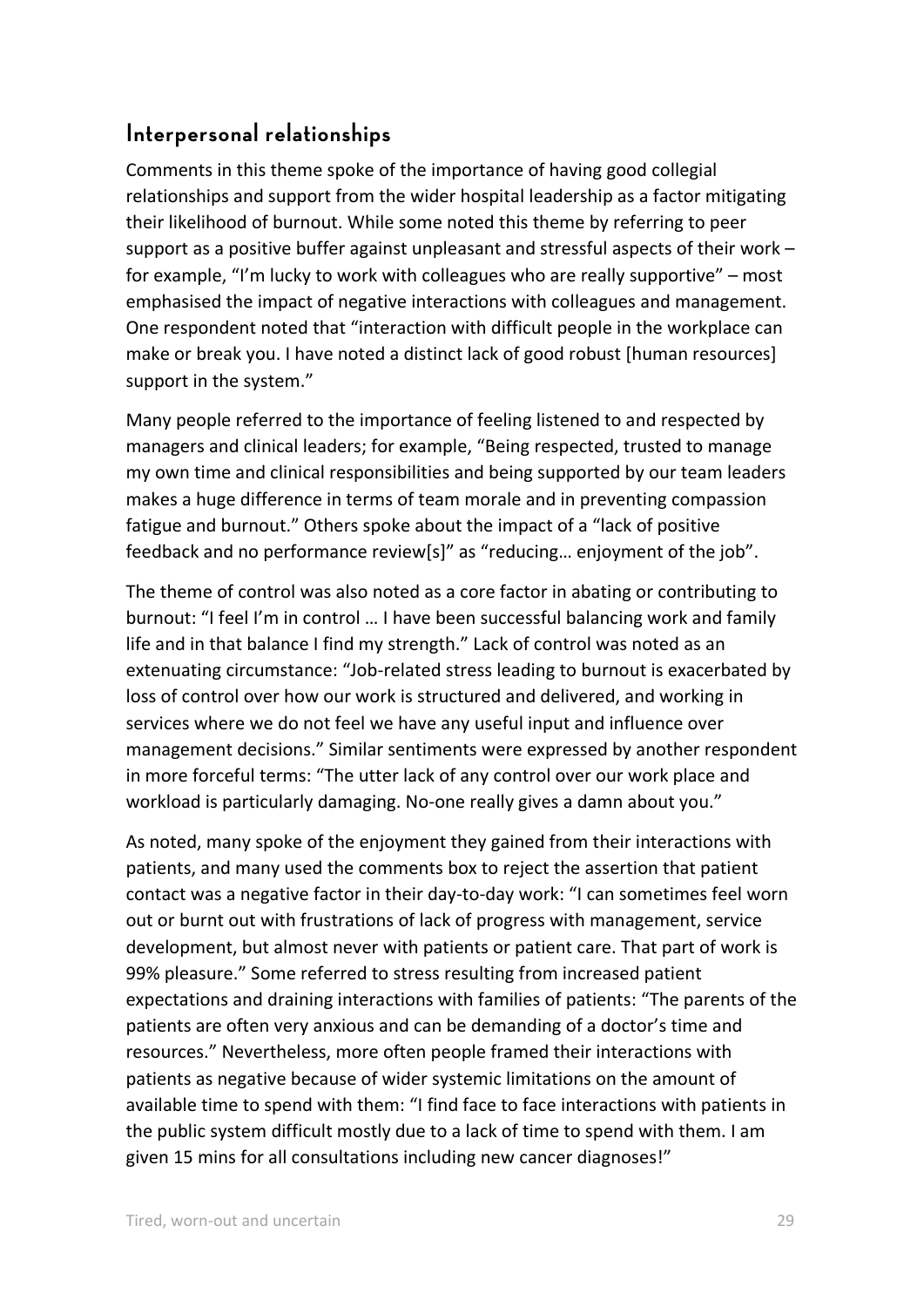By contrast, many comments sought to contrast the enjoyable aspects of their work with patients with extremely negative comments regarding interactions with and the negative impact of poor management. "This is not about the patients – it is about the management – micromanagement, bullying, constant reviews and restructuring." And as others stated, "Management are more rigid and difficult than patients!", "A huge factor is micromanagement and a hostile relationship with management. Our workplace culture is toxic and this is a major source of stress", and so on. As one respondent summed up: "Public hospital management is by far the most frustrating part of my career. They do not care."

#### **Resourcing**

Many comments referred to the negative impact of poor resourcing on their feelings of frustration and stress and self‐identified burnout. Frequent themes were lack of clerical support, suboptimal IT support, inefficient electronic systems, resource shortages in the form of senior medical officer (SMO), nursing and clerical staff, and the resource‐limited nature of the physical working environment. Many spoke of the increasing burden of administrative work "that previously would have been done by secretarial staff". In the words of one respondent:

The increasing administrative work required of me is becoming excessive for my FTE; endless emails, meetings that beget meetings, the [Medical Council of New Zealand] requiring more and more paperwork/online portal work for the SMOs who are supervising interns … working in a department which has larger proportion of short term contract overseas trained doctors, means this workload falls time and time again to the smaller number of long termers, even if less FTE … HoD also overwhelmed with admin stuff. Burnout a definite risk … admin must be a big part of it … This is not why I chose to do medicine!!!

Others mentioned the impact of poor quality working environments. For example, one person emphasised the negative influence of "poor quality buildings, small office spaces, [and] large numbers of staff cramped together" on their ability to work effectively.

One of the most widespread themes was the stress associated with increasing workloads and static staffing levels. Respondents spoke of feeling unable to achieve the work within allocated hours and frequently using either non‐clinical time or personal time to keep up with work: "While I work part‐time in theory, I find that I work a full-time job in part-time hours with overflow into my scheduled time off."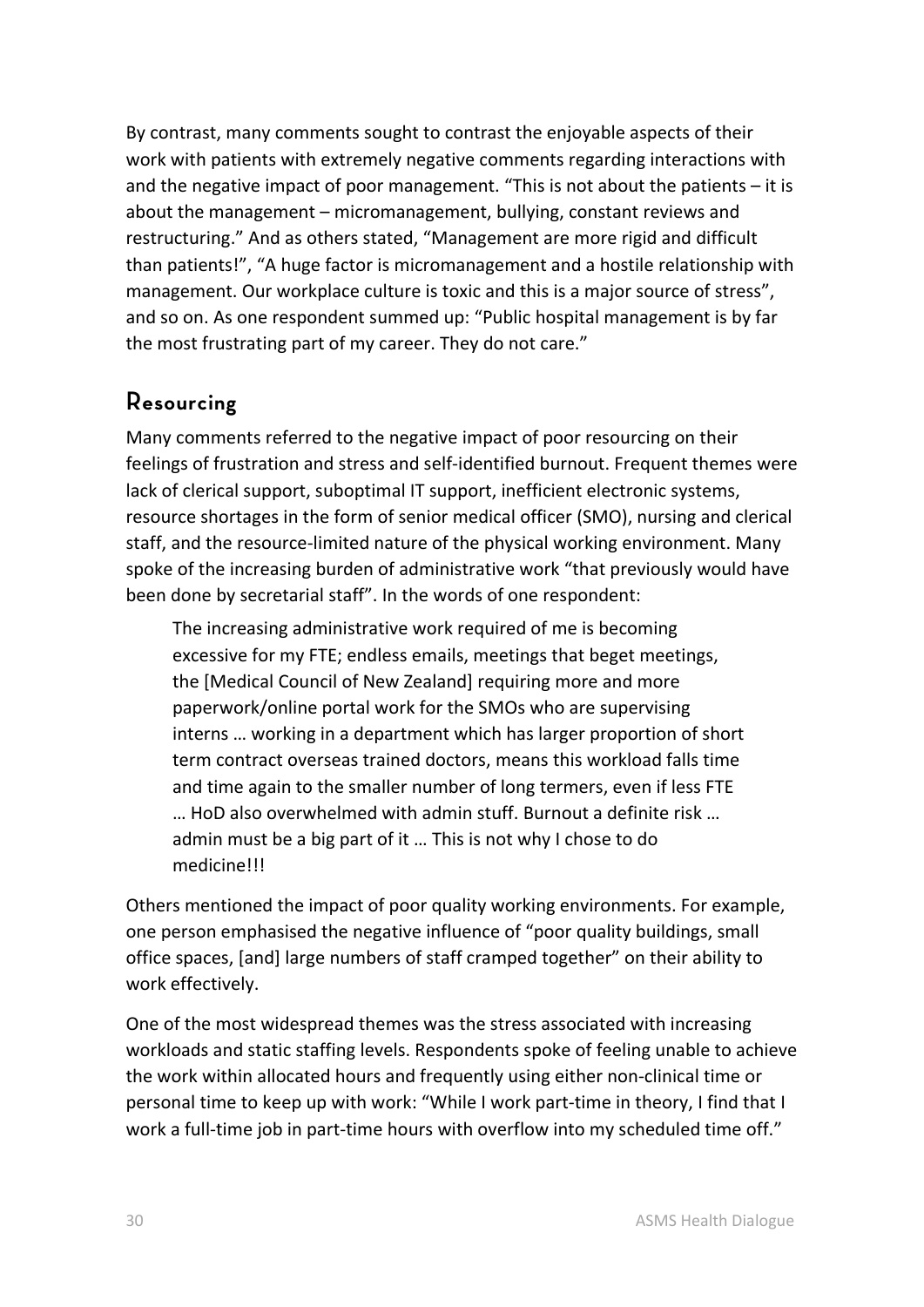Others referred to the cumulative burden of chronic short staffing, gruelling workloads and inadequate SMO numbers. As one respondent summed up:

The acuity of the patients in our service has increased without enough staff to treat these patients. Non‐clinical time has disappeared in consequence. Burnout is happening on the other members of the team and the SMOs mop up. I'm not ready to retire but am seriously considering moving on.

One respondent spoke of a recent experience with burnout that has contributed to the "constant demands on [their] time at the hospital" where:

[I'm] not just seeing my usual clinic patients ... but also seeing other consultants' patients who need an urgent consult that day, dictating on every patient, signing off letters, checking results and also triaging new referrals which then are usually 20–30 on my triage day once per week … One also needs time to think about the more patients with more challenging conditions and how best to manage them, which seems to be given no value whatsoever. All the system seems to be interested in is how many patients can be booked per clinic and these other tasks appear to be invisible and constantly more is asked of us … It's a quietly stress invoking situation constantly feeling like you're racing against the clock to perform all these various duties in a clinic session.

#### **Workload issues**

Issues of resourcing frequently spilled over into discussions about workload issues. This theme encapsulated comments with a greater focus on issues pertaining to hours of work, the intensity of work, the impact of on‐call duties and shift work, and the ability to access leave and the quality of that leave while away. Respondents spoke of feeling that they were working sub‐optimally after long stretches on call and expressed fears that this could affect not just the quality of their patient care, but also the safety of their practice. For example, one respondent noted the impact of working on‐call duties:

I spend at least 2/3 of every working week feeling mildly or moderately fatigued, often do not look forward to going to work, and it takes a minimum of 3–4 weeks leave before I begin to feel truly rested and rejuvenated. I am conscious that when exhausted my communication with my colleagues at work suffers, and I am certain I am not capable of making accurate, safe clinical decisions toward the end of a 24‐hour shift – I have requested not to be rostered to these when possible. In short, I feel working as a senior registrar and now SMO in the NZ public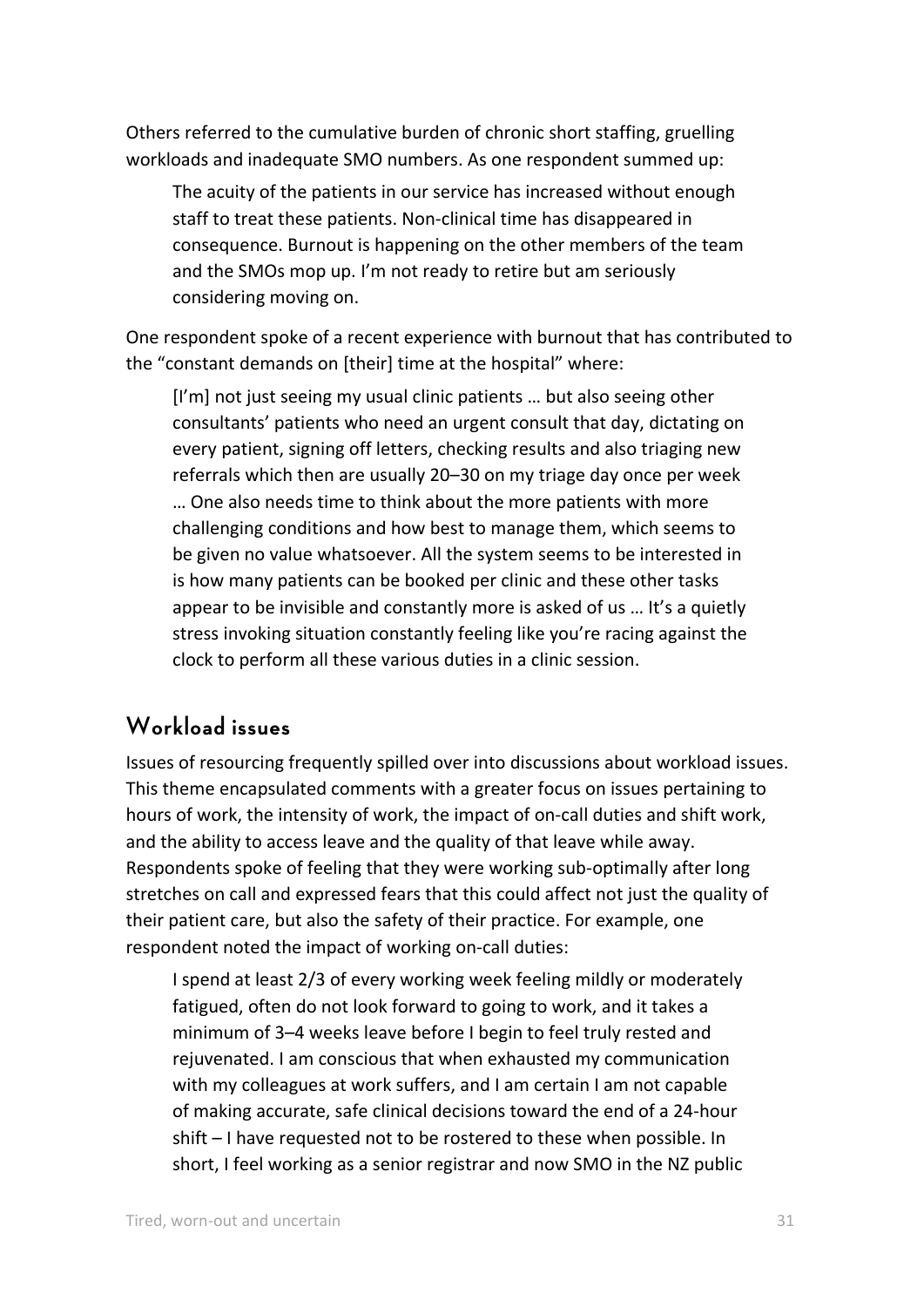health system is making me mildly unwell and frequently exhausted, concerning so early in my career, and I am considering how best to take steps to mitigate this risk, for myself, and my patients.

Many commented on the impact of shift work and on‐call duties, noting that this intensified with increasing age: "Doing shiftwork is more and more exhausting as one gets older. Recovery time especially after night can take a few days. Often on days off I find I am too tired to do anything."

Many spoke of the burden posed by staffing shortages and how this frequently resulted in a spike in workload which in turn could precipitate burnout: "Additional hours worked to cover absent colleagues contributes to burnout significantly." This was specifically noted with respect to the impact of sick leave and the difficulties in finding cover, particularly in busy times: "Staffing shortages due to sick leave have been horrendous and everyone is too sick or tired to pick up short notice locums." Equally, there were a number of references to the benefits of working fewer hours, either as a strategy to circumvent the risk of burnout or as a tactic to avoid further burnout post‐recovery. As one respondent noted: "I deliberately have chosen to work less hours to prevent burnout. I have elected to not do call, weekends or nights as I have a young family and would prefer to enjoy this time of my life with my family." In a similar vein another respondent noted: "I would never want to work full time on the acute wards; it's too emotionally and physically draining/pressured. I keep things in check by working part time which also ensures I have time with my young family."

### **Work–life balance**

Comments in this section included those that touched upon elements of the importance of work–life balance, whether in terms of ensuring enough time to spend with family and friends or the additional burden placed on managing stress by having young families. Comments in this theme also mentioned the importance of having strict controls on the amount of work undertaken out of working hours in order to maintain a semblance of balance and avoid burnout. For example, one respondent noted: "I have burnt out in the past … Now I have reorganised my life. I very seldom do any extra work. I limit my involvement with management. I try only to interact with people who can actually make a difference. Life outside of work is a balance and I purposely make an effort to have a full variety of life."

This was referred to explicitly by others in terms of the immense efforts taken to avoid burnout: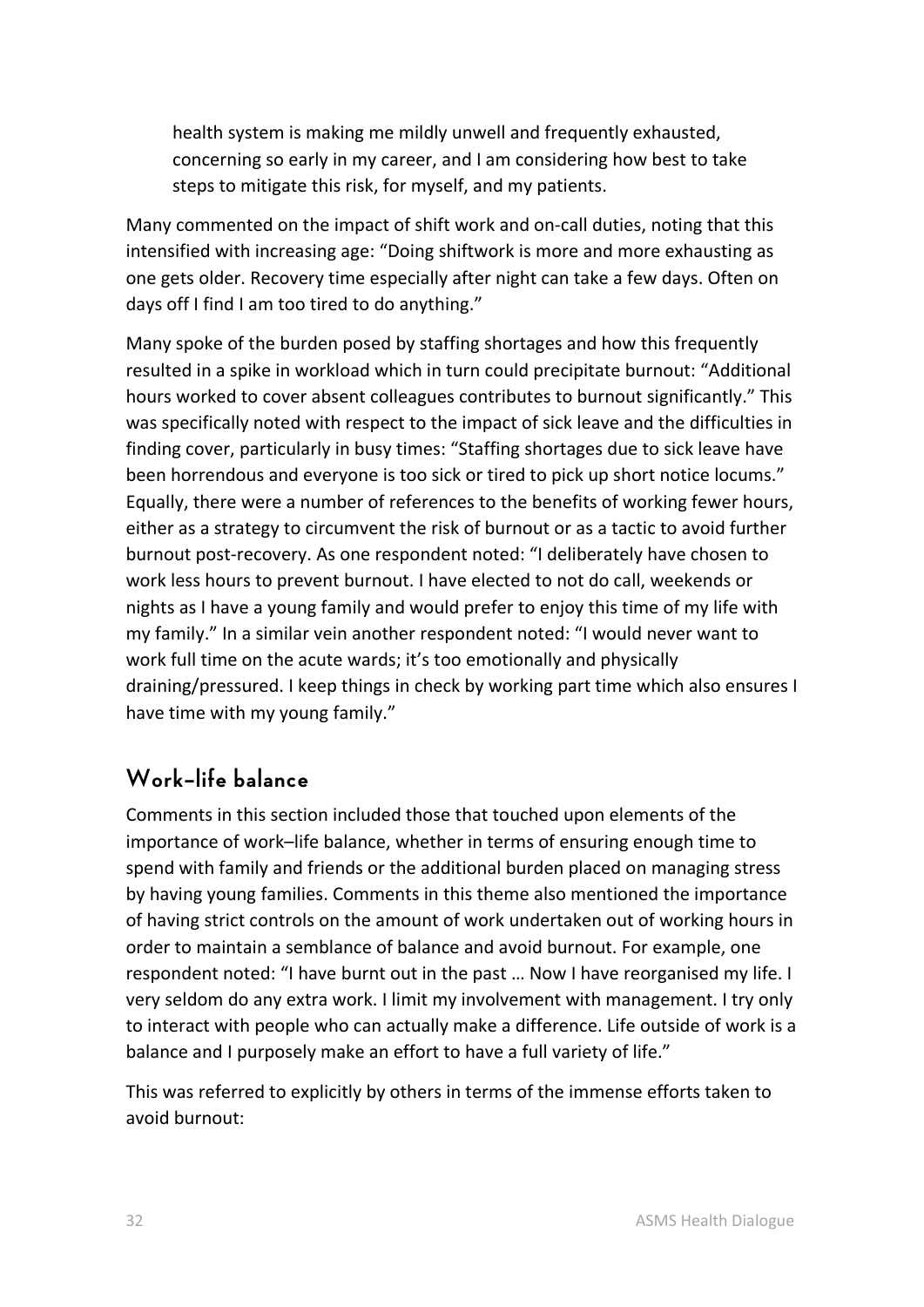I confess that in order to control my susceptibility to burnout, I exercise every day, eat a whole grain no sugar no animal protein diet … I am involved in regular community activities, see a non‐clinical supervisor monthly and chose not to have children … At the moment things are going well. But I put a lot of effort in.

Others made similar comments, noting the vital importance of taking time to exercise, having a DHB‐subsidised gym membership, and ensuring regular periods of leave to recuperate. Some women respondents noted that they frequently felt more exhausted from having young children at home, while others noted that they only manage because they have good health and placed strict limits on out‐of‐work commitments.

#### **Managerialism**

The final theme in the qualitative comments related broadly to issues about how services are managed and the significance of political pressures on how individuals are working, including the imposition of targets. As with other themes, the ideas were tightly entangled around issues with hours or work, interpersonal conflicts and resourcing, but comments in this theme spoke more directly about issues concerning 'the system', actions of management broadly defined, bureaucratic obstacles, and tensions between meeting targets and maintaining appropriate standards of care. Many spoke of frustrations with increased demands from management that respondents felt had little to do with patient care. For example, one respondent noted: "The main frustration is the way the health service is run like a business where clinical expertise is no longer valid and you are judged by whether you have filled in a stats sheet regularly."

Similarly, others noted the negative impact on their enjoyment and satisfaction at work when support from management was perceived as lacking or as an impediment to core clinical work:

Generally I love my work except when there is too much of it! When we are well-staffed it is a pleasure to be here ... The biggest source of stress at work is our management and their general incapacity to address issues such as under‐resourcing in an adequate way or even a timely manner. Also management in general love to impose solutions on us instead of collaborating with us to work out solutions to our issues. They also love to constantly change things for the 'better' without much consideration of/understanding of the (often negative) downstream effects of the changes.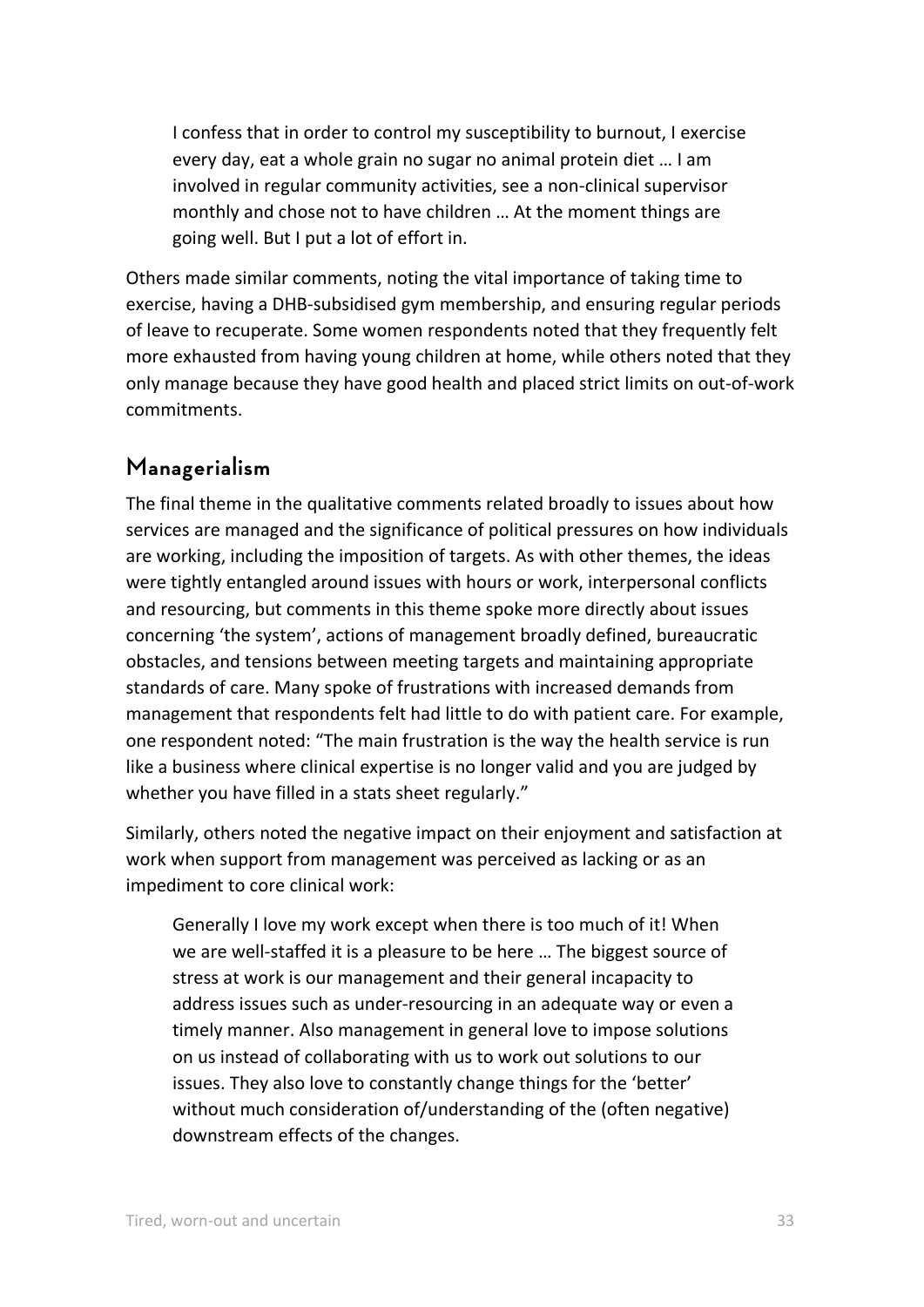As noted in the 'interpersonal' theme, comments about the impact of managerialism and poor management were frequently contrasted with comments about the enjoyment gained from working with patients. Similarly, however, many spoke about the difficulties of working in a managerial role and, particularly, the time required to undertake such a role effectively: "I find [it] very difficult to balance work demands (clinical and managerial). Now taking work home regularly to complete or read in preparation for future meetings etc." Similarly, another respondent noted: "[I] often feel exhausted due to managerial aspects of work, very frustrating and exhausting – patient related work makes up for it!"

Many spoke to frustrations with 'the system', particularly in terms such as under‐ resourcing, structural and systemic issues 'beyond immediate control', and the priorities of 'the system' as being disjunctive to clinical reality. As one respondent put it: "Patients are fine. The system is the problem."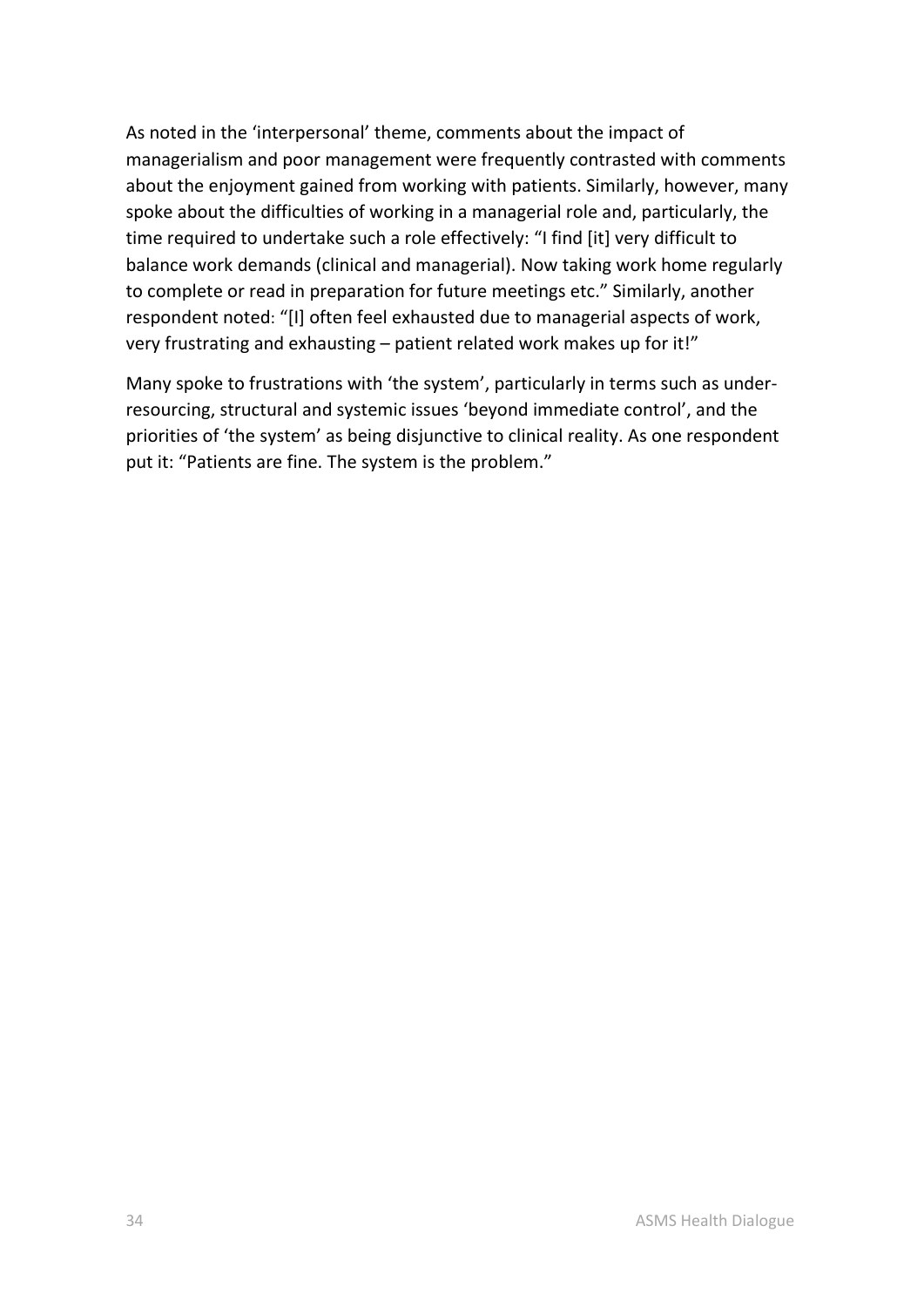# Discussion

The CBI is a sound and internally consistent tool to measure burnout in this cohort of medical professionals. The three burnout dimensions used in this study have good internal consistency and criterion‐related validity. Compared with other studies using the CBI, the findings from this research suggest the levels of personal and work‐related burnout in this cohort are significantly higher than the baseline in human service workers (Borritz, Rugulies et al. 2006), although the patient‐related scores are similar to those found in other studies, and are in some instances lower (D'Souza, Egan et al. 2011; Chou, Li et al. 2014). The scores for personal and patient‐related burnout are very similar to those found in the German study of physicians by Klein, Grosse Frie et al. (2010), which also had a similar sample size.

The results suggest that burnout is prevalent across the New Zealand senior medical workforce, with particularly high scores for individual physical and psychological exhaustion across all DHBs. The high scores for work‐related burnout and the high proportion of crossover between work‐related and personal burnout suggest that the impact of work and working conditions is perceived as a significant contributor to feelings of exhaustion and fatigue. The relatively low incidence of patient-related burnout suggests that the majority of respondents attributed their fatigue and feelings of exhaustion to factors other than their interactions with patients, although some specialties did find interactions with patients a source of burnout. This finding was strongly reiterated in the qualitative comments.

Increasing mean and burnout prevalence scores were strongly correlated with worsening self-rated health status, suggesting that burnout has a clear relationship with poor health, although directional causality cannot be inferred from the findings. The multiple regression analysis reinforces the link between burnout and health status. Given the high rates of presenteeism found in another recent study on the DHB‐based ASMS membership (Chambers 2015), and the known correlations between ill health, burnout and presenteeism behaviour, this relationship warrants further examination.

As noted by Kristensen, Borritz et al. (2005), those who have a high personal burnout but not work‐ or patient‐related burnout may have additional stressors in their lives such as poor health or family demands (eg, the impact of having young children). While the current study could not probe these factors further due to limitations with the demographic variables selected for inclusion, there was frequent reference to themes such as the impact of age and having young children in the qualitative data. Furthermore, given the attributional emphasis of the structure of the CBI (the degree to which people make connections between their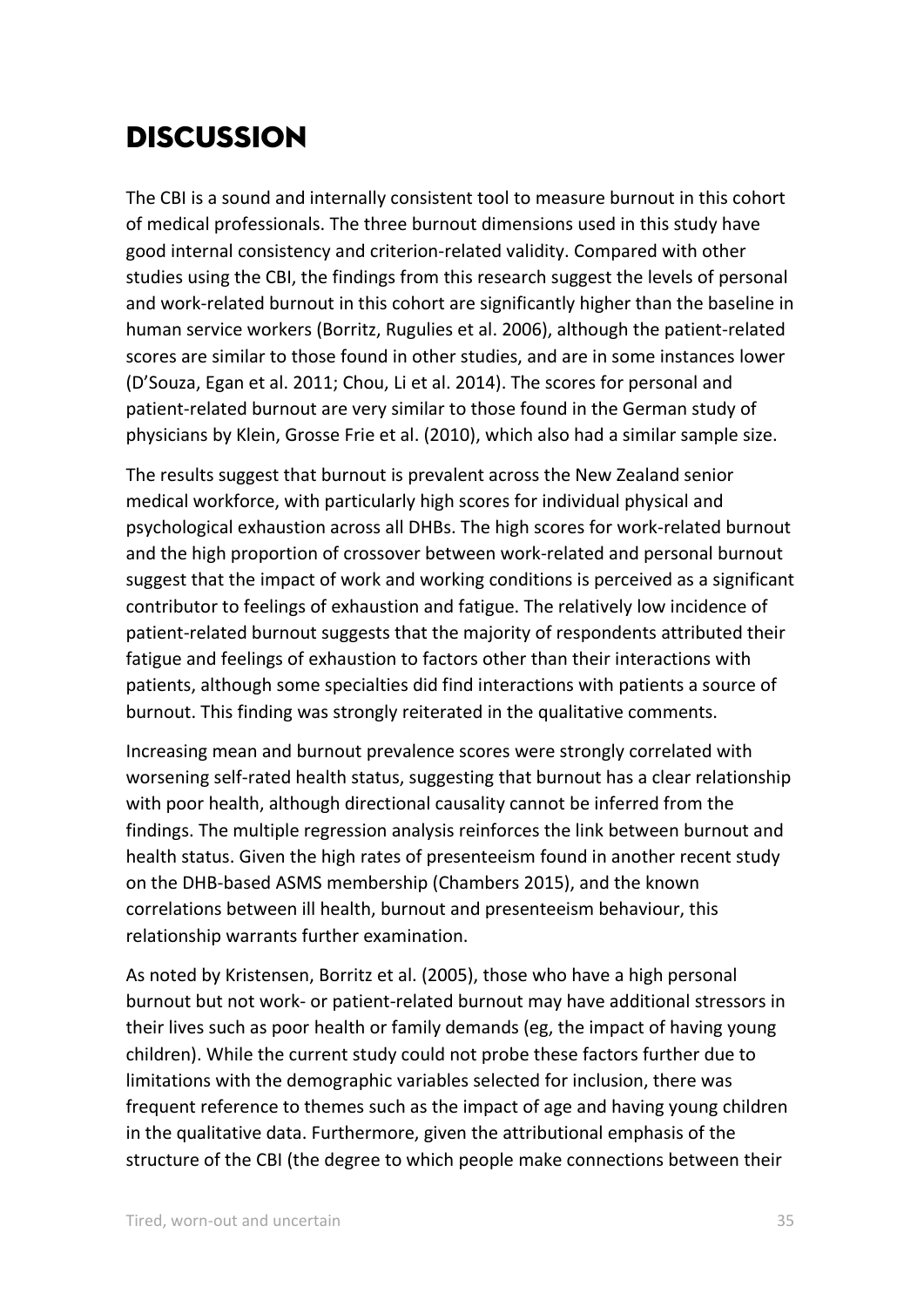fatigue and either their conditions at work or their patient‐work) the themes illustrated by the qualitative data are particularly important in terms of providing the detail of these various attributional schemata (Kristensen, Borritz et al. 2005). The clear emphasis on issues such as under‐resourcing, workload, poor management and short staffing are noteworthy themes in this regard. As Kristensen, Borritz et al. (2005) emphasise, how individuals attribute the symptoms of their stress, fatigue and in some cases, explicitly attribute their burnout, highlights the manner in which people make sense of their feelings of stress and fatigue and explain these features in their day‐to‐day lives.

It is further reasonable to assume that the pressures cited as additional extenuating circumstances influencing their burnout are highly likely to be exacerbated by pressures associated with work or patient‐contact even if these causal attributions are not made explicit. The scales of burnout highlighted by the CBI in this study are therefore best understood as overlapping spheres of influence and attribution. What the relatively high level of work-related burnout suggests, however, is that there are significant stressors associated with working conditions within New Zealand's DHBs that have a significant impact on levels of exhaustion and fatigue experienced by individuals. In other words, work‐related stressors are clearly spilling over to affect the levels of exhaustion experienced by individuals (Winwood and Winefield 2004).

The findings from this study give an updated, nationwide perspective on the burnout study conducted by Surgenor, Spearing et al. (2009) which was based at Canterbury DHB in 2006–2007. The findings from their study, which used the MBI, found prevalence of burnout was relatively low, particularly for emotional exhaustion and depersonalisation. It is worth noting that Canterbury has subsequently experienced considerable upheaval, in part due to the earthquakes of 2010 and 2011. Mean burnout scores for Canterbury as reported in this study were 46.5 for personal burnout and 42.9 for work‐related burnout, and were around the middle range of burnout scores for DHBs. Notably, however, Surgenor, Spearing et al. (2009) found that longer working hours and less medical experience were both independent factors that increased the odds of scoring as burnt‐out for emotional exhaustion in the MBI. This is similar to the results of the multiple regression analysis in this study, with age possibly acting as a proxy for length of medical experience.

The current study found differences in work‐related burnout scores which were statistically significant according to the host DHB of the respondent. While the reliability of these statistics is questionable, particularly in DHBs with very low numbers of respondents (eg, Whanganui), these differences appear correlated in some way to the numbers of ASMS members at each DHB. This was most evident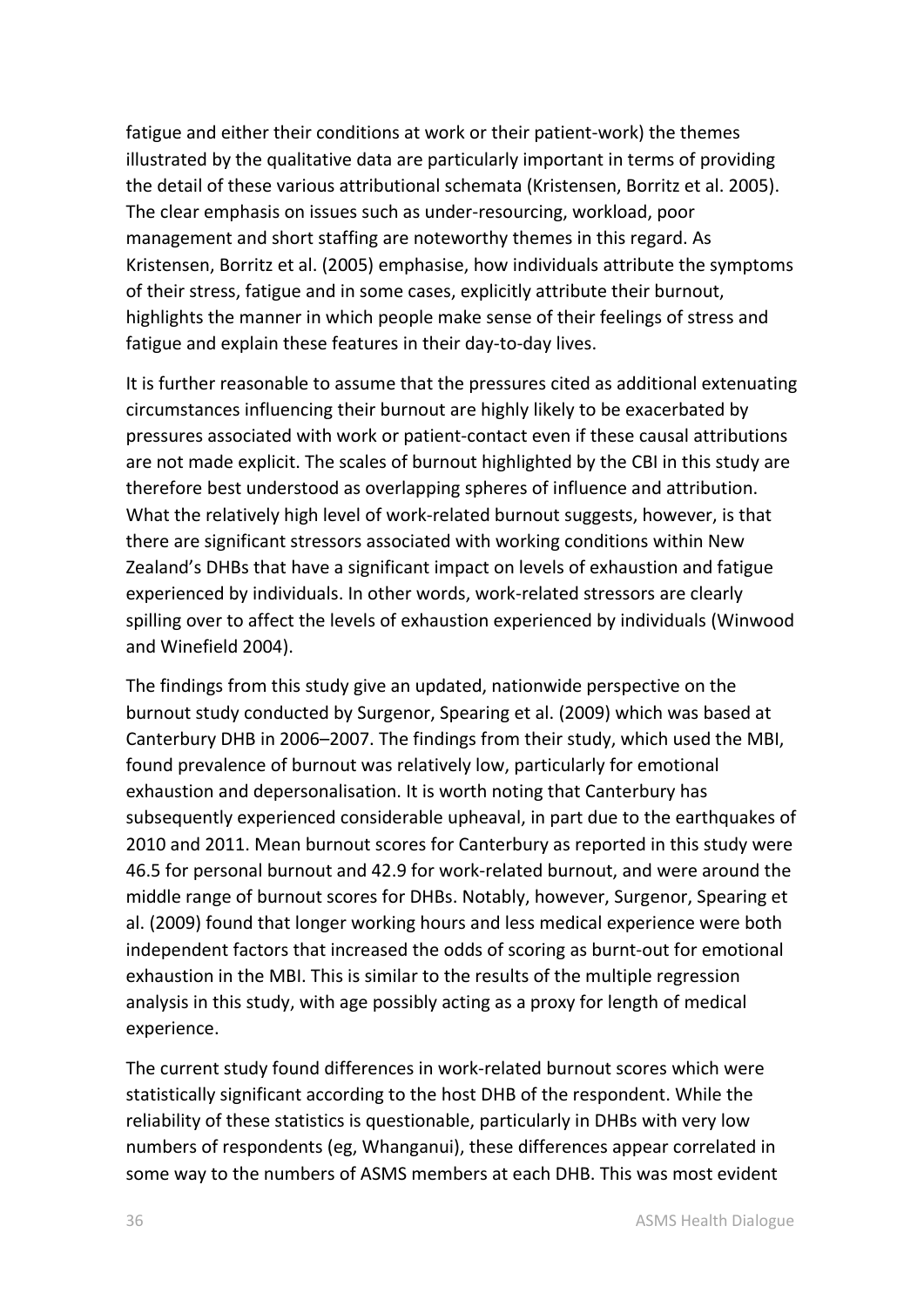when the DHBs were grouped according to four categories of numbers of ASMS members (Table 7). The DHBs scoring particularly poorly for mean rates of burnout were those with members numbering between 101 and 200. These DHBs include Nelson Marlborough, Hutt Valley, and Northland, which also ranked highest in the burnout prevalence scores. ASMS members at Hutt Valley DHB, for example, had 63.3% prevalence of baseline burnout, and Nelson Marlborough had 61.5% prevalence of work‐related burnout as well as correspondingly high mean burnout scores across these categories. Analysis of the qualitative comments cross-cut by DHB did not reveal any particular trends as to why this may be so, other than key points relating to workload that are consistent across the board. The differences according to DHB nonetheless do suggest that there are some peculiar factors that might be increasing work‐related burnout at certain DHBs which would benefit from further investigation.

### **Gender and burnout**

Notable in the findings is the strong correlation between burnout and gender, with women surveyed significantly more likely to score as burnt‐out across personal and work-related measures of burnout than their male counterparts. Being female also significantly increased the odds of scoring  ≥50 for personal and work‐related burnout by 2.1 and 2.6 times respectively. The trend for women to have worse burnout scores held when cross‐cut according to age and self‐rated health status.

The literature on connections between gender and burnout is varied. Some studies find that male physicians are more likely to experience burnout than women (Jacobs, Nawaz et al. 2012), whereas others have found the opposite (eg, Kuerer, Eberlein et al. 2007; Klein, Grosse Frie et al. 2010; D'Souza, Egan et al. 2011). Recent research into levels of burnout in Australian medical graduates, which also used the CBI, found females had significantly higher personal burnout scores than their male counterparts (Parr, Pinto et al. 2016), although possible contributing factors were not explored. Research cited in Klein, Grosse Frie et al. (2010), however, notes work–family conflict was found to be a strong correlate with negative mental well‐being for female physicians, whereas this was the least significant factor for men. Cheng, Chen et al. (2013) also found women aged between 30 and 35 had the highest prevalence of burnout (tool: CBI) and found that women aged between 30 and 40 had the highest prevalence of psychological job demands as measured by Karasek's Job Strain Model. These variations in gender burnout scores appear to be at least partly related to which tool is used to measure burnout. In Jacobs, Nawaz et al. (2012), for example, the burnout scores varied according to gender depending on whether they were reporting the CBI scores or the MBI findings. In their research, females had higher scores for personal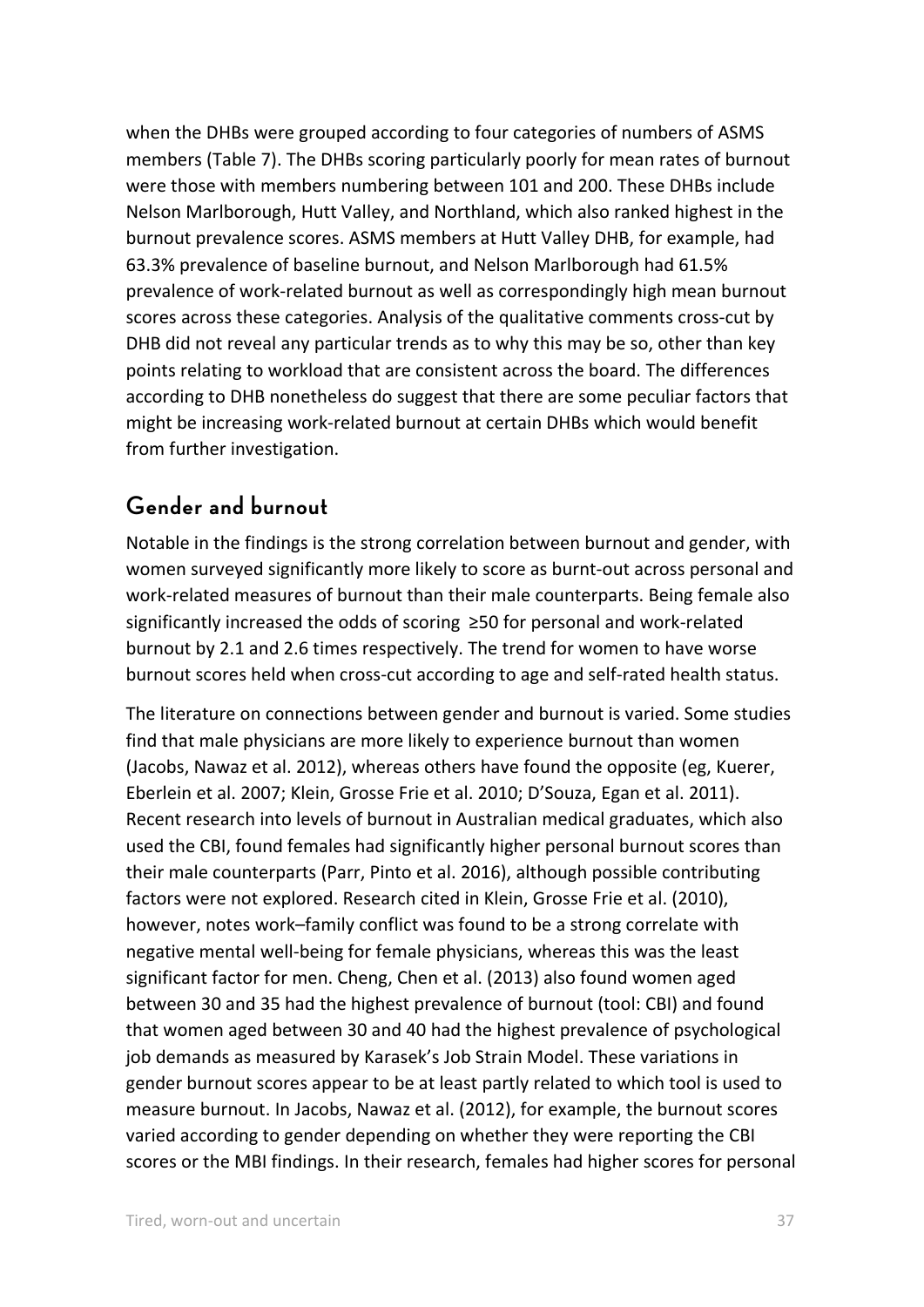and client-related burnout than their male counterparts, whereas men had worse burnout scores according to the MBI.

Both prevalence and mean personal burnout scores peak for women aged between 30 and 39. As considered in the next section, this may reflect particular life‐stage issues such as the challenges around establishing oneself as an early‐career specialist and possibly being involved with the demands of young children. For example, one woman in the sub‐group of 30–39‐year‐olds who left comments noted: "I have a small toddler at home and am currently pregnant. Not sure what is more exhausting – work or home!" Future research would benefit from having additional questions about the number of dependents and their care arrangements as a variable against which to analyse the findings, and to investigate this trend further. The possible connections between life stage, gender and burnout, however, must also be considered in light of the culture of medicine. In previous research on the ASMS membership, women in the same age group also scored very highly for rates of working through illness. Comments in this previous study referenced stress and tensions manifesting between the expected norms of professional behaviour and commitments to family life and self. As some authors have noted (eg, Tsouroufli, Ozbilgin et al. 2001; Ozbilgin, Tsouroufli et al. 2011) assumptions about what constitutes 'ideal' medical practice is interwoven with subtly gendered expectations such as being available for 'all hours work'. This notion was referenced explicitly by one respondent who stated:

For me, the hardest part of being a female in the medical workforce is resisting the notion that we should work in our own time to keep up with our paperwork. Family and childcare commitments mean that I can't work from home in my own time and, quite frankly, I won't allow myself to fall into that habit. This is something that some of my more 'senior/old school' colleagues don't seem to agree with or understand.

As with the issue of presenteeism, it is conceivable that these pressures to work in personal time as well as other expectations around how best to demonstrate commitment to the profession are factors contributing to the propensity for burnout amongst women in this age group. Perhaps most significantly, this trend suggests there are key issues faced by female doctors and dentists in the senior medical workforce that need addressing.

#### **Age and burnout**

The higher mean rates and prevalence of burnout for both men and women aged between 30 and 39 is a notable trend consistent with findings from other studies. Kamal, Bull et al. (2016), for example, found that burnout was more likely reported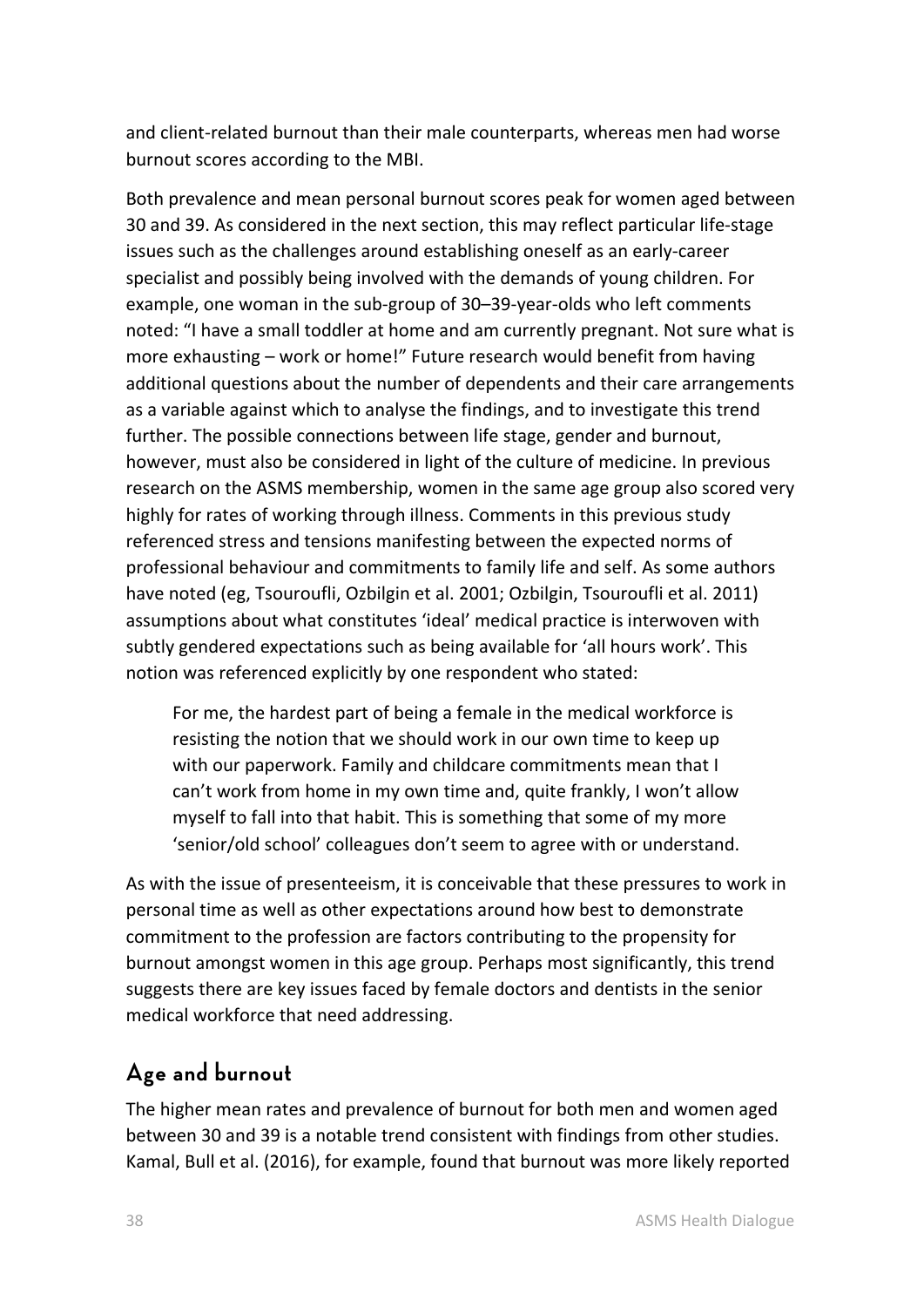by younger doctors involved in their study, particularly for those aged 50 or younger. Norlund, Reuterwall et al. (2010) also reported a spike in burnout scores for those aged between 35 and 44, with women in this age bracket also having the highest prevalence of burnout as measured by the Shirom–Melamed Burnout Questionnaire*.* Both papers conclude that the higher propensity for burnout may reflect the pressures around establishing professional careers but also greater tensions between home and work life that appear to manifest at this life stage. Kamal, Bull et al. (2016) did not find a consistent correlation between burnout and levels of experience in their study, but other research by Dyrbye, Varkey et al. (2013) found that early career physicians involved in their study on physician satisfaction and burnout had the highest frequency of work–home conflicts. Those in the mid-career category (defined as those who had worked for between 11 and 20 years) were found to have the highest rates of burnout in their study cohort. For the medical specialists in the current study, the younger specialists are likely to be early in their specialist career and may be finding things stressful as a consequence, although this was not examined directly. This notion was, however, referred to in a comment by a respondent:

I am a first year consultant and conscious of the risk of fatigue and reduced vigilance in my work, and of burnout. I have felt a lesser enjoyment of work, exhaustion several days of most weeks worked, and a change in personality since completion of final specialty exams … I am irritable and impatient when fatigued at work compared to as a junior trainee. I believe this partially reflects working in the public NZ system, where repeatedly and progressively, staff working clinically are asked to do more, faster, for patients with increasing comorbidity, with lesser resources. Spending effective time with patients and seeing juniors taking the time to manage the basics well is almost becoming a forgotten luxury.

While the study has no means of interrogating these themes objectively, it is well known that transitioning from working as a resident medical officer to being a hospital consultant (specialist) is a particularly challenging and difficult period. Robinson, Morreau et al. (2007), for example, emphasise the burdens of self‐ expectation, increased responsibilities and difficulties maintaining work–life balance for new consultants, particularly "given the background of the culture of medicine which assumes strength, independence, misguided omnipotence and workaholism" (Robinson, Morreau et al. 2007 p1). As noted in the analysis of the qualitative data, there were many references to the challenges associated with achieving work–life balance and the barriers that may prevent this. It is entirely feasible that for senior doctors and dentists within the 30–39‐year age bracket,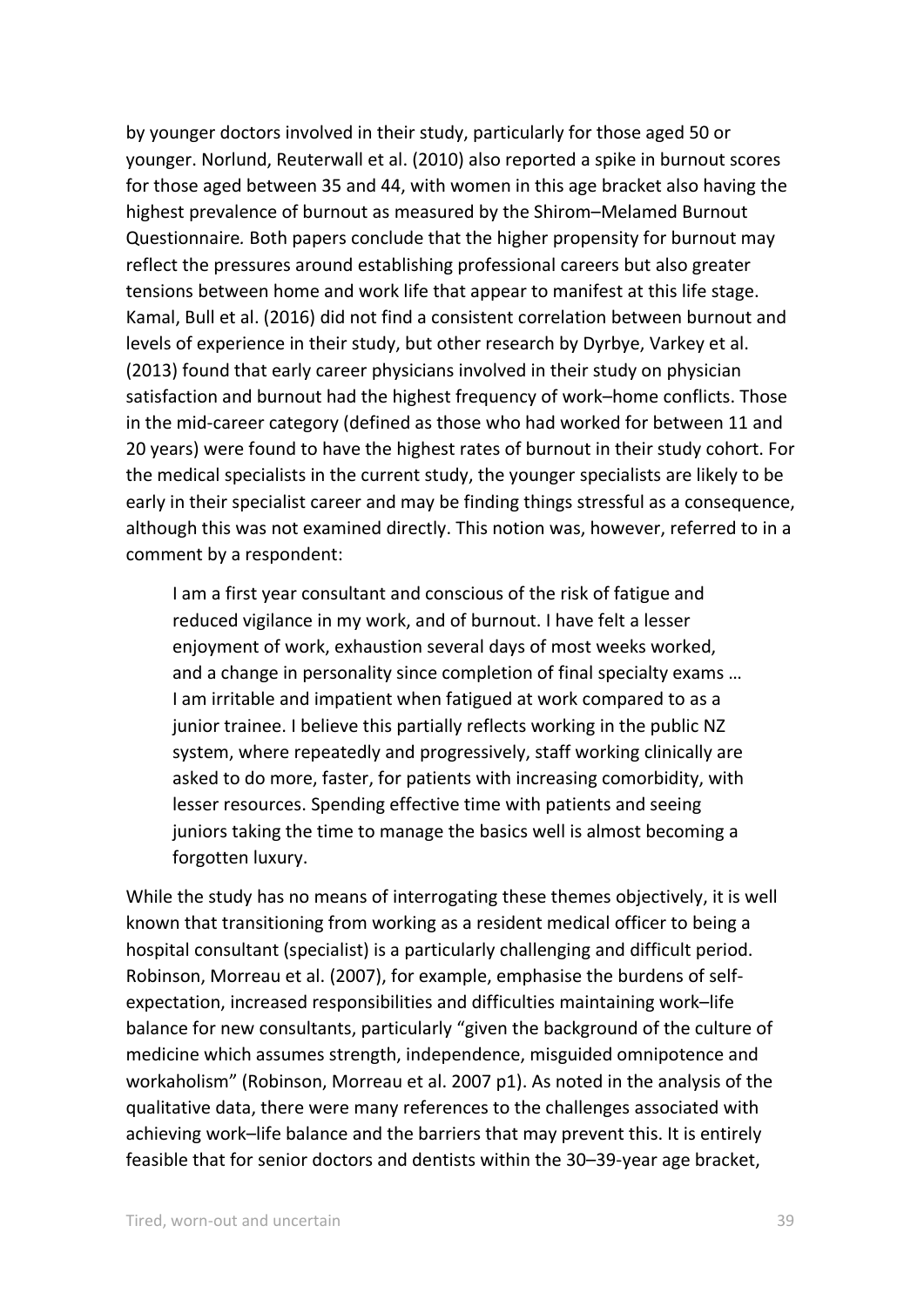there may be issues associated with their life stage that are creating greater challenges for them than at other age or stages, and as a consequence it is feasible to suggest that age in the current study may be a proxy for career stage or life stage.

Being aged between 30 and 39, however, was not the strongest predictor of burnout in the regression analysis, although this may be due to the lower numbers in this cohort (n=164 compared with over 500 in the other two age categories, refer Table 2). The findings from the multiple regression analysis suggest a clear drop‐off in burnout propensity for those aged over 60. There are several possible explanations. First, there is likely to be a selection effect, with those worst affected having taken early retirement or, possibly, experienced severe illness or premature death. Dyrbye, Varkey et al. (2013) note that correlations between low burnout and older doctors may be as a consequence of "self‐selection among older physicians and exit from practice of those who are least satisfied" (p1365). A second, related issue is that those who remain in employment will have either been selected on the basis of their resilience or have developed coping mechanisms over the course of their career. It may be the case, therefore, that those physicians aged over 60 who participated in the current study may be a resultant pool of specialists who are better able to tolerate challenging conditions at work and resist fatigue and exhaustion. Analysis of the FTE and hours of work data for those aged over 60 did not suggest that this cohort had lower average FTE or weekly hours of work than the overall average, even though many physicians are seeking to reduce their hours of work when they reach this age group. One respondent referred to the importance of experience as 'buffering' them from the risk of burnout:

I am close to retirement and have lots of experience to buffer the clinical stresses and management frustrations. For me this survey 15 or 20 years ago would have elicited very different responses when my stresses and frustrations were much higher, resources actually less than now (but 'management' interference at local, regional and national level actually less pervasive/counter‐productive than now and societal expectation and behaviour different).

The idea that burnt-out specialists may have already retired or reduced their participation in onerous duties (eg, on-call) deserves further consideration, as there was notable mention of intent to retire and burnout in the qualitative comments.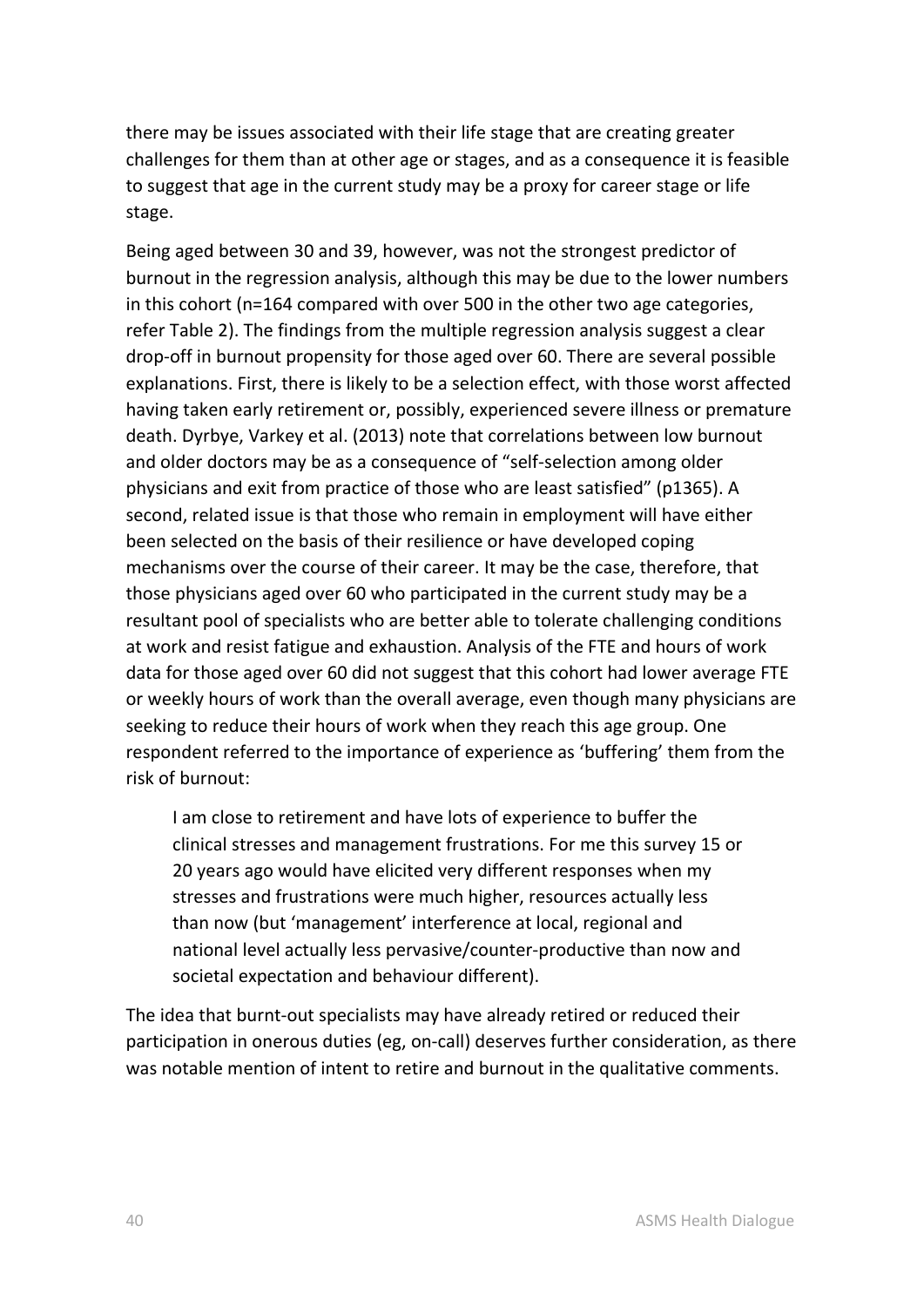### **Burnout and medical specialty**

This study's findings confirm trends in existing literature for certain medical specialties to experience higher rates of work‐related and personal burnout than others. Notable in this regard were the particularly high scores recorded for those working in emergency medicine, psychiatry and dentistry. Mean personal burnout scores, however, were highest for those working in pathology (50.5), with diagnostic and interventional radiologists also scoring highly in the same category of burnout (49.8). Analysis of the qualitative comments left by those working in these specialties suggested that issues associated with resourcing, especially staffing shortages and increasing volumes of work, are core contributing issues. One pathologist noted that, although there is no patient contact in their specialty, "there is a high stress level related to diagnostic accuracy and chronic short staffing". Another respondent from diagnostic and vocational radiology noted the high numbers of "imaging procedures done each year … yet our FTEs for the department do not increase and we are told we are fully staffed meaning we have to work harder or longer to be able to get the work done in an acceptable time frame". Another participant, who was a head of department, stated "[It is a] very poor situation for cooperative leadership and poor support from management. [We are] under-resourced professionally and in administrative and managerial terms." These connections made between short staffing, under‐resourcing and pressures for accuracy with stress and burnout echo the concerns made by other medical specialists, but suggest there may be specific pressures for these services that require further attention.

As demonstrated in Figure 5, those working in emergency medicine had the highest mean rates of personal and work‐related burnout – a pattern consistent with findings in other research (Estryn‐Behar, Doppia et al. 2011). Lu, Dresden et al. (2015), for example, note that according to their study using the MBI, emergency physicians had the highest rates of burnout across all specialties, with this burnout strongly associated with higher rates of self‐reported sub‐optimal care for patients. Other research suggests there are distinct stressors associated with working in emergency departments (Johnston, Abraham et al. 2016), and that high anxiety levels for patient outcomes (Kuhn, Goldberg et al. 2009) combined with ineffective coping styles (Howlett, Doody et al. 2015) are significant predictors of burnout, as measured by the MBI.

Analysis of the comments left by those emergency medicine specialists found many references to the tiring and burdensome realities of shift work and on‐call duties, as well as an emphasis on the intense workloads of the emergency department. As one respondent noted: "I love emergency medicine [but] feel frequently oppressed and worn-out by the conditions in which we practise it, with volume overload, staff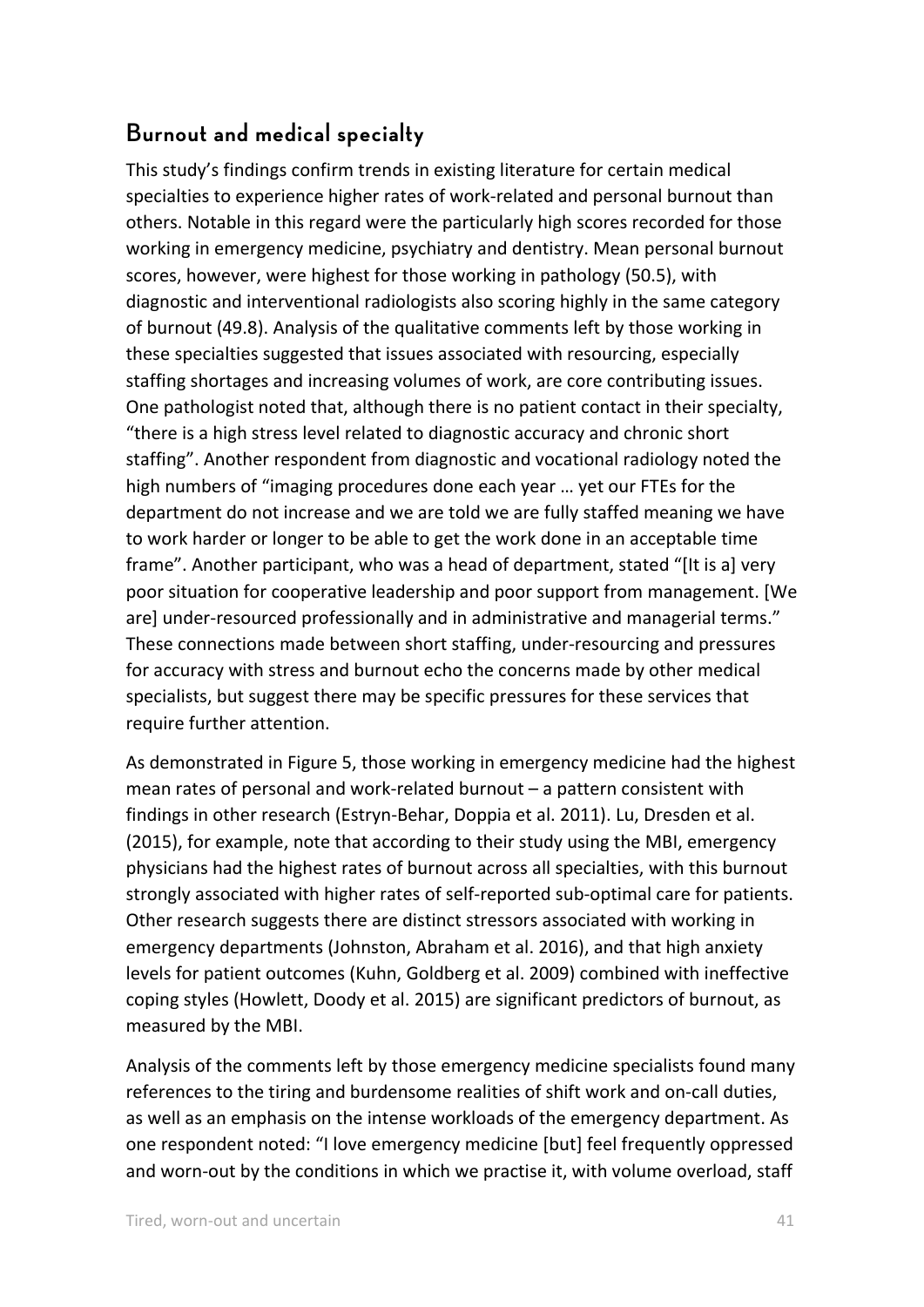shortages, access block [and] lack of resources." This echoes the findings of research by Johnston, Abraham et al. (2016) which noted the impact of critical staff shortages, increasing patient numbers and patient acuity. Emergency medicine specialists in New Zealand are also required to work shifts, with the resulting fatigue and exhaustion having clear implications for patient safety (Smith‐Coggins, Broderick et al. 2014).

Rates of burnout for psychiatrists were also notable and second only to emergency medicine specialists when work‐related and personal burnout scores were graphed against each other (Figure 5). Mean patient‐related burnout scores were the highest for psychiatrists (35.9). Analysis of the qualitative comments left by psychiatrists in this study did not support the notion that patients were specifically a source of burnout and stress, but did highlight the growing incidence of mental illness and the concurrent pressure to treat greater numbers of patients without an increase in resources. For example, one respondent noted that "psychiatry is under‐resourced with increasing pressure to treat acutely mentally unwell people in a community setting. The pressure on psychiatrists is immense." There was also reference in the qualitative comments to issues associated with working within the strict confines of the New Zealand Mental Health Act and the poor quality of management of mental health services across the board. As the comment highlighted in Table 10 emphasises, when assessed according to throughput measurements, psychiatrists already suffering from burnout are likely to score well against Ministry of Health targets, because "burnt out psychiatrists become detached and disengaged, and therefore more able to superficially churn through high frequency, low quality clinics. So locums and burnt out psychiatrists generate good statistics – and the most valued outcomes are statistics." Similar sentiments were expressed in other comments which noted the increasing emphasis on running health service provision as a business with undue emphasis on statistics and less on 'clinical expertise'.

Dentistry, despite the relatively low numbers surveyed (n=31), had moderately high patient‐related burnout scores (mean 32.8), which were very similar to those recorded in Australian dentists in the CBI study by Winwood and Winefield (2004) (n=312, patient‐related burnout mean score 33.3). Analysis of the qualitative comments left by the participating dentists found a very strong emphasis on issues associated with increasing patient‐load and static staffing levels. Of the 11 comments left by dentists, 9 referred to workload issues and spoke of the resultant anxiety and frustration. This sentiment is summarised well in the following comment:

Despite repeatedly telling management our patient numbers are steadily increasing and we do not have enough resources and FTE to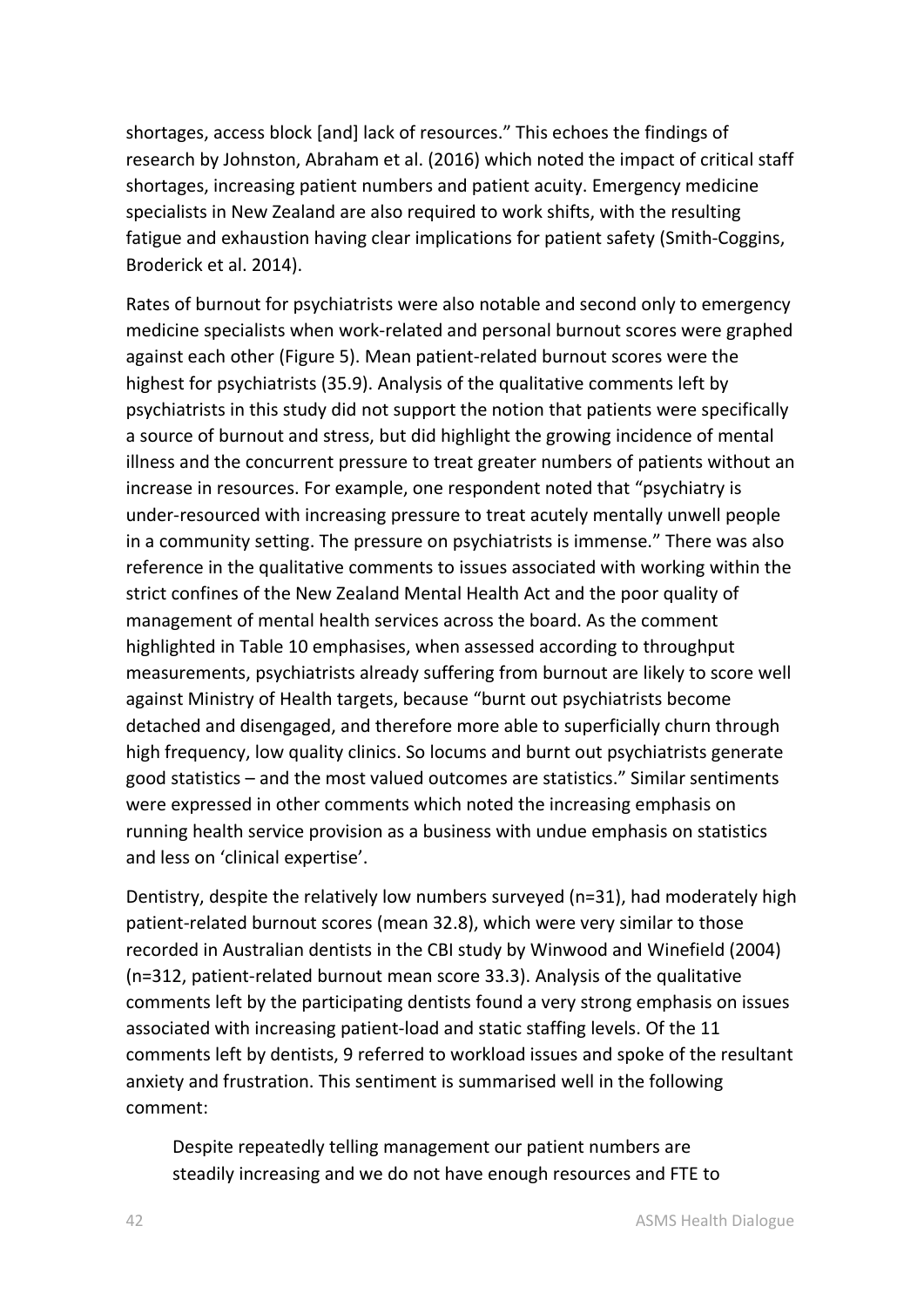keep within government targets, we are offered NO support or functional solutions from the DHB. It is increasingly frustrating to work for a system that increases demands and expectations on services without offering any additional support or resources or even acknowledgement of our goodwill of working above capacity which has become the norm.

The significant correlations between burnout and specific medical specialisations are concerning and suggest that for specific services, key pressures are negatively affecting the morale of the specialist workforce. Given the strong connections noted in the literature between burnout, patient outcomes and turnover intentions, these trends warrant further research and immediate attention by DHB management to consider strategies to ameliorate the negative conditions noted with respect to workload, patient acuity and resourcing.

#### **Burnout and hours of work**

Burnout scores increased concurrently with increasing hours worked per week, which is a trend consistent with findings in other studies also using the CBI (eg, Chou, Li et al. 2014) and the MBI (Surgenor, Spearing et al. 2009). Hours of work was also a factor independently associated with the likelihood of personal and work‐related burnout. The 61.5 average hours of work across the week found in this study were consistent with the average weekly hours cited in other research (50–70 hours per week cited in Chen, Yang et al. 2013 p1478). The emphasis in the qualitative comments on issues associated with working shifts and on‐call duties suggest that these factors may have a particularly negative association with the burnout scores, although, again, this study was unable to formally investigate this claim.

In the current study, slightly less than half the respondents (46%) had a period of rest of less than 10 hours between work, and the same amount had worked for more than 14 consecutive hours. Working more than 14 consecutive hours was strongly associated with personal and work‐related burnout measures, both in terms of the mean scores and the prevalence of burnout. This was also a factor independently associated with work-related burnout in the regression analysis. This may reflect the impact such working hours may have on available time for sleep, although this study did not examine this issue directly. It is likely, however, that longer working hours will restrict available time for sleep and may also affect the quality of sleep, particularly if sleep is broken by phone calls when on‐call or by the need to physically attend a call out. Ekstedt, Soderstrom et al. (2006) found in their research on the relationship between disturbed sleep, fatigue and burnout that getting less than 7 hours of sleep a night is strongly associated with burnout. They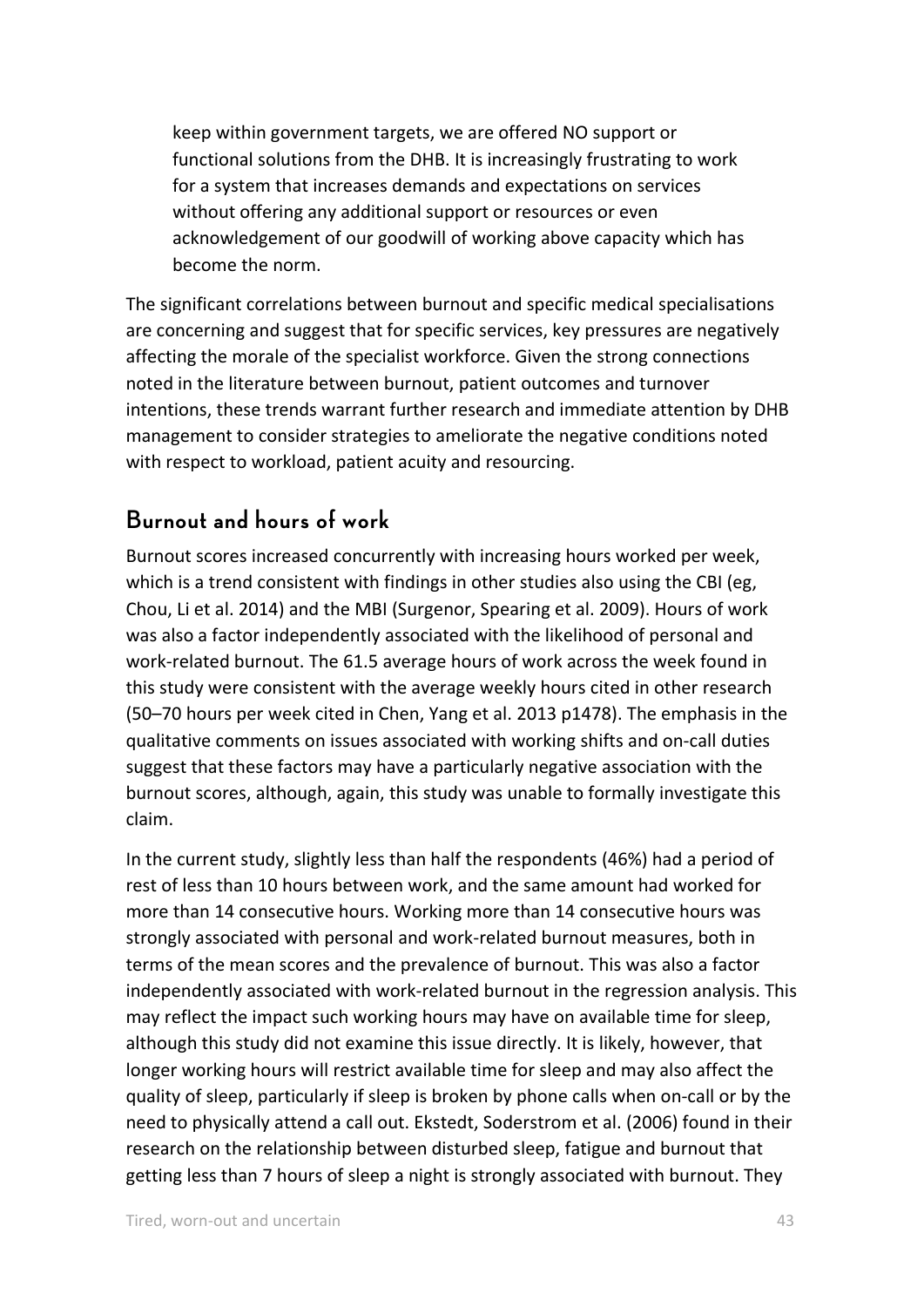further note that fragmented sleep is likely to have an impact on fatigue levels, which in turn are associated with burnout. The relationship between burnout, hours of work and disturbed sleep, particularly in the context of shift work and night call duties in this workforce, warrants further research.

Average private hours worked by respondents were very low in this study (average 5 hours a week). The slight correlation between increasing hours of private work and decreasing mean personal burnout was interesting. Research by Heponiemi, Kouvonen et al. (2013) concluded that physicians working in the public sector in Finland are exposed to far more strenuous working conditions compared to those working primarily in the private sector. They concluded that private sector physicians experienced better work–family balance and a more enjoyable overall work environment. Their research also found a greater propensity for presenteeism among public sector doctors than those working in the private sector (presenteeism is a known correlate with burnout; Thun, Fridner et al. 2014). Some of these sentiments were expressed in the qualitative comments from respondents who noted the better resourcing experienced in private clinics, compared with their conditions at the DHBs: "In private I space my consults out to allow more time and I generally enjoy these clinics." Another respondent noted: "My public work is more draining than my private work as I am able to access resources for my patients more easily and do not need to rely on inefficient systems to progress patient care." The low average hours of private work and the positive association between increasing private work and decreasing burnout scores combined with the qualitative comments suggest that workload and resourcing issues within New Zealand's DHBs are likely to be contributing factors to burnout more so than hours of private work.

#### **Strengths and limitations of this study**

A key strength of this study is its multi‐centre, cross‐specialty focus. Unlike many studies which either focus on levels of burnout in a single centre or within a single specialty across different places of work, this study provides insight into the levels of burnout experienced at a single point of time by senior doctors and dentists of many specialties working across all DHBs in New Zealand. The use of a validated instrument with a high internal consistency, having a reasonable response rate, and attaining a representative spread of responses across gender and DHBs further add to the power of this study. An additional strength is the consideration of the results alongside the qualitative analysis of the comments left by respondents. While many of the ideas raised in the comments cannot be objectively substantiated, the themes in the comments proved an incisive source of contextual information and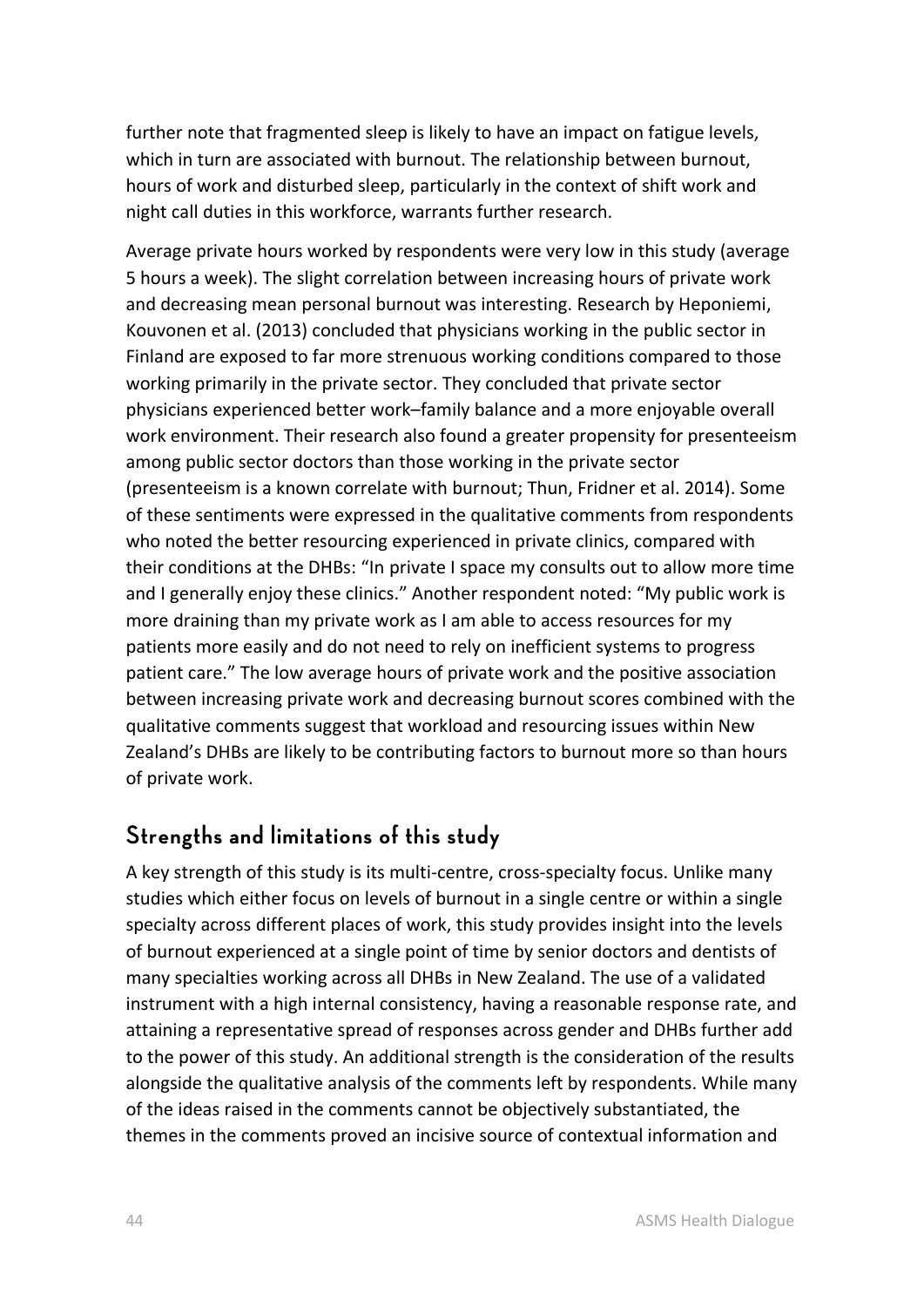revealed a great deal about individuals' perceptions of the main attributional schemas contributing to their feelings of stress, anxiety and exhaustion.

There are, nonetheless, some limitations to this research which require consideration. The reliance on self‐reporting, particularly for the hours of work questions, may have resulted in some under‐ or over‐reporting of the data. While the original survey requested a disaggregation of hours on call but not called in, there were frequent inconsistencies between these data, the hours of call actually worked, and the total hours of work. As a consequence, only the total hours of work were included for analysis. Future surveys would benefit from having a better mode of breaking down the components of the week's hours worked and ensuring precision in these data. Further, it must also be asked whether the mode of delivery – in this instance, an online survey – may have shaped the responses and the patterns of who responded. While the 40% response rate is reasonable, response bias may be present. It is possible that those who have experienced burnout in the past may have been more interested in participating than those who haven't, but it is equally possible that those with current high levels of burnout may have felt too exhausted to participate in the study (Borritz, Rugulies et al. 2006; Roberts, Shanafelt et al. 2014).

A related limitation of the study was the low number of responses in certain categories. For example, there were only 3 respondents in the 20–29‐year age group, although this reflects the Medical Council of New Zealand (2016) workforce survey, which recorded 28 medical officers but no specialists in this age group. Further, although overall DHB response rates were found to be 'representative', some of the smaller DHBs had very low numbers. Excluding these numbers and grouping low numbering categories (eg, in self‐rated health responses and grouping DHBs on the basis of numbers) may have strengthened the statistical power of the results, but some significant differences between variables may have, as a result, been overlooked or eliminated.

A final limitation relates to the difficulties in establishing causality and directionality between the burnout scores and significant correlating factors. As a cross-sectional design, the associations between various factors do not establish causality, but they certainly warrant further examination. Where relevant, this has been noted in the analysis. It is important to consider that unmeasured factors may be at play that could serve to mask or confound the results. Further analysis and more detailed questions are required to investigate these trends further, which was not possible in the current study.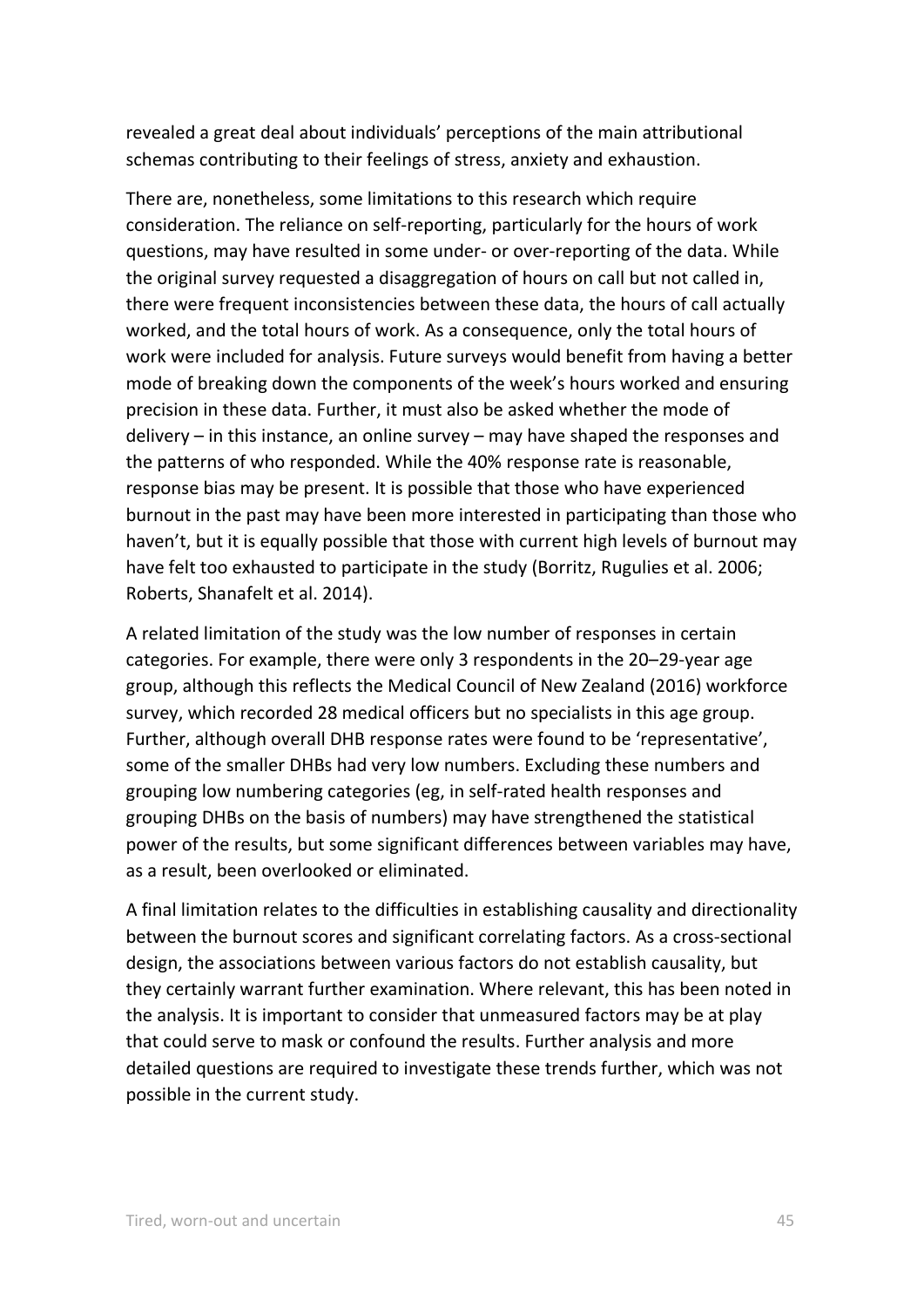# Conclusions

This study is the first in New Zealand to assess the reliability and criterion‐related validity of the CBI in a cross‐specialty, nationwide survey of senior doctors and dentists. The high internal consistency and criterion‐related validity suggest the CBI is a sound tool for assessing burnout and the degree to which burnout is attributed to either work‐ or patient‐related factors in this context. The high mean scores and high prevalence rates of burnout suggest that senior doctors and dentists working across New Zealand's DHBs are under concerning levels of stress and exhaustion. The burnout scores in this study are higher than mean scores in comparative studies and higher than other studies examining the CBI in senior doctors internationally, suggesting there are distinct factors pertaining to the working lives of DHB‐based senior doctors and dentists that are unduly predisposing them to burnout.

The relatively high proportion of work‐related burnout suggests that most senior doctors and dentists feel their conditions of work are unduly contributing to their propensity to experience burnout. This was also strongly suggested by the themes revealed by the qualitative analysis of the comments data. By contrast, most respondents reported enjoyment and satisfaction working with patients, which was reflected in the low patient‐related burnout scores.

The strong correlations between health status and burnout, and the high OR for burnout and all health scores other than 'very good' or 'excellent', warrant further research. As noted, it is not possible to establish causality, but given the known association between burnout and presenteeism and the high rates of working through sickness within the ASMS membership, this relationship is concerning. The very high rates of burnout in women, particularly those aged between 30 and 39, also need further attention. The medical workforce, while currently male dominated, is likely to dramatically change in composition with increasing numbers of women now graduating from medical schools around New Zealand (Medical Council of New Zealand 2016). With females and younger respondents more likely to score as burnt‐out compared with their male counterparts and those aged 60 or over, serious attention must be given to improving conditions for this vital component of the medical workforce.

It is well recognised in the literature that burnout affects the quality of patient care as well as impinging upon the risk of increased medical error (Landrigan, Jeffrey et al. 2004; Fahrenkopf, Sectish et al. 2008; Balch and Shanafelt 2011; Chen, Yang et al. 2013). As a consequence, it is entirely feasible that the high levels of burnout suggested by this survey may be negatively affecting the quality of patient care.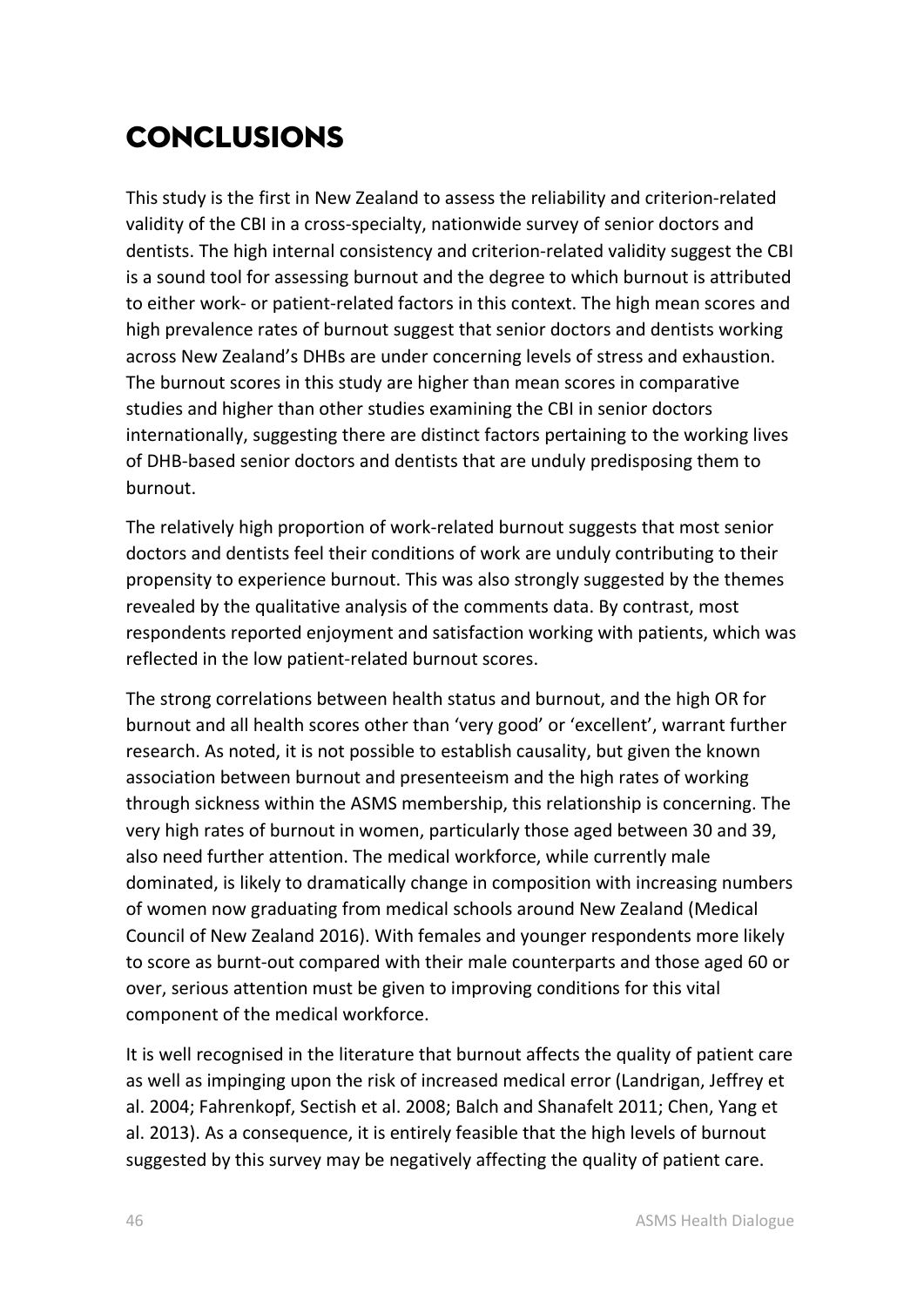The comments suggest, however, that for the vast majority of respondents, highquality patient care is their *raison d'être* and appears to act as a key buffer against burnout; this relationship and possible consequences require further study.

The findings from this survey provide an insight into the psychosocial health of senior doctors and dentists working in New Zealand's public health sector. The high proportion of this critical workforce currently feeling 'tired, worn‐out and uncertain' has serious implications for senior doctors and patients alike, as it is well recognised that burnout can impact on the quality and safety of patient care, as well as doctors' health, job satisfaction and staff turnover rates.

The findings from this research have obvious implications for policy. The clear emphasis on staffing levels, hours of work and poor resourcing suggests major changes to better resource DHBs and improve management culture are required. Second, although many other employers recognise the importance of family‐ friendly policies, it appears from the high rates of burnout amongst female doctors and dentists in this study that the health sector has a long way to go.

Further research is needed to consider the extent to which these high levels of burnout are affecting patient care and whether burnout is influencing other workforce trends, including retirement intentions. In the meantime, these findings act as a clear call to the Government, health policymakers and DHB chief executives to urgently address burnout and assist those who are already afflicted.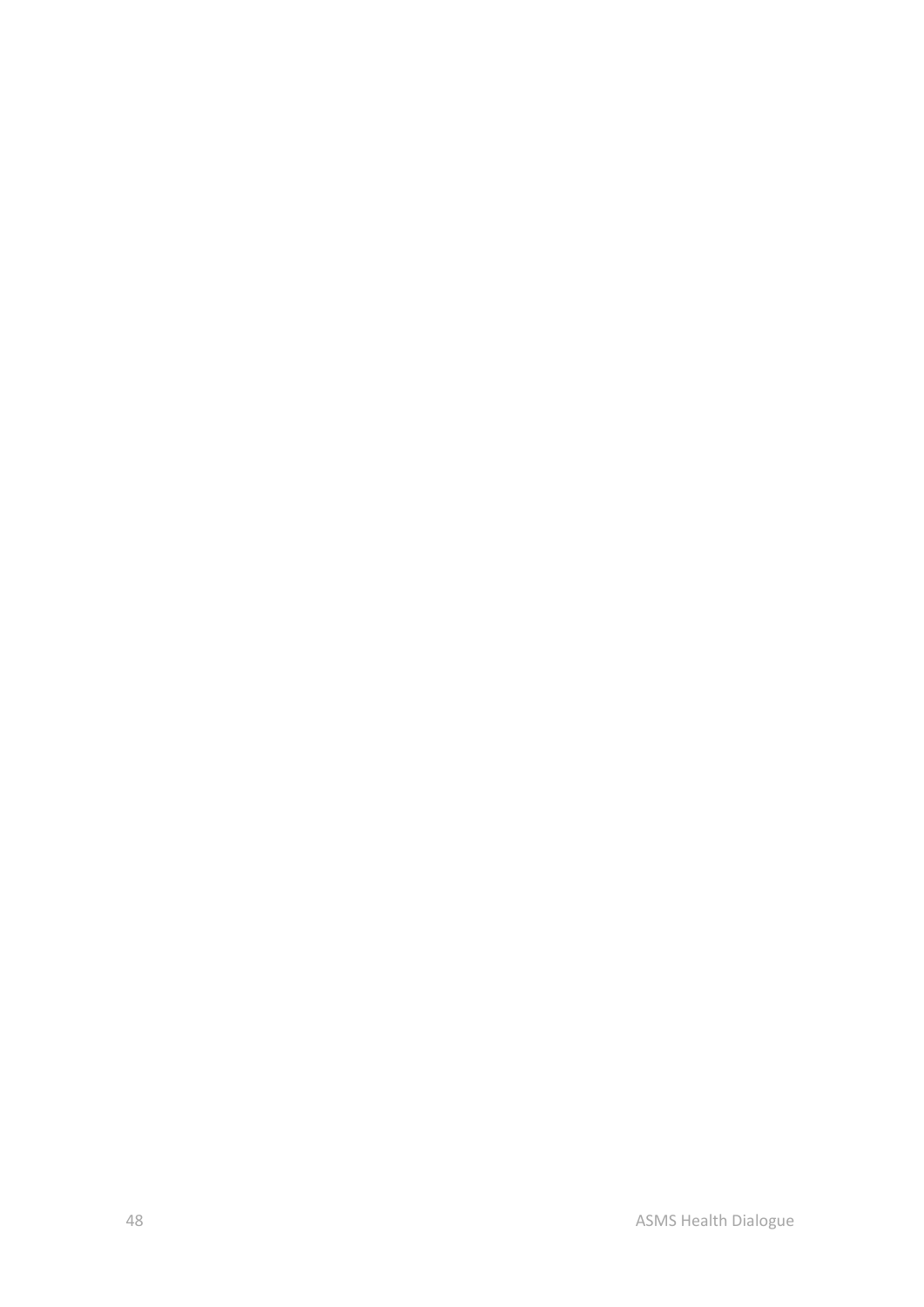# **REFERENCES**

- Australian Medical Association (2005). National Code of Practice: Hours of Work, Shiftwork and Rostering for Hospital Doctors. Kingston, Australia, The Australian Medical Association.
- Amoafo, E., N. Hanbali, A. Patel and P. Singh (2015). "What are the significant factors associated with burnout in doctors?" Occup Med (Lond) **65**(2): 117–121.
- Arora, M., S. Asha, J. Chinnappa and A. D. Diwan (2013). "Review article: burnout in emergency medicine physicians." Emerg Med Australas **25**(6): 491–495.
- ASMS (2014). Taking the Temperature of the Public Hospital Specialist Workforce. Wellington, New Zealand, The Association of Salaried Medical Specialists.
- Balch, C. M. and T. S. Shanafelt (2011). "Dynamic tension between success in a surgical career and personal wellness: how can we succeed in a stressful environment and a 'culture of bravado'?" Ann Surg Oncol **18**(5): 1213– 1216.
- Bianchi, R. (2015). "What is 'severe burnout' and can its prevalence be assessed?" Intensive Care Med **41**(1): 166.
- Borritz, M., U. Bultmann, R. Rugulies, K. B. Christensen, E. Villadsen and T. S. Kristensen (2005). "Psychosocial work characteristics as predictors for burnout: findings from 3‐year follow up of the PUMA Study." J Occup Environ Med **47**(10): 1015–1025.
- Borritz, M., K. B. Christensen, U. Bultmann, R. Rugulies, T. Lund, I. Andersen, E. Villadsen, F. Diderichsen and T. S. Kristensen (2010). "Impact of Burnout and Psychosocial Work Characteristics on Future Long‐Term Sickness Absence. Prospective Results of the Danish PUMA Study Among Human Service Workers." Journal of Occupational and Environmental Medicine **52**(10): 964–970.
- Borritz, M., K. B. Christensen, U. Bultmann, R. Rugulies, T. Lund, I. Andersen, E. Villadsen, F. Diderichsen and T. S. Kristensen (2010). "Impact of burnout and psychosocial work characteristics on future long‐term sickness absence. Prospective results of the Danish PUMA Study among human service workers." J Occup Environ Med **52**(10): 964–970.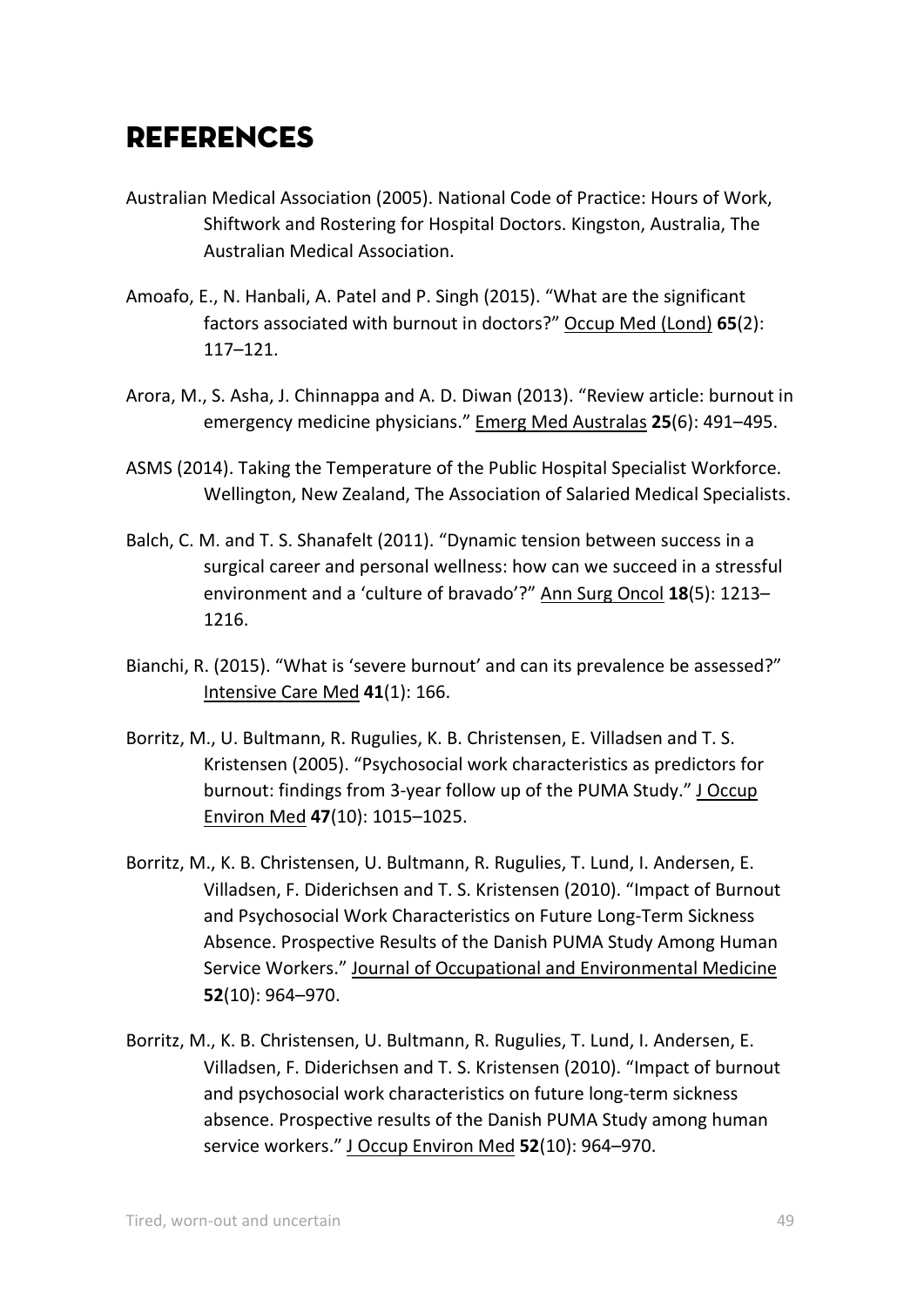- Borritz, M., R. Rugulies, J. B. Bjorner, E. Villadsen, O. A. Mikkelsen and T. S. Kristensen (2006). "Burnout among employees in human service work: design and baseline findings of the PUMA study." Scand J Public Health **34**(1): 49–58.
- Chambers, C. N. L. (2015). Super Heroes Don't Take Sick Leave: Presenteeism in the Senior Medical Workforce. Health Dialogue. Vol. 11: Wellington, The Association of Salaried Medical Specialists.
- Chen, K. Y., C. M. Yang, C. H. Lien, H. Y. Chiou, M. R. Lin, H. R. Chang and W. T. Chiu (2013). "Burnout, job satisfaction, and medical malpractice among physicians." Int J Med Sci **10**(11): 1471–1478.
- Cheng, Y., I. S. Chen, C. J. Chen, H. Burr and H. M. Hasselhorn (2013). "The influence of age on the distribution of self‐rated health, burnout and their associations with psychosocial work conditions." J Psychosom Res **74**(3): 213–220.
- Chou, L. P., C. Y. Li and S. C. Hu (2014). "Job stress and burnout in hospital employees: comparisons of different medical professions in a regional hospital in Taiwan." BMJ Open **4**(2): e004185.
- Coomber, S., C. Todd, G. Park, P. Baxter, J. Firth‐Cozens and S. Shore (2002). "Stress in UK intensive care unit doctors." Br J Anaesth **89**(6): 873–881.
- D'Souza, F., S. J. Egan and C. S. Rees (2011). "The Relationship Between Perfectionism, Stress and Burnout in Clinical Psychologists." Behaviour Change **28**(1): 17–28.
- Dyrbye, L. N., P. Varkey, S. L. Boone, D. V. Satele, J. A. Sloan and T. D. Shanafelt (2013). "Physician satisfaction and burnout at different career stages." Mayo Clin Proc **88**(12): 1358–1367.
- Ekstedt, M., M. Soderstrom, T. Akerstedt, J. Nilsson, H. P. Sondergaard and P. Aleksander (2006). "Disturbed sleep and fatigue in occupational burnout." Scand J Work Environ Health **32**(2): 121–131.
- Estryn‐Behar, M., M. A. Doppia, K. Guetarni, C. Fry, G. Machet, P. Pelloux, I. Aune, D. Muster, J. M. Lassauniere and C. Prudhomme (2011). "Emergency physicians accumulate more stress factors than other physicians: results from the French SESMAT study." Emerg Med J **28**(5): 397–410.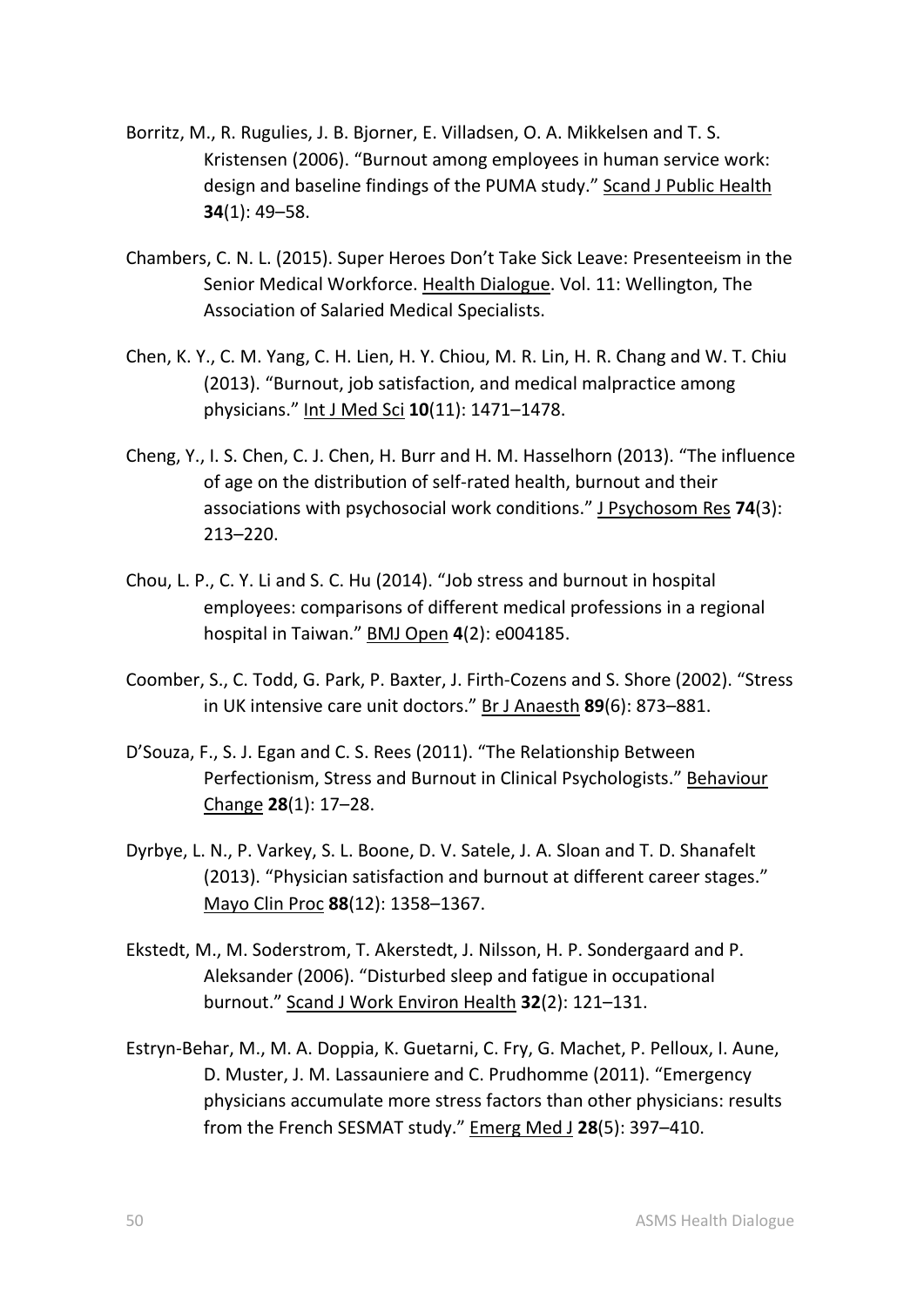- Fahrenkopf, A. M., T. C. Sectish, L. K. Barger, P. J. Sharek, D. Lewin, V. W. Chiang, S. Edwards, B. L. Wiedermann and C. P. Landrigan (2008). "Rates of medication errors among depressed and burnt out residents: prospective cohort study." BMJ **336**(7642): 488–491.
- Firth‐Cozens, J. and J. Greenhalgh (1997). "Doctors' perceptions of the links between stress and lowered clinical care." Soc Sci Med **44**(7): 1017–1022.
- Fong, T. C., R. T. Ho and S. M. Ng (2014). "Psychometric properties of the Copenhagen Burnout Inventory: Chinese version." J Psychol **148**(3): 255– 266.
- Fothergill, A., D. Edwards and P. Burnard (2004). "Stress, burnout, coping and stress management in psychiatrists: findings from a systematic review." Int J Soc Psychiatry **50**(1): 54–65.
- Heponiemi, T., A. Kouvonen, T. Sinervo and M. Elovainio (2013). "Is the public healthcare sector a more strenuous working environment than the private sector for a physician?" Scand J Public Health **41**(1): 11–17.
- Howlett, M., K. Doody, J. Murray, D. LeBlanc‐Duchin, J. Fraser and P. R. Atkinson (2015). "Burnout in emergency department healthcare professionals is associated with coping style: a cross‐sectional survey." Emerg Med J **32**(9): 722–727.
- Jacobs, L. M., M. K. Nawaz, J. L. Hood and S. Bae (2012). "Burnout among workers in a pediatric health care system." Workplace Health Saf **60**(8): 335–344.
- Johnston, A., L. Abraham, J. Greenslade, O. Thom, E. Carlstrom, M. Wallis and J. Crilly (2016). "Review article: Staff perception of the emergency department working environment: Integrative review of the literature." Emerg Med Australas **28**(1): 7–26.
- Kakiashvili, T., J. Leszek and K. Rutkowski (2013). "The medical perspective on burnout." Int J Occup Med Environ Health **26**(3): 401–412.
- Kamal, A. H., J. H. Bull, S. P. Wolf, K. M. Swetz, T. D. Shanafelt, K. Ast, D. Kavalieratos, C. T. Sinclair and A. P. Abernethy (2016). "Prevalence and Predictors of Burnout Among Hospice and Palliative Care Clinicians in the U.S." J Pain Symptom Manage **51**(4): 690–696.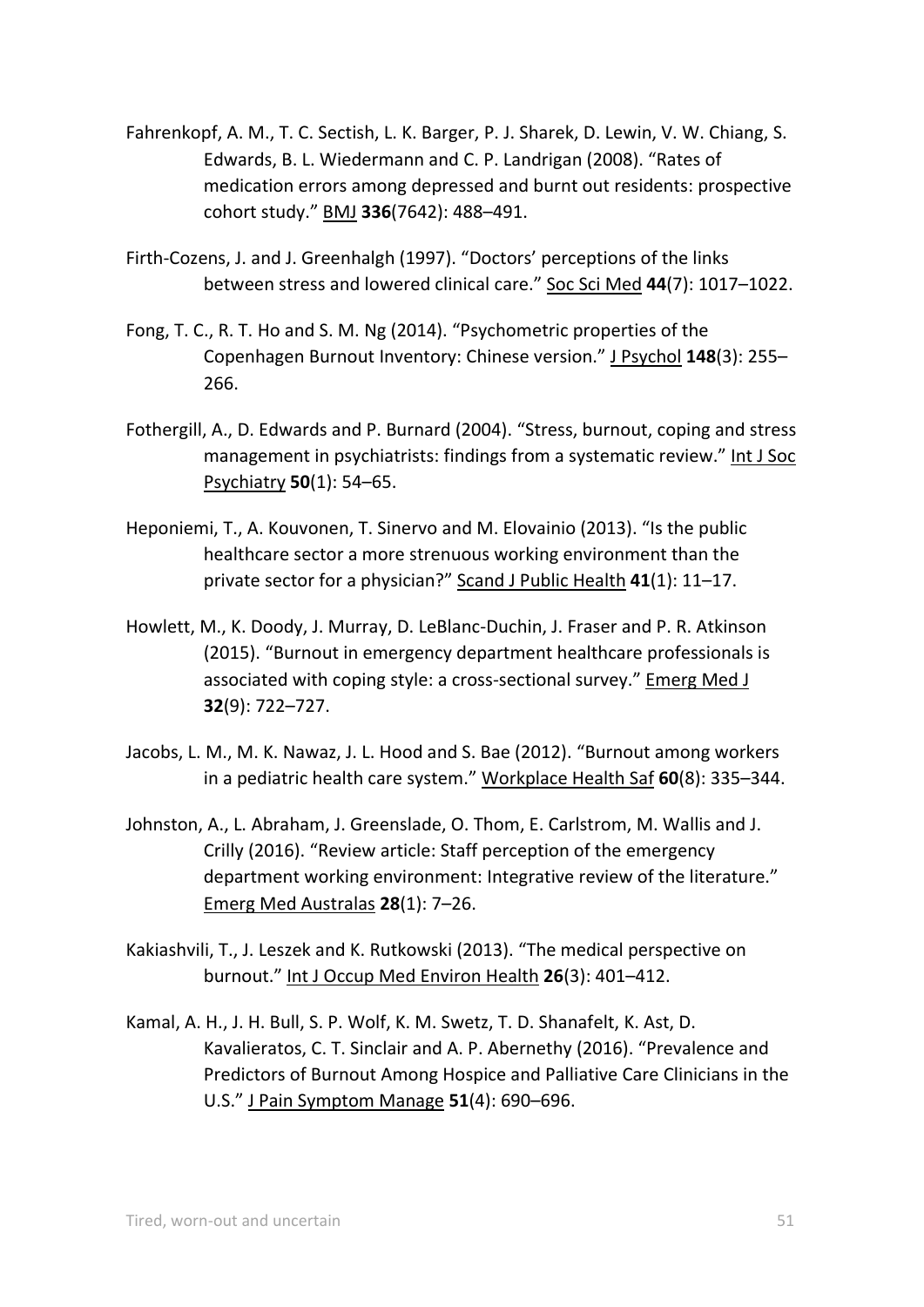- Klein, J., K. Grosse Frie, K. Blum and O. von dem Knesebeck (2010). "Burnout and perceived quality of care among German clinicians in surgery." Int J Qual Health Care **22**(6): 525–530.
- Kristensen, T. S., M. Borritz, E. Villadsen and K. B. Christensen (2005). "The Copenhagen Burnout Inventory: A New Tool for the Assessment of Burnout." Work and Stress **19**(3): 192–207.
- Kuerer, H. M., T. J. Eberlein, R. E. Pollock, M. Huschka, W. F. Baile, M. Morrow, F. Michelassi, S. E. Singletary, P. Novotny, J. Sloan and T. D. Shanafelt (2007). "Career satisfaction, practice patterns and burnout among surgical oncologists: report on the quality of life of members of the Society of Surgical Oncology." Ann Surg Oncol **14**(11): 3043–3053.
- Kuhn, G., R. Goldberg and S. Compton (2009). "Tolerance for uncertainty, burnout, and satisfaction with the career of emergency medicine." Ann Emerg Med **54**(1): 106–113 e106.
- Landrigan, C. P., J. M. Jeffrey, J. W. Cronin, R. Kaushal, E. Burdick, J. T. Katz, C. M. Lilly, P. H. Stone, S. W. Lockley, D. W. Bates and C. Czeisler (2004). "Effect of Reducing Interns' Work Hours on Serious Medical Errors in Intensive Care Units." The New England Journal of Medicine **351**(18): 1838–1848.
- Leung, J., P. Rioseco and P. Munro (2015). "Stress, satisfaction and burnout amongst Australian and New Zealand radiation oncologists." J Med Imaging Radiat Oncol **59**(1): 115–124.
- Lu, D. W., S. Dresden, C. McCloskey, J. Branzetti and M. A. Gisondi (2015). "Impact of Burnout on Self‐Reported Patient Care Among Emergency Physicians." West J Emerg Med **16**(7): 996–1001.
- Maslach, C. and S. E. Jackson (1986). Maslach Burnout Inventory. Palo Alto California, Consulting Psychologists Press.
- Medical Council of New Zealand (2016). The New Zealand Medical Workforce in 2013 and 2014. Wellington, New Zealand, Medical Council of New Zealand.
- Milfont, T. L., S. Denny, S. Ameratunga, E. Robinson and S. Merry (2008). "Burnout and Wellbeing: Testing the Copenhagen Burnout Inventory in New Zealand Teachers." Social Indicators Research **89**: 169–177.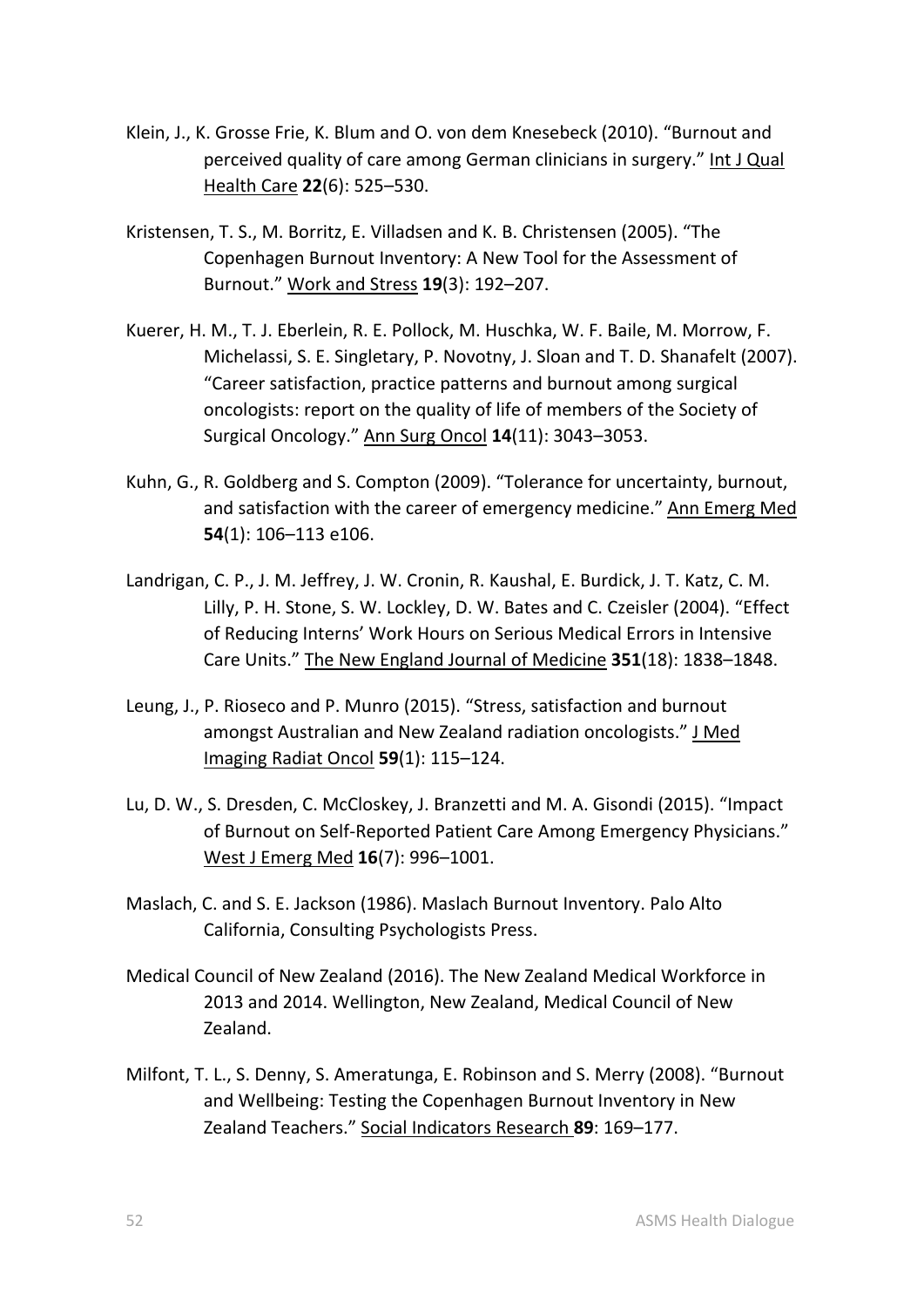- Norlund, S., C. Reuterwall, J. Hoog, B. Lindahl, U. Janlert and L. S. Birgander (2010). "Burnout, working conditions and gender: results from the northern Sweden MONICA Study." BMC Public Health **10**: 326.
- O'Driscoll, M. P. and T. A. Beehr (2000). "Moderating effects of perceived control and need for clarity on the relationship between role stressors and employee affective reactions." J Soc Psychol **140**(2): 151–159.
- Ozbilgin, M. F., M. Tsouroufli and M. Smith (2011). "Understanding the Interplay of Time, Gender and Professionalism in Hospital Medicine in the UK." Social Science and Medicine **72**: 1588–1594.
- Parr, J. M., N. Pinto, M. Hanson, A. Meehan and P. T. Moore (2016). "Medical Graduates, Tertiary Hospitals, and Burnout: A Longitudinal Cohort Study." Ochsner J **16**(1): 22–26.
- Roberts, D. L., T. D. Shanafelt, L. N. Dyrbye and C. P. West (2014). "A national comparison of burnout and work‐life balance among internal medicine hospitalists and outpatient general internists." J Hosp Med **9**(3): 176–181.
- Robinson, G., J. Morreau, M. Leighton and R. Beasley (2007). "New hospital consultant: surviving a difficult period." N Z Med J **120**(1259): U2662.
- Rossler, W. (2012). "Stress, burnout, and job dissatisfaction in mental health workers." Eur Arch Psychiatry Clin Neurosci **262 Suppl 2**: S65–69.
- Sanchez, S., R. Mahmoudi, I. Moronne, D. Camonin and J. L. Novella (2015). "Burnout in the field of geriatric medicine: Review of the literature." European Geriatric Medicine **6**(2): 175–183.
- Schaufeli, W. B. and T. W. Taris (2005). "The Conceptualization and Measurement of Burnout: Common Ground and Worlds Apart." Work and Stress **19**(3): 256–262.
- Shanafelt, T. D., C. M. Balch, G. Bechamps, T. Russell, L. Dyrbye, D. Satele, P. Collicott, P. J. Novotny, J. Sloan and J. Freischlag (2010). "Burnout and medical errors among American surgeons." Ann Surg **251**(6): 995–1000.
- Shanafelt, T. D., S. Boone, L. Tan, L. N. Dyrbye, W. Sotile, D. Satele, C. P. West, J. Sloan and M. R. Oreskovich (2012). "Burnout and satisfaction with work‐ life balance among US physicians relative to the general US population." Arch Intern Med **172**(18): 1377–1385.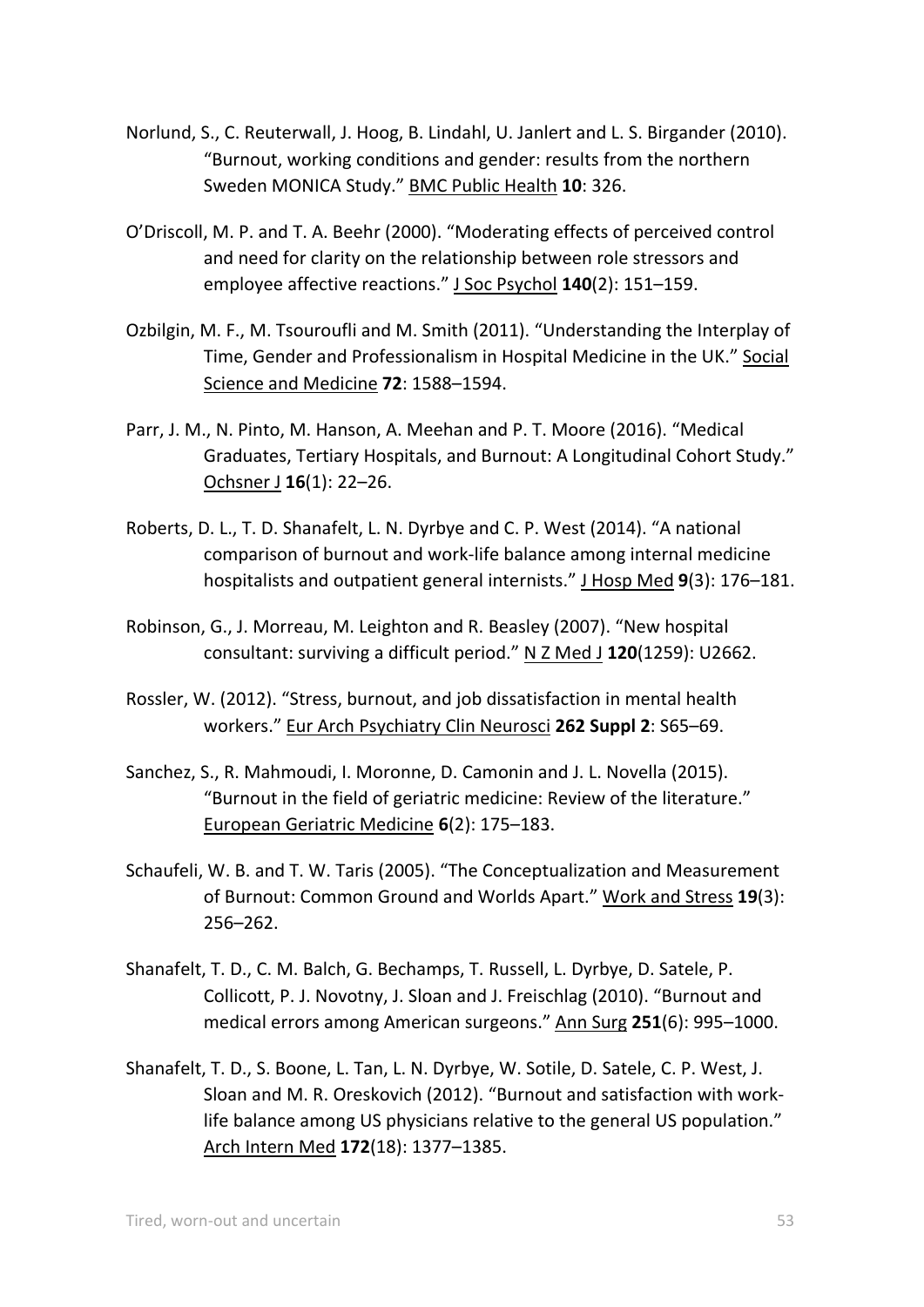- Shanafelt, T. D., G. Gorringe, R. Menaker, K. A. Storz, D. Reeves, S. J. Buskirk, J. A. Sloan and S. J. Swensen (2015). "Impact of organizational leadership on physician burnout and satisfaction." Mayo Clin Proc **90**(4): 432–440.
- Shanafelt, T. D., M. R. Oreskovich, L. N. Dyrbye, D. V. Satele, J. B. Hanks, J. A. Sloan and C. M. Balch (2012). "Avoiding burnout: the personal health habits and wellness practices of US surgeons." Ann Surg **255**(4): 625–633.
- Shirom, A., N. Nirel and A. D. Vinokur (2006). "Overload, autonomy, and burnout as predictors of physicians' quality of care." J Occup Health Psychol **11**(4): 328–342.
- Shirom, A., N. Nirel and A. D. Vinokur (2010). "Work Hours and Caseload as Predictors of Physician Burnout: The Mediating Effects by Perceived Workload and by Autonomy." Applied Psychology: An International Review **59**(4): 539–565.
- Sliwinski, Z., M. Starczynska, I. Kotela, T. Kowalski, K. Krys‐Noszczyk, D. Lietz‐Kijak, E. Kijak and M. Makara‐Studzinska (2014). "Life satisfaction and risk of burnout among men and women working as physiotherapists." Int J Occup Med Environ Health **27**(3): 400–412.
- Smith-Coggins, R., K. B. Broderick and C. A. Marco (2014). "Night shifts in Emergency Medicine: The American Board of Emergency Medicine Longitudinal Study of Emergency Physicians." The Journal of Emergency Medicine **47**(3): 372–378.
- Surgenor, L. J., R. L. Spearing, J. Horn, A. L. Beautrais, R. T. Mulder and P. Chen (2009). "Burnout in hospital‐based medical consultants in the New Zealand public health system." N Z Med J **122**(1300): 11–18.
- Thun, S., A. Fridner, D. Minucci and L. Lovseth Tevik (2014). "Sickness Present with Signs of Burnout: The Relationship Between Burnout and Sickness Presenteeism Among University Hospital Physicians in Four European Countries." Scandinavian Psychologist **1**(5): 1–22.
- Tsouroufli, M., M. F. Ozbilgin and M. Smith (2001). "Gendered Forms of Othering in UK Hospital Medicine: Nostalgia as Resistance Against the Modern Doctor." Equality Diversity and Inclusion: An International Journal **30**(6): 498–509.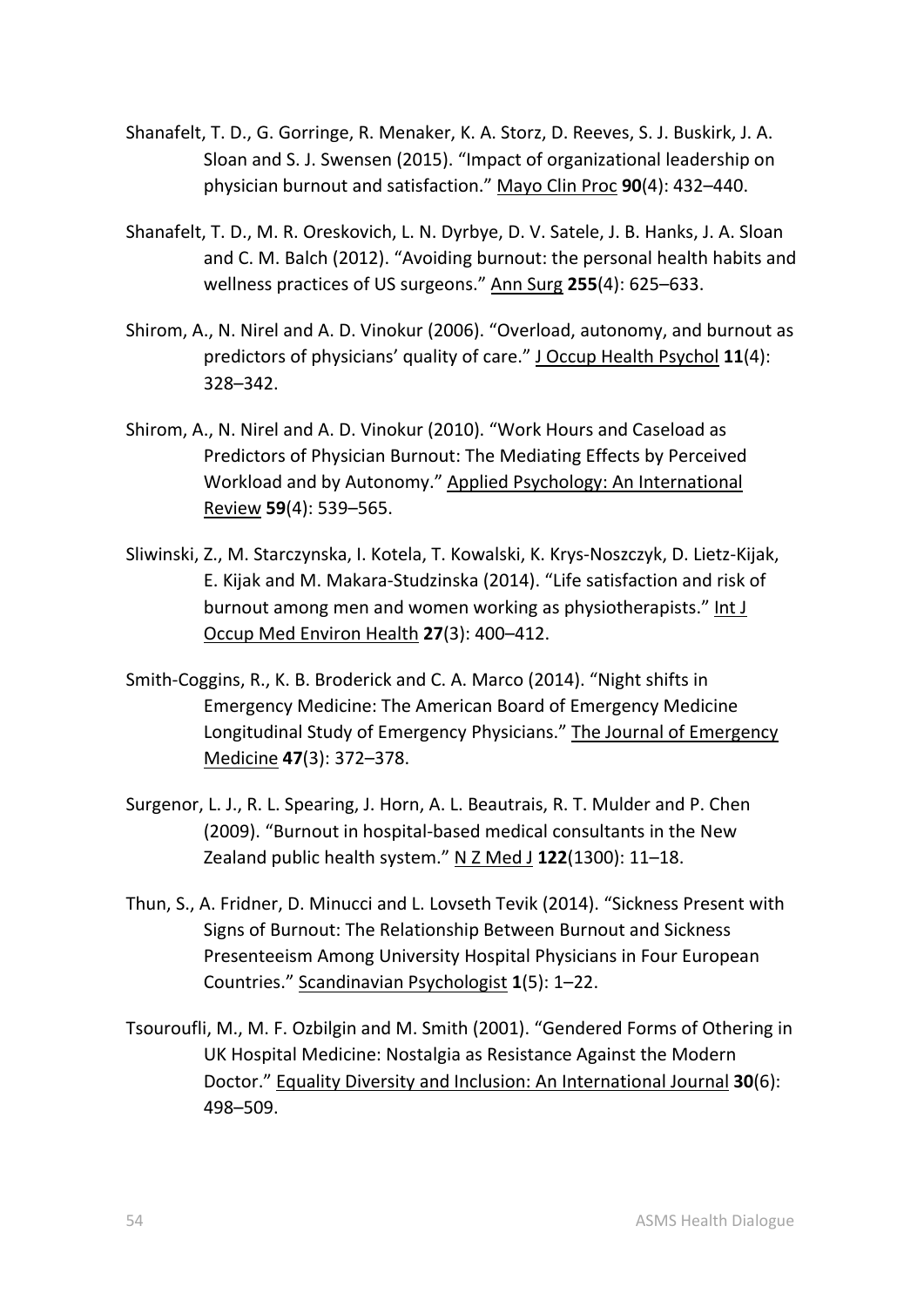- Tziner, A. E., E. Rabenu, R. Radomski and A. Belkin (2015). "Work Stress and Turnover Intentions among Hospital Physicians: The Mediating Role of Burnout and Work Satisfaction." Journal of Work and Organizational Psychology **31**: 207–213.
- van Mol, M. M., E. J. Kompanje, D. D. Benoit, J. Bakker and M. D. Nijkamp (2015). "The Prevalence of Compassion Fatigue and Burnout among Healthcare Professionals in Intensive Care Units: A Systematic Review." PLoS One **10**(8): e0136955.
- Winwood, P. C. and A. H. Winefield (2004). "Comparing Two Measures of Burnout Among Dentists in Australia." International Journal of Stress Management **11**(3): 282–289.
- Wisetborisut, A., C. Angkurawaranon, W. Jiraporncharoen, R. Uaphanthasath and P. Wiwatanadate (2014). "Shift work and burnout among health care workers." Occup Med (Lond) **64**(4): 279–286.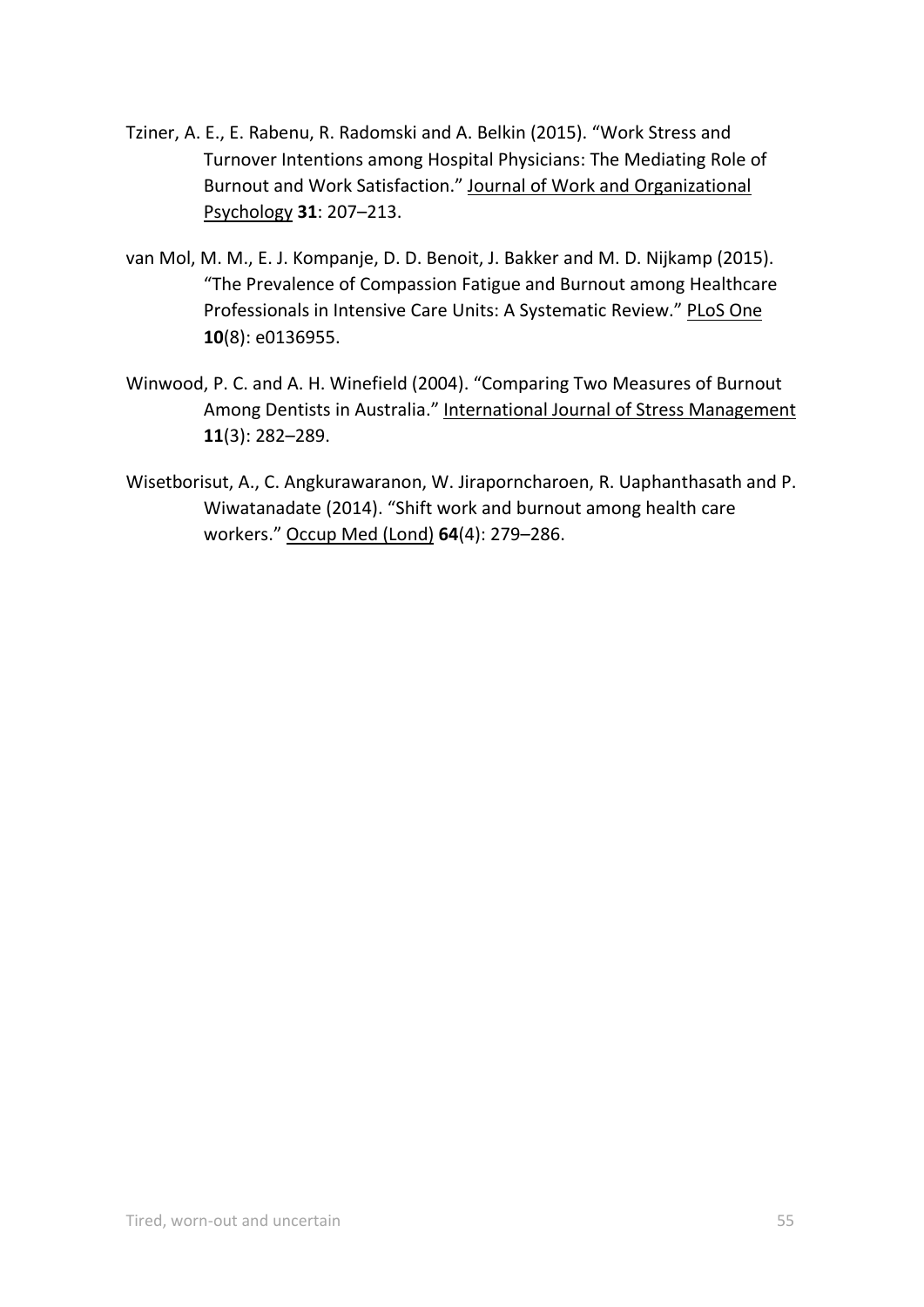|                         | $\mathbf 0$                           |  |
|-------------------------|---------------------------------------|--|
|                         | mout scores according to variable and |  |
|                         |                                       |  |
|                         |                                       |  |
|                         |                                       |  |
|                         |                                       |  |
|                         |                                       |  |
|                         |                                       |  |
|                         |                                       |  |
|                         |                                       |  |
|                         |                                       |  |
|                         |                                       |  |
|                         |                                       |  |
|                         |                                       |  |
|                         |                                       |  |
| ı.                      |                                       |  |
|                         |                                       |  |
| ノームニスレス                 | ٦                                     |  |
|                         |                                       |  |
|                         |                                       |  |
| I                       |                                       |  |
|                         |                                       |  |
| $\overline{\mathbf{r}}$ |                                       |  |
|                         | Summary of b                          |  |

|  | $\ddot{\phantom{a}}$ |  |
|--|----------------------|--|
|  |                      |  |
|  |                      |  |
|  |                      |  |
|  |                      |  |
|  |                      |  |
|  |                      |  |

|                      | ;<br>;<br>;                                                            |
|----------------------|------------------------------------------------------------------------|
|                      |                                                                        |
| $\ddot{\phantom{a}}$ |                                                                        |
|                      |                                                                        |
|                      |                                                                        |
|                      |                                                                        |
|                      |                                                                        |
|                      |                                                                        |
|                      |                                                                        |
|                      |                                                                        |
|                      |                                                                        |
|                      |                                                                        |
|                      |                                                                        |
|                      |                                                                        |
|                      |                                                                        |
|                      |                                                                        |
|                      |                                                                        |
|                      |                                                                        |
|                      |                                                                        |
|                      |                                                                        |
|                      |                                                                        |
|                      |                                                                        |
|                      |                                                                        |
|                      |                                                                        |
|                      |                                                                        |
|                      |                                                                        |
|                      |                                                                        |
|                      |                                                                        |
|                      |                                                                        |
|                      |                                                                        |
|                      |                                                                        |
|                      |                                                                        |
|                      |                                                                        |
|                      |                                                                        |
|                      |                                                                        |
|                      |                                                                        |
|                      |                                                                        |
|                      |                                                                        |
|                      |                                                                        |
|                      |                                                                        |
|                      |                                                                        |
|                      |                                                                        |
|                      |                                                                        |
|                      |                                                                        |
|                      |                                                                        |
|                      |                                                                        |
|                      |                                                                        |
|                      |                                                                        |
|                      |                                                                        |
|                      |                                                                        |
|                      |                                                                        |
|                      |                                                                        |
|                      |                                                                        |
|                      |                                                                        |
|                      |                                                                        |
|                      |                                                                        |
|                      |                                                                        |
|                      |                                                                        |
|                      |                                                                        |
|                      |                                                                        |
|                      | Summary of burnout scores according to variable and compared with PUMA |

|                                                                                              | Always <sup>a</sup>            | Often <sup>a</sup>                    | Sometimes <sup>a</sup>     | Seldom <sup>a</sup>      | Never/almost<br>neverª        |             |                   |                  |       |
|----------------------------------------------------------------------------------------------|--------------------------------|---------------------------------------|----------------------------|--------------------------|-------------------------------|-------------|-------------------|------------------|-------|
|                                                                                              | To a very high<br>degreeb<br>ŏ | To a high<br>degree <sup>b</sup><br>ŏ | Somewhat <sup>b</sup><br>ŏ | To a low<br>degreeb<br>ŏ | To a very low<br>degreeb<br>ŏ |             |                   |                  |       |
|                                                                                              | (Scoring 100)                  | (Scoring 75)                          | (Scoring 50)               | (Scoring 25)             | (Scoring 0)                   | Score       | <b>PUMA Score</b> |                  |       |
| Personal burnout                                                                             | 8                              | $\mathcal{E}$                         | 3                          | $\mathcal{E}$            | 8                             | Mean (SD)   | Mean (SD)         | پ                | ء     |
| How often do you feel tired? <sup>ª</sup>                                                    | $\overline{8.1}$               | 52.2                                  | 34.0                       | 5.3                      | $0.\overline{3}$              | 65.6 (18.1) | 52.5 (20.2)       | 19.6             | 0.001 |
| How often are you physically exhausted? <sup>ª</sup>                                         | 1.6                            | 22.8                                  | 46.2                       | 25.9                     | 3.5                           | 48.2 (20.7) | 41.5 (20.7)       | 9.4              | 0.001 |
| How often are you emotionally exhausted? <sup>a</sup>                                        | 3.1                            | 29.7                                  | 42.6                       | 21.3                     | 3.3                           | 52.0 (21.8) | 37.7 (21.6)       | 18.9             | 0.001 |
| How often do you think: "I can't take it anymore"?                                           | 1.0                            | 10.9                                  | 31.7                       | 32.8                     | 23.5                          | 33.3 (24.6) | 23.5 (22.2)       | 11.8             | 0.001 |
| How often do you feel worn out? <sup>a</sup>                                                 | 2.7                            | 29.0                                  | 40.5                       | 23.3                     | 4.5                           | 50.5 (22.5) | 37.3(22.2)        | 16.8             | 0.001 |
| How often do you feel weak and susceptible to illness?                                       | $\overline{0}$ .               | 10.5                                  | 35.1                       | 40.2                     | 13.4                          | 36.3 (22.0) | 22.8 (20.8)       | 18.1             | 0.001 |
| Total average personal burnout score                                                         |                                |                                       |                            |                          |                               | 47.7 (17.5) | 35.9 (16.5)       | 19.7             | 0.001 |
| Work-related burnout                                                                         |                                |                                       |                            |                          |                               |             |                   |                  |       |
| Is your work emotionally exhausting? b                                                       | 11.4                           | 33.8                                  | 41.2                       | 11.2                     | 2.3                           | 60.2 (22.8) | 43.9 (24.1)       | 20.0             | 0.001 |
| Do you feel burnt out because of your work? <sup>b</sup>                                     | 5.6                            | 17.3                                  | 40.1                       | 23.8                     | 13.3                          | 44.5 (26.4) | 31.9 (25.8)       | 13.8             | 0.001 |
| Does your work frustrate you? <sup>b</sup>                                                   | 7.0                            | 19.1                                  | 41.7                       | 25.5                     | 6.7                           | 48.5 (24.9) | 38.6 (24.8)       | 11.5             | 0.001 |
| Do you feel worn out at the end of the working day? <sup>ª</sup>                             | 5.4                            | 30.4                                  | 40.7                       | 18.3                     | 5.2                           | 53.1 (23.6) | 47.8 (25.2)       | $6.\overline{3}$ | 0.001 |
| Are you exhausted in the morning at the thought of<br>another day at work? <sup>a</sup>      | 3.2                            | 4<br>c                                | 31.2                       | 31.8                     | 24.4                          | 33.8 (26.3) | 25.6 (23.6)       | $9.\overline{3}$ | 0.001 |
| Do you feel that every working hour is tiring for you? <sup>ª</sup>                          | $0.\overline{8}$               | Q<br>6                                | 20.3                       | 35.4                     | 37.6                          | 24.2 (23.5) | 17.1 (19.6)       | 9.2              | 0.001 |
| Do you have enough energy for family and friends<br>during leisure time? a (inverse scoring) | 4.5                            | 30.9                                  | 41.8                       | 18.1                     | 4.7                           | 53.3 (23.0) | 28.0 (21.8)       | 24.1             | 0.001 |
| Total average work-related burnout score                                                     |                                |                                       |                            |                          |                               | 44.0 (19.0) | 33.0 (17.7)       | 17.8             | 0.001 |